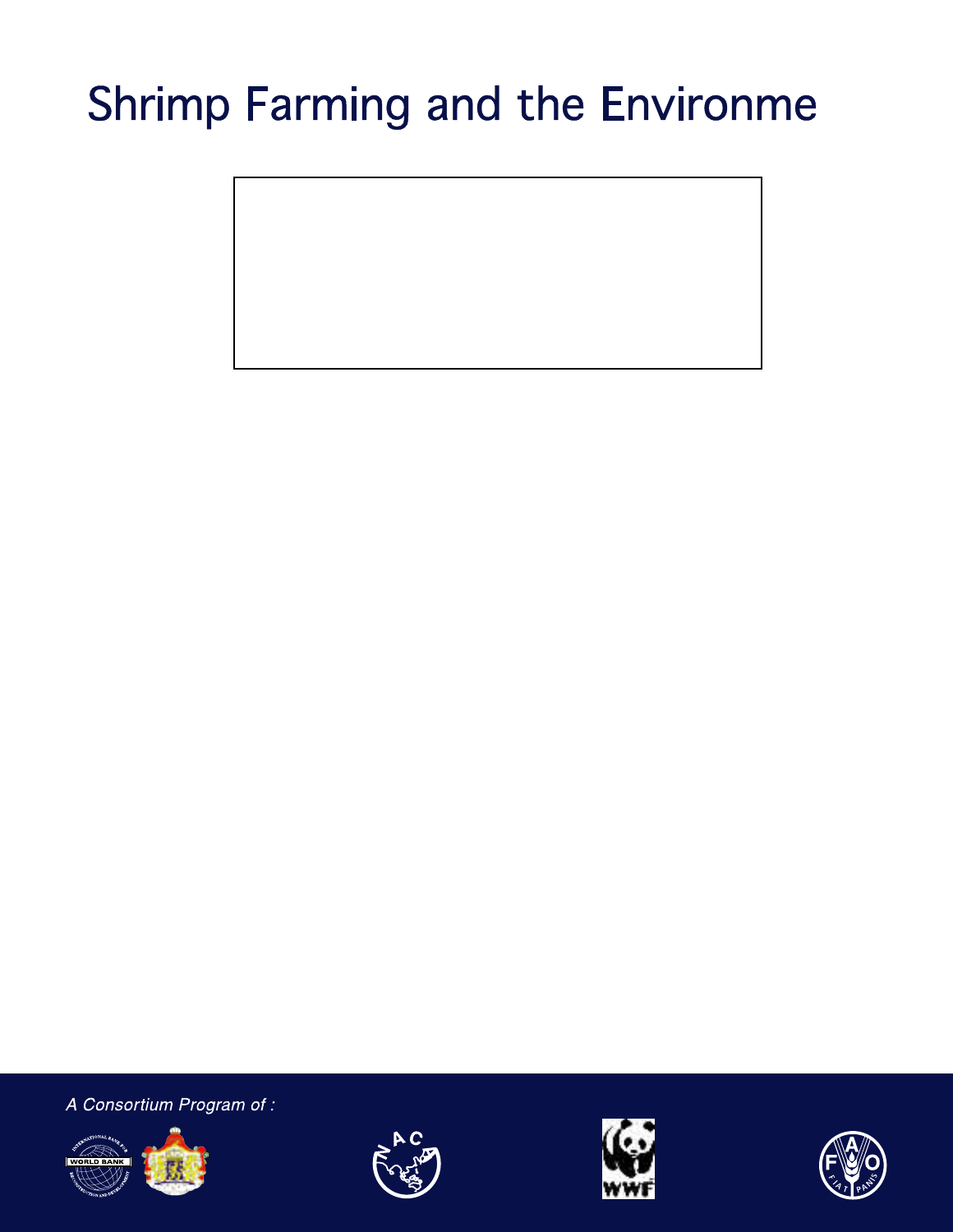# CODES OF PRACTICE AND CONDUCT FOR MARINE SHRIMP AQUACULTURE

*Claude E. Boyd* Department of Fisheries and Allied Aquacultures Auburn University, Auburn, Alabama 36849 USA

*John A. Hargreaves* Department of Wildlife and Fisheries Mississippi State University Mississippi State, Mississippi 39762, USA

and

*Jason W. Clay* World Wildlife Fund-US 1250  $24<sup>th</sup>$  Street, NW Washington DC 20037-1132, USA

A Report Prepared for the

World Bank, Network of Aquaculture Centres in Asia-Pacific, World Wildlife Fund and Food and Agriculture Organization of the United Nations Consortium Program on Shrimp Farming and the Environment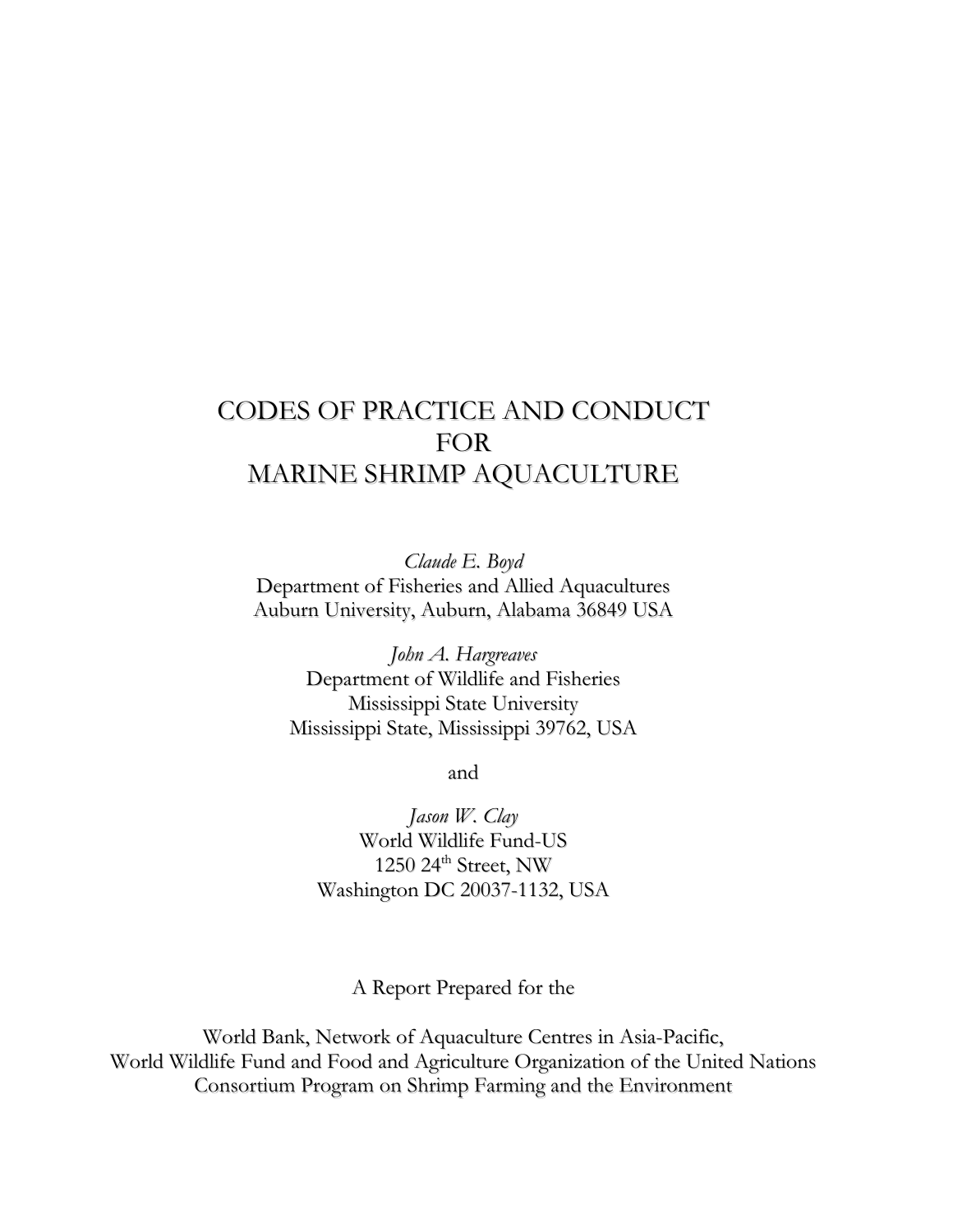The findings, interpretations, and conclusions expressed in this paper are entirely those of the co-editors and contributors and should not be attributed in any manner to the World Bank, to its affiliated organizations that comprise the World Bank Group, or to any of their Executive Directors or the countries they represent, or to the World Wildlife Fund (WWF), or the Network of Aquaculture Centres in Asia-Pacific (NACA) or the Food and Agriculture Organization of the United Nations (FAO). The World Bank, World Wildlife Fund (WWF), the Network of Aquaculture Centres in Asia-Pacific (NACA) and Food and Agriculture Organization of the United Nations (FAO) do not guarantee the accuracy of the data included in this report and accept no responsibility whatsoever for any consequence of their use. The boundaries, designations, colors, denominations, and other information shown on any map in this volume do not imply on the part of the World Bank Group, World Wildlife Fund (WWF), the Network of Aquaculture Centres in Asia-Pacific (NACA) or Food and Agriculture Organization of the United Nations (FAO) any judgment or expression of any opinion on the legal status of any territory or the endorsement or acceptance of boundaries.

COPYRIGHT AND OTHER INTELLECTUAL PROPERTY RIGHTS, Food and Agriculture Organization of the United Nations (FAO), the World Bank Group, World Wildlife Fund (WWF), and the Network of Aquaculture Centres in Asia-Pacific (NACA), 2002.

All copyright and intellectual property rights reserved. No part of this publication may be reproduced, altered, stored on a retrieval system, or transmitted in any form or by any means without prior permission of the Food and Agriculture Organization of the United Nations (FAO), the World Bank Group, World Wildlife Fund (WWF) and the Network of Aquaculture Centres in Asia-Pacific (NACA), except in the cases of copies intended for security back-ups or for internal uses (i.e., not for distribution, with or without a fee, to third parties) of the World Bank Group, FAO, WWF or NACA. Information contained in this publication may, however, be used freely provided that the World Bank Group, FAO, WWF and NACA be cited jointly as the source.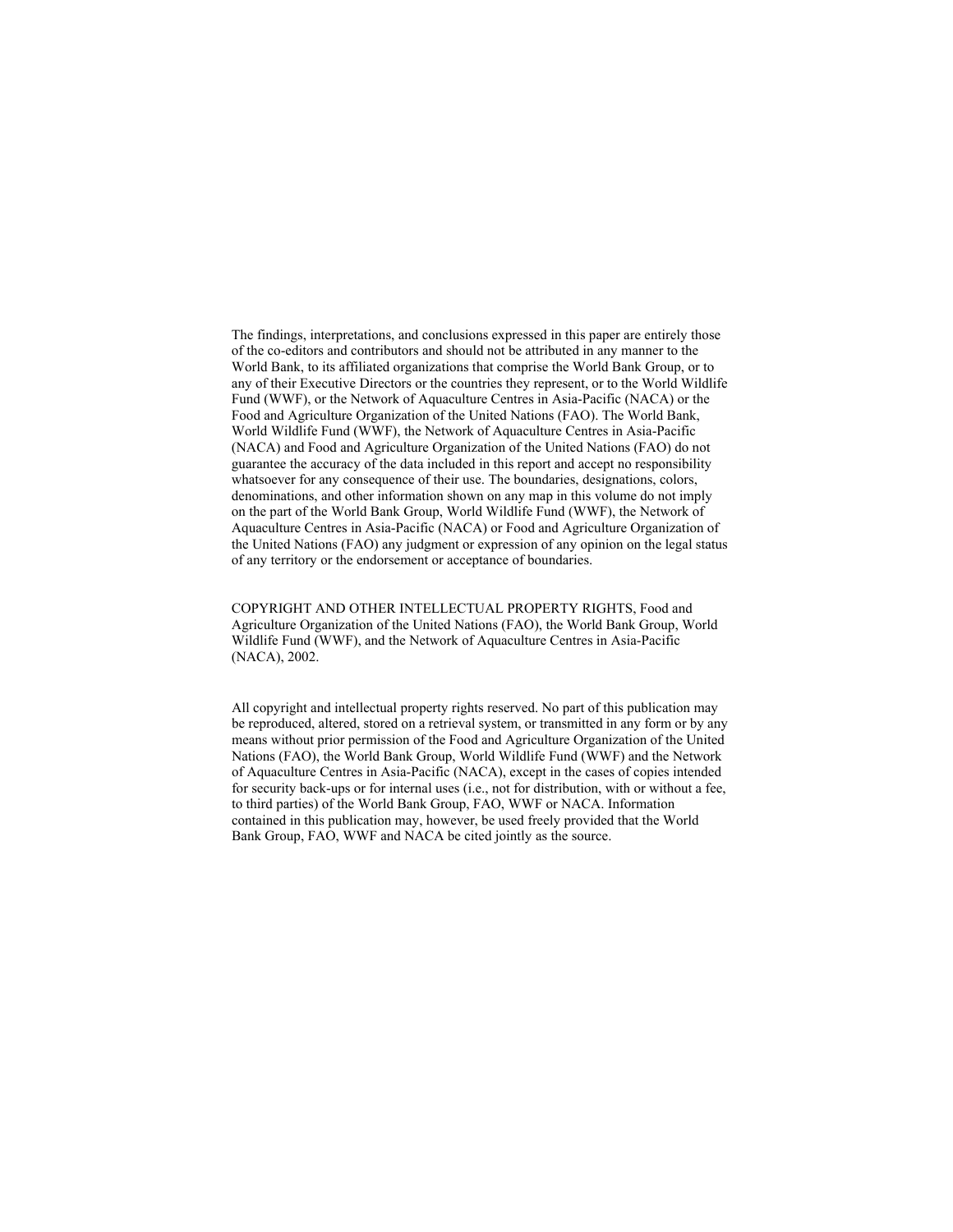#### **Preparation of this document**

The research reported in this paper was prepared under the World Bank/NACA/WWF/FAO Consortium Program on Shrimp Farming and the Environment. Due to the strong interest globally in shrimp farming and issues that have arisen from its development, the consortium program was initiated to analyze and share experiences on the better management of shrimp aquaculture in coastal areas. It is based on the recommendations of the FAO Bangkok Technical Consultation on Policies for Sustainable Shrimp Culture<sup>[1](#page-3-0)</sup>, a World Bank review on Shrimp Farmingand the Environment<sup>2</sup>, and an April 1999 meeting on shrimp management practices hosted by NACA and WWF in Bangkok, Thailand. The objectives to the consortium program are: (a) Generate a better understanding of key issues involved in sustainable shrimp aquaculture; (b) Encourage a debate and discussion around these issues that leads to consensus among stakeholders regarding key issues; (c) Identify better management strategies for sustainable shrimp aquaculture; (d) Evaluate the cost for adoption of such strategies as well as other potential barriers to their adoption; (e) Create a framework to review and evaluate successes and failures in sustainable shrimp aquaculture which can inform policy debate on management strategies for sustainable shrimp aquaculture; and (f) Identify future development activities and assistance required for the implementation of better management strategies that would support the development of a more sustainable shrimp culture industry. This paper represents one of the case studies from the Consortium Program.

The program was initiated in August 1999 and comprises complementary case studies on different aspects of shrimp aquaculture. The case studies provide wide geographical coverage of major shrimp producing countries in Asia and Latin America, as well as Africa, and studies and reviews of a global nature. The subject matter is broad, from farm level management practice, poverty issues, integration of shrimp aquaculture into coastal area management, shrimp health management and policy and legal issues. The case studies together provide an unique and important insight into the global status of shrimp aquaculture and management practices. The reports from the Consortium Program are available as web versions (<http://www.enaca.org/shrimp>) or in a limited number of hard copies.

The funding for the Consortium Program is provided by the World Bank-Netherlands Partnership Program, World Wildlife Fund (WWF), the Network of Aquaculture Centres in Asia-Pacific (NACA) and Food and Agriculture Organization of the United Nations (FAO). The financial assistance of the Netherlands Government, MacArthur and AVINA Foundations in supporting the work is also gratefully acknowledged.

**Correspondence:** Claude Boyd, Email: ceboyd@acesag.auburn.edu

#### **Reference:**

l

Boyd, C.E., J.A. Hargreaves and J.W. Clay 2002. "Codes of Practice and Conduct for Marine Shrimp Aquaculture" Report prepared under the World Bank, NACA, WWF and FAO Consortium Program on Shrimp Farming and the Environment. Work in Progress for Public Discussion. Published by the Consortium. 31 pages.

<span id="page-3-0"></span><sup>1</sup> FAO. 1998. Report of the Bangkok FAO Technical Consultation on Policies for Sustainable Shrimp Culture. Bangkok, Thailand, 8-11 December 1997. FAO Fisheries Report No. 572. Rome. 31p.<br><sup>2</sup> World Bank, 1998. Report on Shrimn Farming and the Environment – Can Shr

<span id="page-3-1"></span>World Bank. 1998. Report on Shrimp Farming and the Environment – Can Shrimp Farming be Undertaken Sustainability? A Discussion Paper designed to assist in the development of Sustainable Shrimp Aquaculture. World Bank. Draft.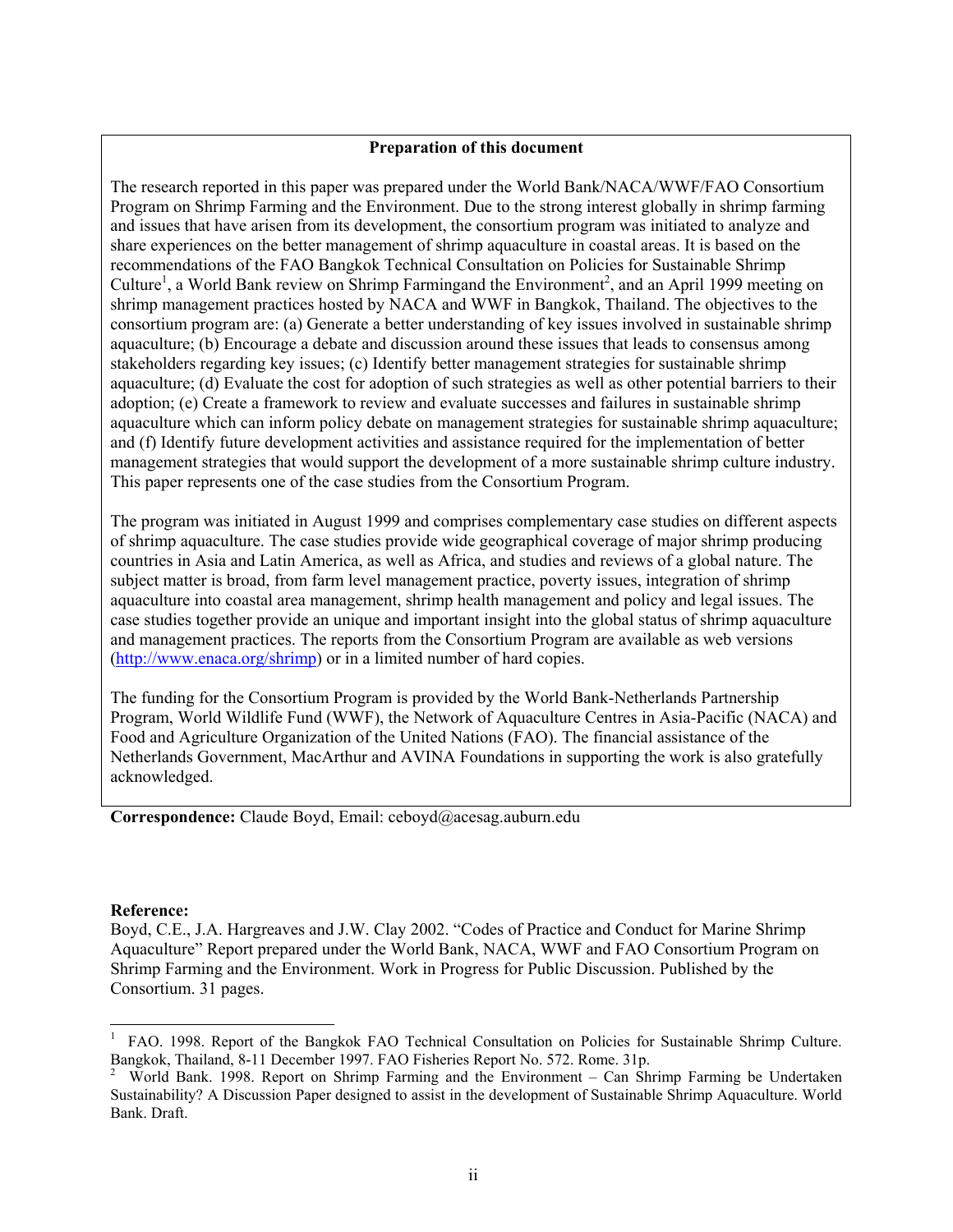## <span id="page-4-0"></span>**Abstract**

The rapid expansion of marine shrimp aquaculture in many tropical developing countries has proceeded without effective environmental regulation. Most countries with shrimp farming do not have an established regulatory apparatus to monitor and enforce environmental and socioeconomic standards. Therefore, voluntary codes of conduct are a possibility for improving overall management and possibly profitability of the marine shrimp aquaculture industry until effective governmental regulation is implemented.

The purpose of codes of conduct is to provide guidelines for development of voluntary systems of management to reduce negative social and environmental impacts. Such management systems consist of impact identification, formulation of standards, adoption of management practices to comply with standards, identification of indicators, monitoring to demonstrate compliance, and correction of management systems that are not compliant with the standards.

This paper reviews the status of existing codes of conduct for shrimp farming. Most codes contain common elements regarding site selection, effluents, use of drugs and other chemicals, use of nonindigenous species and disease control, and various other operational practices. Typically, codes of conduct do not include consideration of social issues, although the participation of all stakeholders is critically important for a successful code of conduct. Managers can reduce the social and environmental impacts of the industry through implementing better management practices (BMPs) under the guidance of such codes. Suggestions are made for improving existing codes and for preparing new codes, and comments are made regarding the implementation of codes.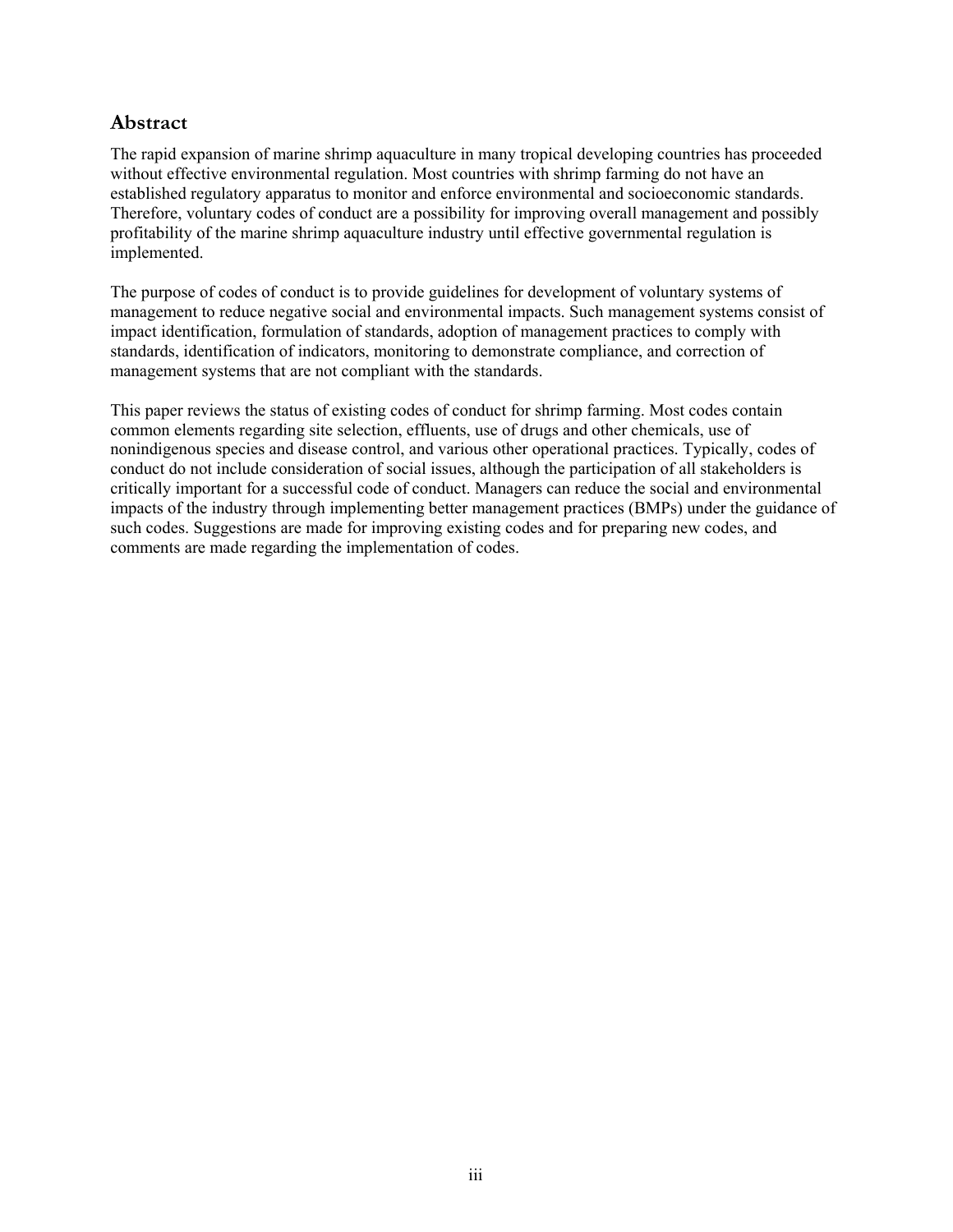| THE INDUSTRIAL SHRIMP ACTION NETWORK'S DRAFT GUIDELINES FOR SHRIMP AQUACULTURE  18                                                                                                                                                                                                                   |    |
|------------------------------------------------------------------------------------------------------------------------------------------------------------------------------------------------------------------------------------------------------------------------------------------------------|----|
|                                                                                                                                                                                                                                                                                                      |    |
|                                                                                                                                                                                                                                                                                                      |    |
|                                                                                                                                                                                                                                                                                                      |    |
|                                                                                                                                                                                                                                                                                                      |    |
|                                                                                                                                                                                                                                                                                                      |    |
| ANNEX I -PRINCIPLES OF THE CHEMICAL MANUFACTURERS ASSOCIATION RESPONSIBLE CARE <sup>®</sup> PROGRAM 26<br>ANNEX III - SUMMARY OF THE INTERNATIONAL ORGANIZATION OF STANDARDIZATION (ISO) ENVIRONMENTAL<br>ANNEX IV - ELEMENTS OF THE CODE OF PRACTICE OF THE AUSTRALIAN PRAWN FARMERS ASSOCIATION 30 | 29 |

# Content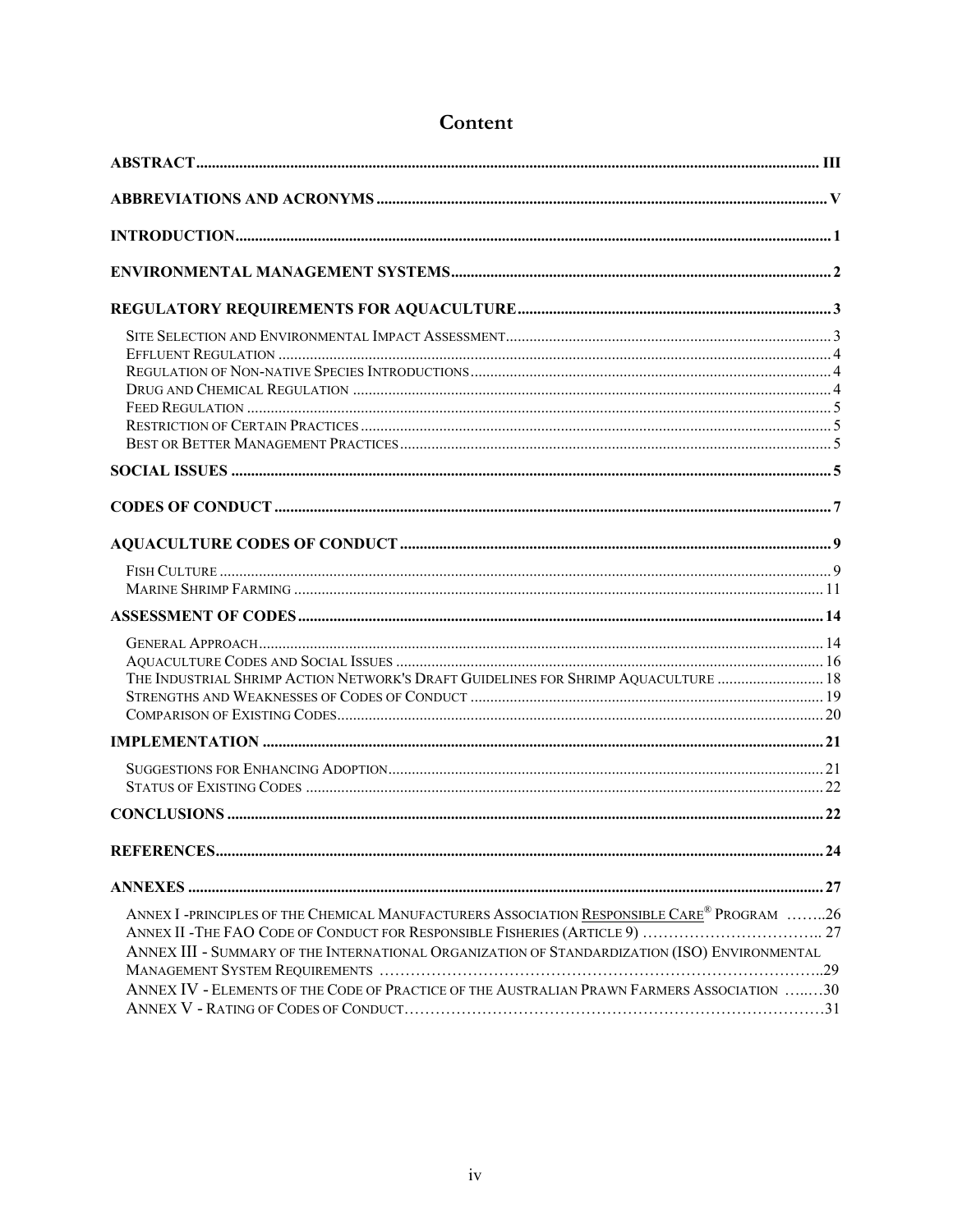# <span id="page-6-0"></span>**Abbreviations and Acronyms**

| AAF           | Australian Aquaculture Forum                                           |
|---------------|------------------------------------------------------------------------|
| <b>APFA</b>   | <b>Australian Prawn Farmers Association</b>                            |
| BMP           | <b>Best or Better Management Practices</b>                             |
| <b>CCRF</b>   | FAO Code of Conduct for Responsible Fisheries                          |
| <b>CFA</b>    | Catfish Farmers of America                                             |
| <b>CMA</b>    | <b>Chemical Manufacturers Association</b>                              |
| EIA           | <b>Environmental Impact Assessment</b>                                 |
| <b>FAO</b>    | Food and Agriculture Organization of the United Nations                |
| <b>FSC</b>    | Forest Stewardship Council                                             |
| GAA           | Global Aquaculture Alliance                                            |
| <b>GMO</b>    | Genetically Modified Organisms                                         |
| <b>HACCP</b>  | Hazard Analysis and Critical Control Point                             |
| <b>ISANet</b> | <b>Industrial Shrimp Action Network</b>                                |
| <b>ISGA</b>   | <b>Irish Salmon Growers Association</b>                                |
| <b>ISO</b>    | International Organization for Standardization                         |
| <b>LENKA</b>  | Nationwide Assessment of the Suitability of the Norwegian Coastal Zone |
|               | and Rivers for Aquaculture                                             |
| <b>NACA</b>   | Network of Aquaculture Centres in Asia-Pacific                         |
| NGO           | Non Governmental Organization                                          |
| WWF           | World Wildlife Fund                                                    |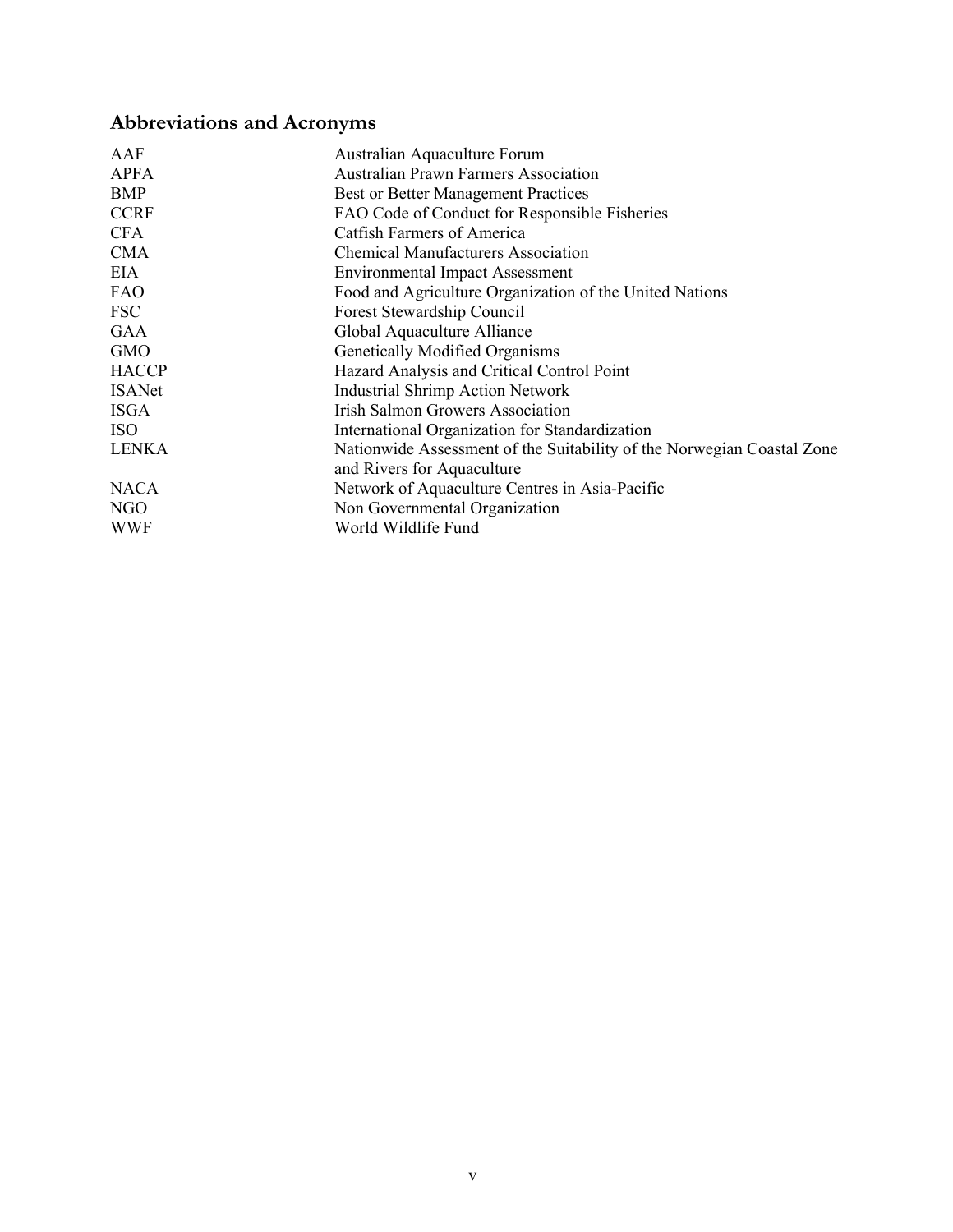## <span id="page-7-0"></span>**Introduction**

About 25 percent of shrimp sold on the world market are raised on shrimp farms (Boyd and Clay 1998). In many tropical nations with emerging economies, shrimp aquaculture is a major industry that provides economic opportunities for many people. Shrimp farms operated with good management and business practices can be profitable and benefit the local economy by creating jobs in production, processing, transportation, marketing, feed manufacture, and related support services. In common with most human endeavors, shrimp aquaculture requires resources and has an effect on the environment and local communities in which it is conducted. As with any young and rapidly growing industry, a wide range of mistakes have been made, and negative environmental and social impacts have occurred (Boyd 1996; Clay 1997).

The long-term success of shrimp aquaculture depends upon providing a good culture environment for growing shrimp in ponds. Environmental conditions in shrimp production ponds are directly linked to the ecology of the coastal zone (Folke and Kautsky 1989; Hopkins et al. 1995). Therefore, it is in the best interest of shrimp producers to be good stewards of natural resources and to use environmentally responsible production practices–because damage to the coastal environment leads to negative impacts on shrimp aquaculture itself. Similarly, it is much more desirable and profitable for shrimp farmers to be accepted as responsible members of local communities than to be embroiled in frequent conflicts.

Most shrimp aquaculture is located in developing countries of the tropics and subtropics. In most of these countries, systems of statutory laws and regulations regarding land and water use and environmental protection are in a rudimentary state of development compared to those in industrialized countries. Existing laws and regulations, and their enforcement, are seldom adequate to protect environmental quality. At times they do not even protect basic human rights. In many countries, governmental intervention will not be adequate to prevent adverse environmental and social impacts of shrimp aquaculture for many years, if ever. Thus, environmental organizations are protesting and publicizing the impacts of shrimp aquaculture. One strategy to change the industry is to alter the purchasing decisions of consumers in developed nations by increasing their awareness of the possible negative environmental and social impacts of farmed shrimp.

The public in most shrimp-importing countries is generally aware of the need to protect the environment and natural resources for future generations. An increasing number of consumers consider environmental consequences when purchasing certain products. Some may refuse to purchase a product that has negative environmental effects, or they may pay more for a product with relatively benign environmental or social effects. Individual investors and lending agencies also are beginning to consider the environmental consequences of their investments and loans. Shrimp importers, restaurants, shrimp producer associations, and many individual shrimp producers are well aware of the possible negative effects of bad publicity on the sale of shrimp. Therefore, methods for improving the image of shrimp aquaculture are being formulated and disseminated by various groups within the industry. The approach being taken by several groups is to prepare codes of conduct or practice for shrimp aquaculture that contain recommendations for more responsible production practices. Adopting and complying with codes of conduct are voluntary, but codes could become an important aspect of environmental and social management in shrimp aquaculture in the future.

This case study documents the status of existing codes of conduct and practice for shrimp aquaculture and compares the contents of different codes. The focus is on both environmental and social management because the purpose of codes is to provide guidelines for the development of a voluntary system of environmental management practices that also reduce social conflicts. Suggestions are made for improving existing codes and preparing new codes. Finally, observations are made regarding the implementation of codes.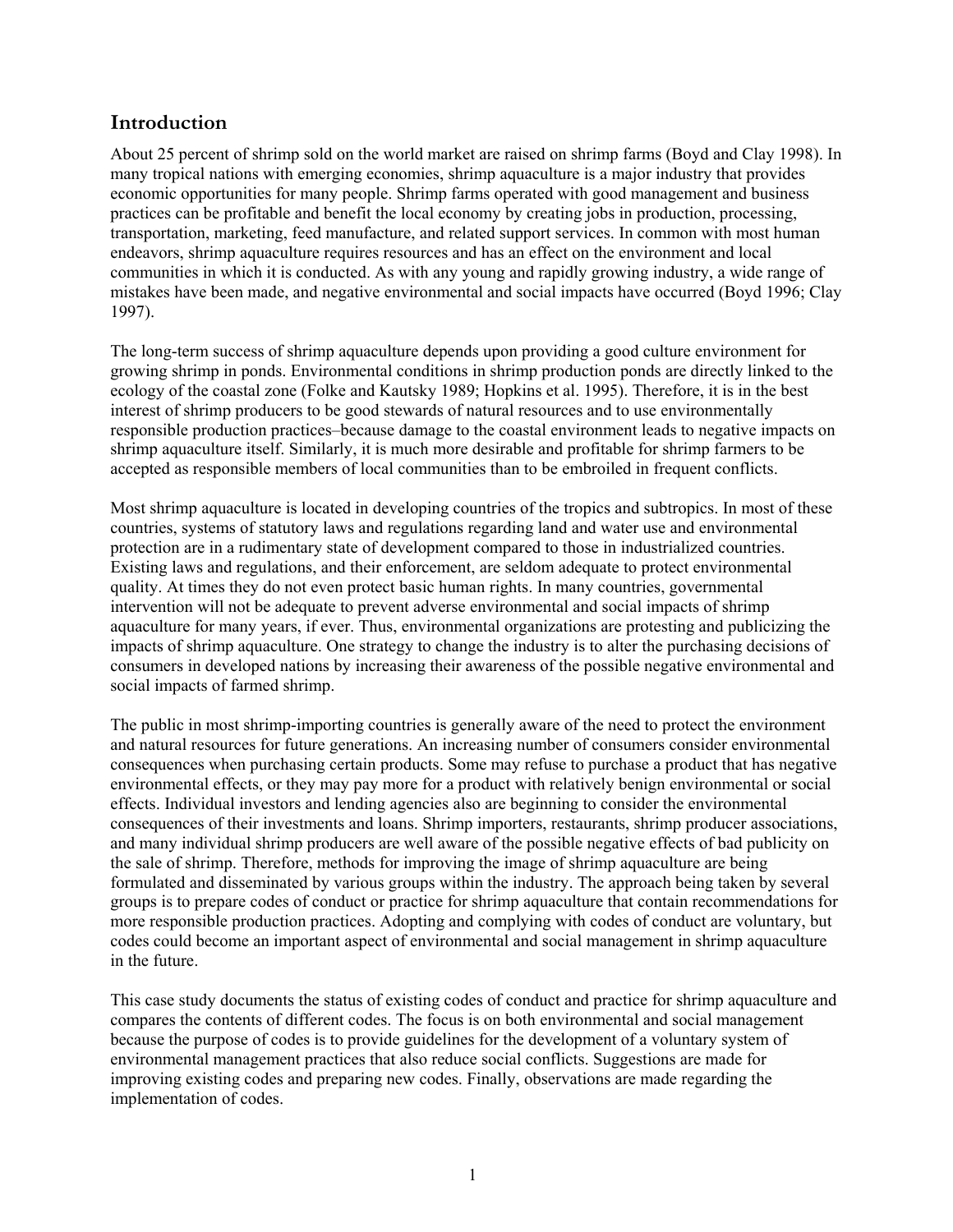## <span id="page-8-0"></span>**Environmental Management Systems**

The purpose of this section is to discuss the roles and types of actions that governments and the private sector can take to prevent adverse environmental impacts from activities such as shrimp farming. The goal of voluntary codes of conduct should be not only to reinforce but also to extend even further the beneficial effects that can accrue from compliance with environmental laws and regulations mandated by governments. As a collateral benefit, codes of conduct can improve public perceptions of the shrimp aquaculture industry by demonstrating a genuine commitment to environmental stewardship in countries where environmental laws and regulations are nonexistent or generally ineffective.

The goal of environmental management is to minimize, prevent, or mitigate adverse environmental effects of human activities to permit a more sustainable use of resources through better practices. For environmental management to be effective, (1) the possible adverse environmental impacts of human activities must be identified, (2) standards must be formulated to specify amounts of change in variables that are permissible without causing unacceptable environmental effects, and (3) technology-based management practices must be available for preventing excessive changes in environmental variables. To demonstrate that an environmental management system is achieving its goal, indicators must be identified and monitored to show that environmental variables remain within acceptable ranges according to the standards. Finally, if monitoring reveals that environmental variables fall outside acceptable ranges or negative environmental impacts are occurring, improvements must be made in the application of management practices. Thus, an environmental management system consists of impact identification, formulation of standards, adoption of management practices to comply with standards, identification of indicators, monitoring to demonstrate compliance, and correction of noncompliance.

Environmental management is undertaken to protect the environment and allow more efficient and more sustainable use of resources. However, individual perceptions of acceptable environmental impacts differ widely, and sustainable use is difficult to define. There are many opinions about how much change in the environment should be allowed and about the best methods for regulating this change. Furthermore, many of the environmental effects of an aquaculture project appear "off-site" indeed, many of these impacts occur within the public domain. Consequently, the costs of the ecological resources and services used (e.g. feed, water, and waste assimilation) are not included in conventional economic accounting. Project managers are reluctant to invest in treatments to prevent or mitigate effects that occur beyond the immediate project boundaries (or within the public domain) because they see such investments only as costs that cannot possibly be recouped.

Government and the private sector traditionally share responsibilities for assuring environmental quality. Government is responsible for establishing standards for environmental management and enforcing compliance with these standards, using regulations and laws. The cost of evaluating activities to determine possible ecological impacts should be the responsibility of the private sector, but governments must provide guidelines and approve the conclusions and recommendations of such evaluations. The private sector should bear the costs of installing management techniques for preventing or mitigating adverse environmental effects, but, again, government should be responsible for approving preventive measures and mitigation or treatment plans. Development of technology-based treatment or mitigation often exceeds the capabilities of the private sector; in these cases, public funds must be spent on developing effective environmental management procedures and in educational efforts to disseminate information about these procedures.

The cost of monitoring on-site environmental variables should be the responsibility of the private sector, but government needs to verify the validity of the monitoring effort and determine whether compliance with standards is occurring. Government or independent private organizations with governmental oversight best accomplish off-site monitoring. Several human activities usually contribute to off-site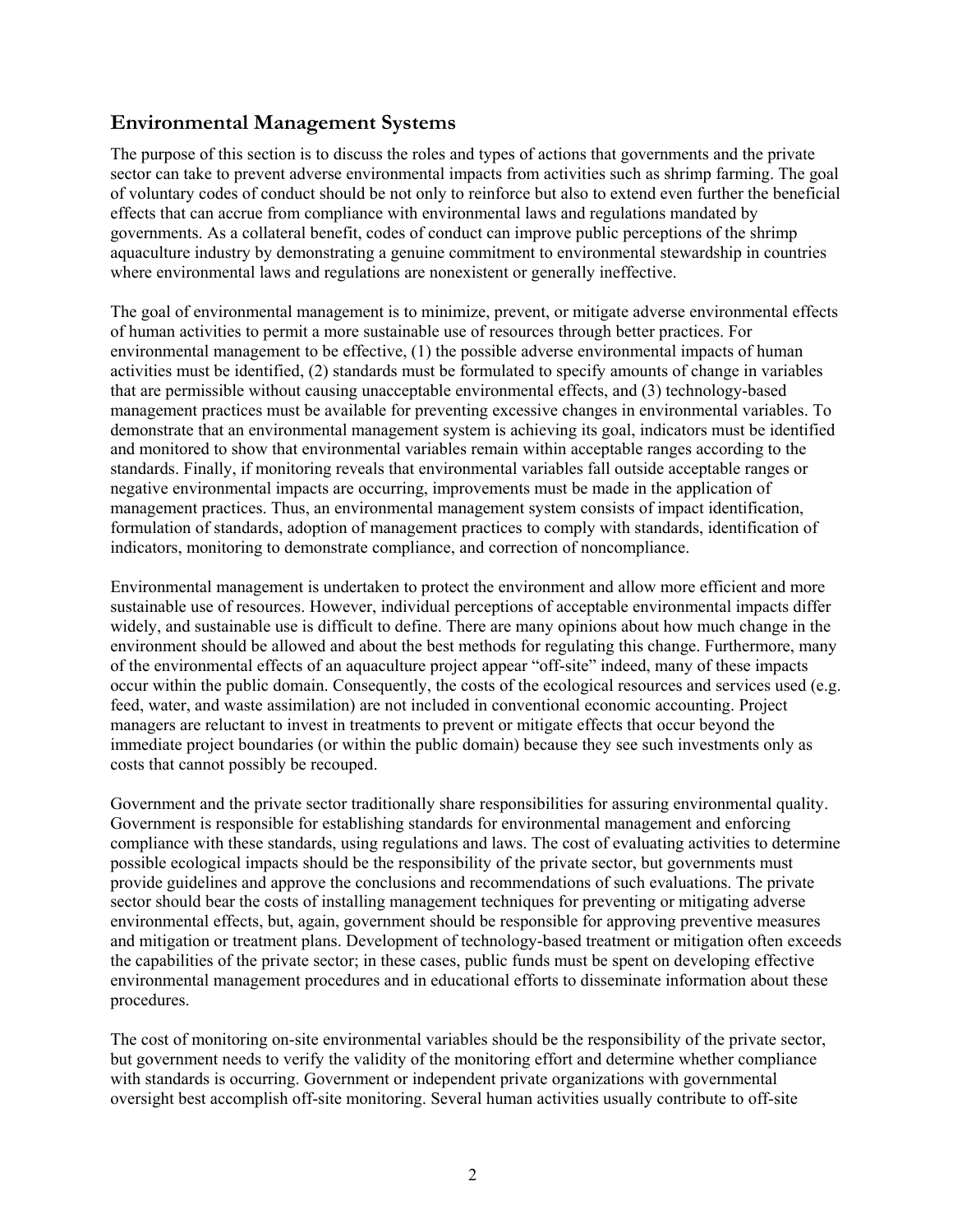<span id="page-9-0"></span>environmental impacts, particularly in the coastal zone. No single activity, however, can be expected to bear the entire responsibility for impact mitigation. Finally, government is the only party with the authority to enforce regulations and laws. The only exceptions are private groups that have imposed enforceable standards and a system of accountability upon their members.

The actions of government are subject to influence by local and national public opinion, the lobbying efforts of special interest groups, and world opinion expressed by other governments, intergovernmental agencies, and other entities such as NGOs. In the United States, Canada, Australia, the European Union, and a few other industrialized nations, environmental management systems are highly developed and usually contain sufficient regulations and laws (or enforcement) to protect the environment and national resources. However, in many developing nations, regulations and laws are insufficient to provide adequate protection of the environment and natural resources. Application of regulations and laws to specific industries or regions is inconsistent because of the effects of changing decisions by regulatory agencies, funding and human resource shortages, political pressure, lack of political will, and governmental and other forms of corruption.

## **Regulatory Requirements for Aquaculture**

Possible methods for regulating aquacultural enterprises include bans, restrictions, land-use classification and zoning, environmental impact assessment, mitigation plans, permits, user fees, performance bonds, and monitoring requirements. Specific methods applied widely to regulating aquaculture include environmental impact assessments, effluent discharge permits, limitations on the use of non-native species, restrictions on drug and chemical uses, standards for feed composition, restrictions on feed use, and other management practices.

### **Site Selection and Environmental Impact Assessment**

One of the most common reasons for failure of shrimp aquaculture farms or for adverse environmental impacts is the location of farms on inferior or marginal sites (Boyd and Clay 1998). Therefore, a comprehensive site evaluation should be conducted to determine if site characteristics are suitable for the construction and sustainable operation of a shrimp farm. Such an evaluation should include determination of the availability and quality of water, climatic conditions, tidal patterns, freshwater flow (including flood levels and frequency); terrain, vegetative cover, soil characteristics, and other related factors. Farm layout and design can be modified to exclude areas of the site with unfavorable characteristics or to avoid or mitigate potentially negative environmental impacts.

All of the information required in a proper site evaluation should also be included in a thorough environmental impact assessment (EIA). However, EIAs must also include the following: a detailed description of the entire ecosystem and the proposed project, identification of potential negative environmental impacts and other hazards, an assessment of the associated risks of such hazards, a mitigation plan for the negative consequences of site development, and a description of the monitoring program (Wood 1995). Integration of the site evaluation and farm layout/design for shrimp aquaculture projects into the environmental impact assessment will allow assessment of the technical and economic feasibility of operating a sustainable project on a particular site.

The scope and complexity of an EIA will increase as a function of project size. Also, sensitive or more diverse ecosystems will need more detailed EIAs. It might be possible to develop simple checklists for conducting EIAs for small projects a few hectares in size, but a team of scientists representing several disciplines (e.g., soil scientists, hydraulic and construction engineers, aquaculturists and social scientists) may be needed to prepare EIAs for larger projects.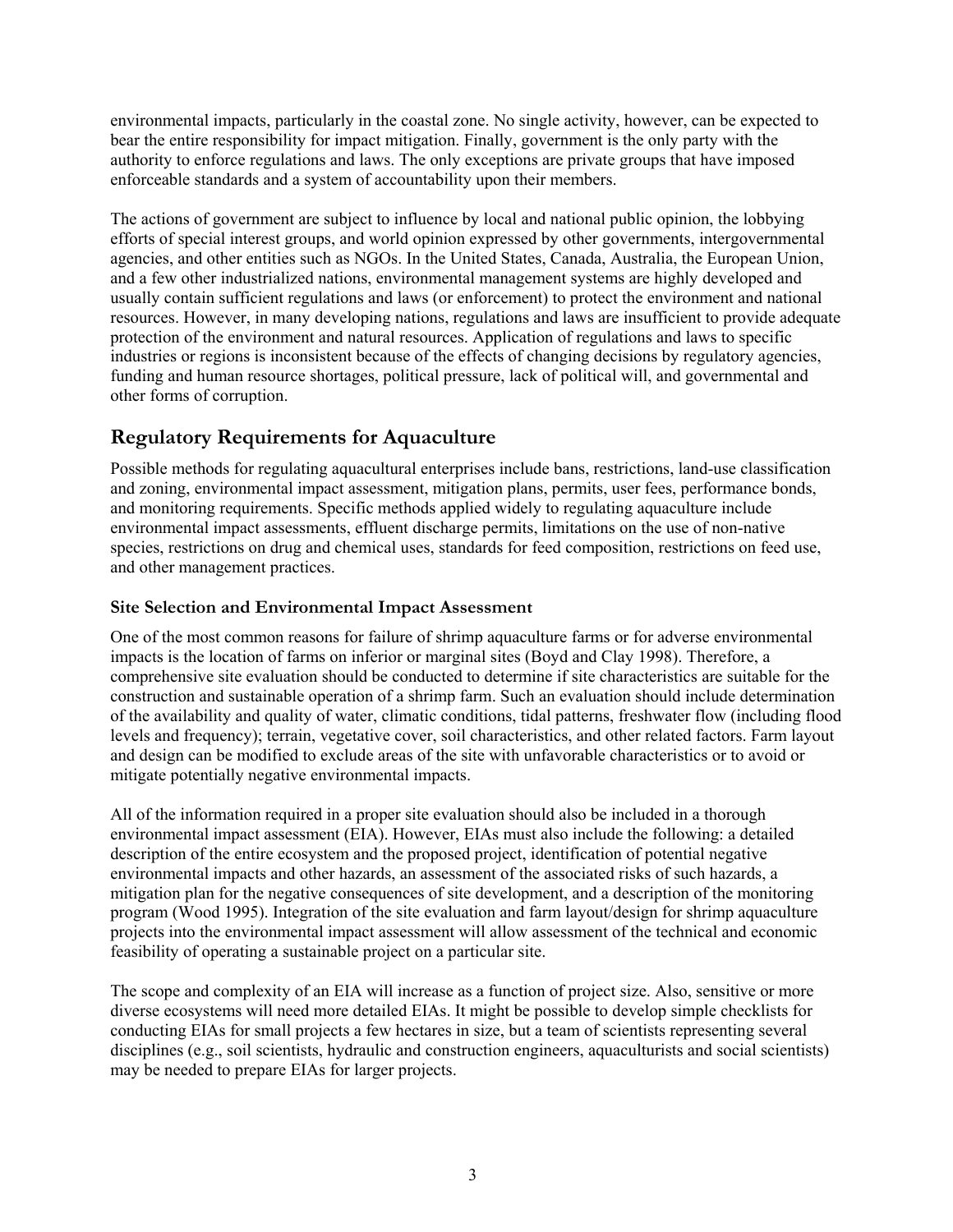<span id="page-10-0"></span>In a broader context, suitable sites for marine shrimp aquaculture projects can be identified through comprehensive coastal zone planning and management exercises. Many countries have developed coastal zone management plans that map core areas of undisturbed habitat as well as areas of the coast zoned for various uses, including aquaculture ponds. Planning can also occur with a specific aquaculture focus. For example, Norway established the LENKA (Nationwide Assessment of the Suitability of the Norwegian Coastal Zone and Rivers for Aquaculture) program during 1987–1990 to provide the basis for systematic, planned development of the aquaculture industry. The program identified suitable sites based on specified criteria, primarily through the estimation of environmental carrying capacity in a particular location.

#### **Effluent Regulation**

Modes of regulating effluents include disallowing discharge, allowing discharge only if effluent quality is within specified standards (water volume restrictions also may apply), allowing discharge only if BMPs are implemented, and allowing discharge, but applying user fees to effluent pollution loads. Implementation of the first option of no discharge is impractical for most types of pond aquaculture; because some ponds overflow after rains and other ponds must be drained periodically for harvest, renovation, or fish stock manipulation. Discharge permits with water quality and/or water volume criteria require monitoring at regular, specified intervals to demonstrate compliance. This kind of discharge permit is suitable for large operations with one or a few effluent outfalls. The cost and expertise required for an extensive monitoring effort make water quality–and water volume–based permits impractical where many small farms discharge effluent to a common basin. Likewise, assessing a fee for effluents based on mass loading (concentration of pollutant by volume) requires intensive monitoring, and this system does not seem applicable to aquaculture. In our view, the most effective system appears to be the use of general discharge permits that require farmers to implement a set of specified operational BMPs, with minimal basic monitoring requirements. However, Colombia has adopted what appears to be an effective regulation that requires that effluent must be of equal or better quality (based on dissolved oxygen and suspended solids) as the intake water (Gautier 2002). Polluters are charged a fee for effluents of inferior quality.

#### **Regulation of Non-indigenous Species Introductions**

Non-indigenous species can escape into the environment and possibly create a biological nuisance. Therefore, countries should have policies about importation, quarantine, and distribution of nonindigenous species based on the precautionary principle. These policies should be based on reliable information and explicitly consider the potential uncertainties and negative consequences associated with introductions. Species should not be introduced without scientific justification. Nonetheless, it is impractical to implement bans on non-native species once they have been introduced. Where nonindigenous species are allowed, culture systems should be designed to prevent escape, but experience indicates that it is difficult, if not impossible, to ensure that no animals will escape.

The importation of species that already occur in a country (or a drainage basin) is often done to provide broodstock or juveniles for stocking. Diseases that are a threat both to aquaculture crops and native populations have been introduced by the introduction and transfer of non-indigenous species. Therefore, strict guidelines for disease inspection and quarantine should be enforced. Several existing codes of conduct (FAO 1997; ICES 1984) and regional guidelines (FAO/NACA 2000) provide appropriate models for species introductions and transfers, with particular emphasis on controlling the spread of diseases.

#### **Drug and Chemical Regulation**

A wide variety of antibiotics and other therapeutants are used to control diseases of fish and other aquatic animals, and a variety of chemicals that include fertilizers, liming materials, disinfectants, oxidants, coagulants, pesticides, herbicides, fish toxicants, adsorbents, and minerals are applied to aquaculture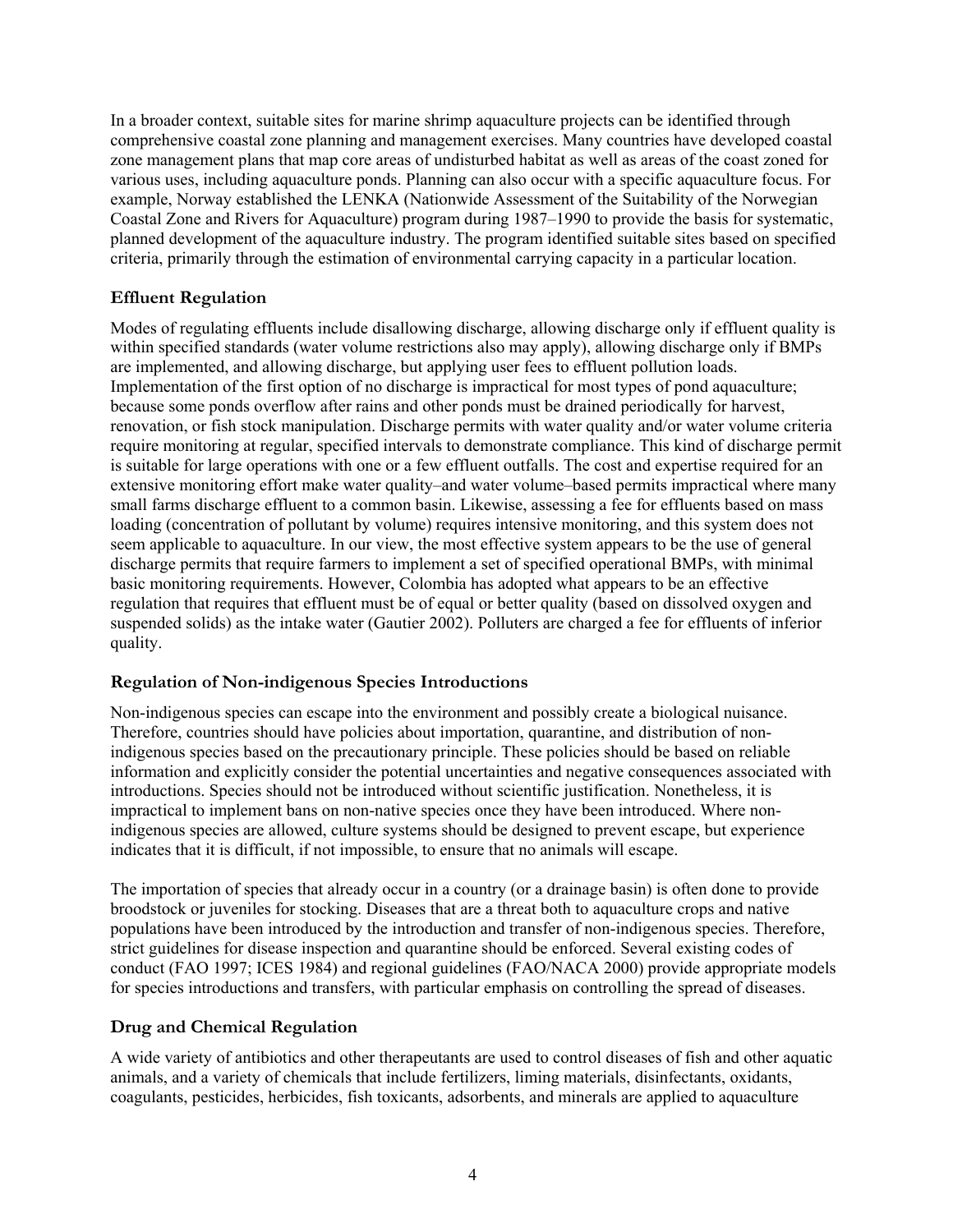<span id="page-11-0"></span>systems (Boyd and Massaut 1999). Most of these products have a long history of safe use in agriculture and the food industry, but some compounds (especially drugs, pesticides, piscicides, and antibiotics) may be toxic, bioaccumulative, or persistent in the environment. Misuse of antibiotics may result in the development of antibiotic-resistant strains of pathogenic organisms. In particular, the manufacture and routine use of feed containing antibiotics is a common way to promote antibiotic resistance. Release of water containing some substances might result in ecological damage, and some compounds could contaminate the flesh of aquatic animals and pose a hazard to consumers (Arthur et al. 1999; Boyd 2002).

Governments should develop lists of approved drugs and chemicals for use in aquaculture. These lists also should give the approved use of each drug, methods of application, and withdrawal time. Drug and chemical regulations for aquaculture have already been enacted in the United States (Federal Joint Subcommittee on Aquaculture 1994) and several other nations, and these regulations could be used as models for other countries. Equally important, manufacturers should be required to provide labels with the composition of chemical products, permissible uses, methods of application, environmental hazards, and restrictions.

#### **Feed Regulation**

Governments should require manufacturers to present the proximate composition of feeds on the feedbags. This would include, for example, not just total protein but the amount from fishmeal as well as from vegetable sources. Knowing, for example, whether soybeans used in feed are genetically modified organisms (GMOs) could be very important for the producer trying to sell shrimp to the Japanese or European markets. Rationing the amount of feed that farmers can purchase is possible, but this might lead to the use of low-quality feeds that cannot be regulated. Therefore, feed rationing does not seem feasible as a way of limiting nutrient inputs to ponds. Also, it is virtually impossible to regulate feed use on farms. Government regulation of feed composition could prevent concentrations of nitrogen, phosphorus, and other nutrients in feed that are higher than needed. Some research indicates that feeding rates have a more important effect than feed composition on water quality. The findings of Belize Aquaculture, Ltd., however, suggest that feed composition is also important for water quality (Boyd and Clay 2002). FAO has recently published technical guidelines on good feed manufacturing practices (FAO 2001).

#### **Restriction of Certain Practices**

Regulation of most routine management activities on aquaculture farms is impractical. However, some especially damaging practices can be controlled. Governments should develop and enforce regulations on groundwater use, and the practice of salinity dilution in brackish water ponds with fresh water from wells should be prohibited. The discharge of brackish water into freshwater bodies or onto agricultural land also should usually not be allowed. Aquaculture farms should not be permitted in mangrove areas or wetlands. The practice of collecting juvenile shrimp from near-shore environments should be regulated. Some birds prey on fish and other aquatic animals, and heavy economic losses from bird predation sometimes occur in aquaculture. Aquaculturists normally should not be allowed to kill birds, because there are nonlethal means of controlling birds.

## **Best or Better Management Practices (BMP)?**

BMPs generally refer to best management practices (Hairston et al. 1995). The term is used in several ways. It has been used to refer to the best-known way to undertake any activity at a given time. In this sense, it probably refers to the practice or practices of only 1 or a very few producers. A second way, best management practices can be used is to define a few, often different, practices that increase efficiency and productivity and/or reduce or mitigate impacts. Finally, best practices are often required by government or others to encourage a minimally acceptable level of performance (and eliminate bad practices) with regard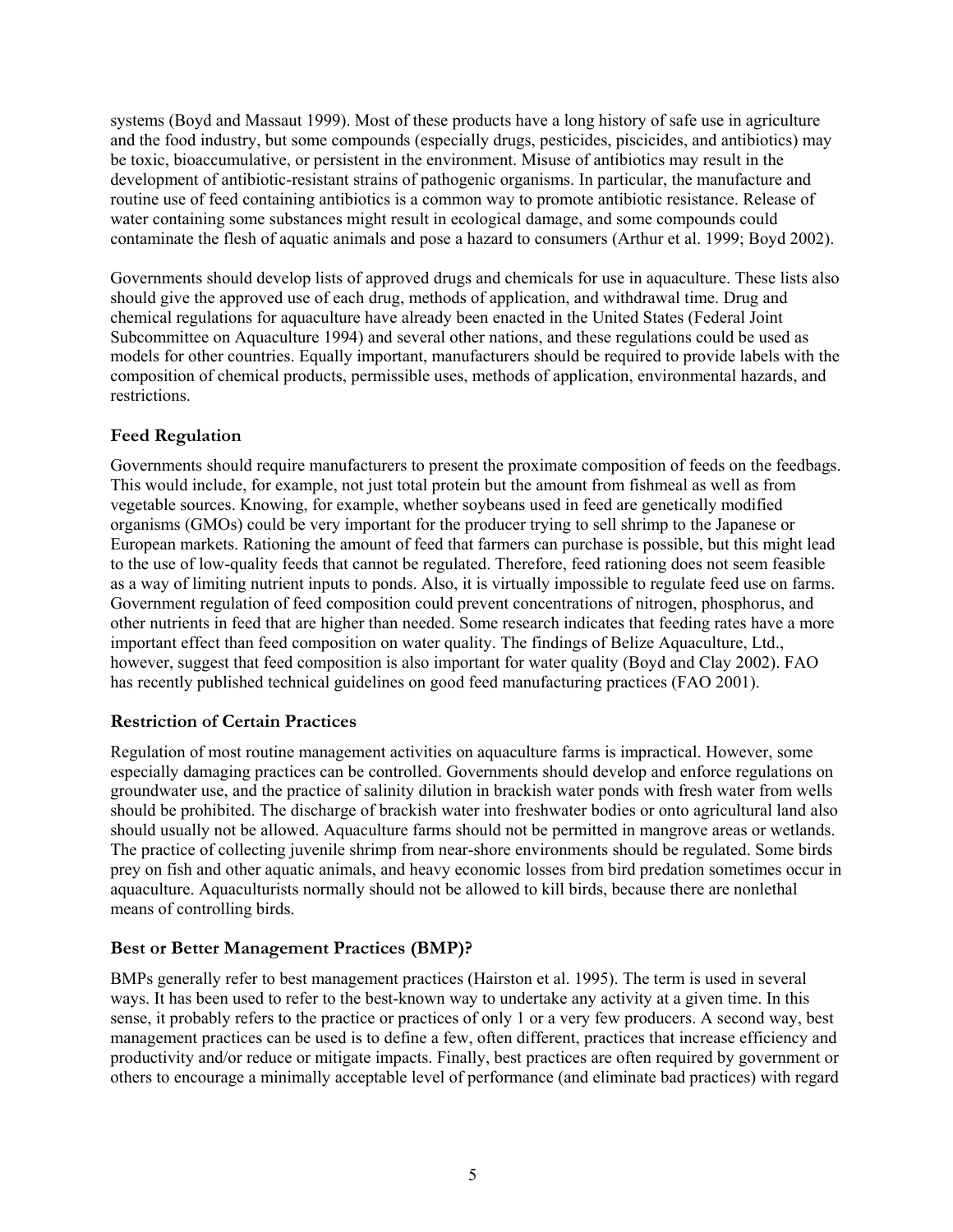<span id="page-12-0"></span>to a specific activity. In this sense, the term is used in opposition to unacceptable practices. This latter meaning, however, may be quite distant from "best" practice in any real sense.

During the course of the Consortium's work, a number of individual best practices relating to different activities on farm and off as well as varying by intensity, scale and species have been identified. These practices were then analyzed both to understand how they were developed (e.g. what problem did they solve and what result did they achieve), how they work, and what it would take for them to be adopted by other producers. In the process of undertaking these studies, it has become clear that "best" practices today still fall short both of what is needed and what appears to be possible. In all likelihood, today's best practices will be tomorrow's norm and the day after that an unacceptable practice because it has been superceded. In reality, best practices are often employed only by one or a handful of producers. The challenge is to encourage their further adoption while at the same time pushing even further to find better practices still.

In short, the goal must be to constantly seek out better practices, not just because they reduce impacts, but also because they are more efficient and more profitable. The goal is to improve the norm rather than to simply establish a bar and declare everything above it to be best or good practice and everything below to be bad or unacceptable. From the Consortium's work, we know that we may not have any "best" practices at this time. We have, however, identified a number of better practices, and these practices are far better than the worse ones. Their impact on resource use efficiency can be many fold better than worse practices. Their impact on productivity, and more importantly on profitability, can be similarly striking when compared to worse practices.

The Consortium has come to realize that the industry norm may be best moved not by focussing on incremental increases by the middle range of producers, but rather by redefining the limits of what is thought possible, knowing full well that this is a process that will never be finished. It is a process of relative improvement in efficiency that will continue so long as the shrimp aquaculture industry continues. For that reason, we think that conceptually it is more effective to think about better management practices rather than best management practices even if the latter is the more common useage.

## **Social Issues**

The perceived social consequences of marine shrimp farming projects are viewed by many environmental nongovernmental organizations (NGOs) as cause for equal if not greater concern than their environmental impacts. Social issues have been raised as reasons to disallow or regulate marine shrimp farming projects. In particular, NGOs have claimed that shrimp farming negatively affects traditional users of coastal resources. Traditionally, access to coastal resources in many countries has been open to all users. In such instances, privately held shrimp farms are viewed as incompatible with traditional open-access use. Second, the benefits of shrimp farming are perceived to accrue disproportionately to investors and shrimp farm owners. Furthermore, shrimp are produced for export, so the economic benefits of shrimp farming are limited because capital does not cycle to any great extent within local communities. In opponents' views, participation of local community members in the shrimp industry occurs in the form of relatively unskilled, repetitive manual labor. In reality, however, although the actual extent of employment created by marine shrimp farming is not known, jobs are created in production, transportation, processing, and marketing.

Government regulation with respect to a number of social issues already exists. In many countries, traditional resource users have rights to resources that cannot be denied or disrupted by new resource users. Often states, however, recognize contradictory rights of different users. This practice, of course, leads to conflicts. In fact, different levels of government (local, state, federal) also sometimes grant contradictory rights to different groups.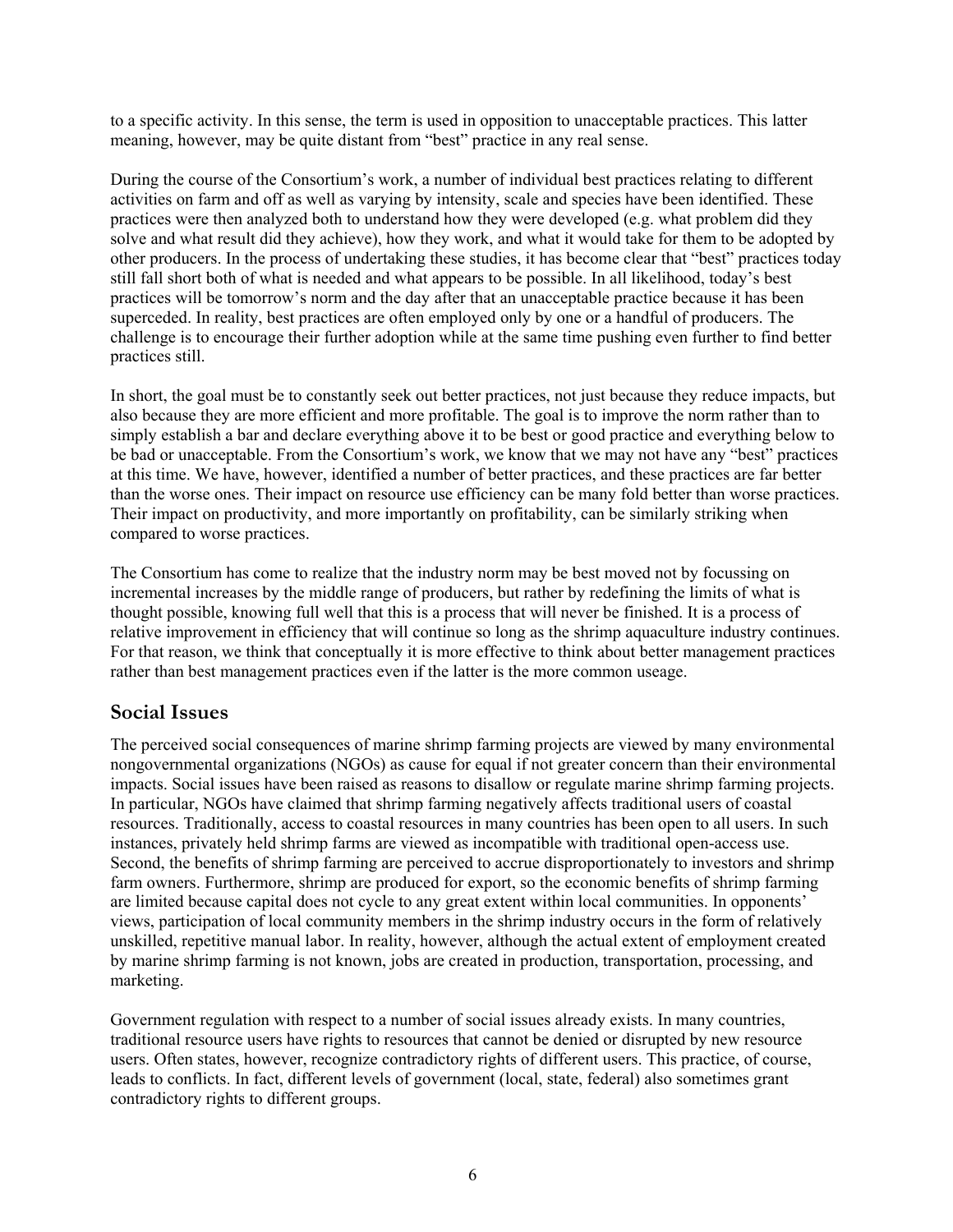<span id="page-13-0"></span>Governments already have relevant laws and regulations to protect the interests of all those who live in coastal areas. Many of these address specific impacts that have been caused by marine shrimp aquaculture in the past. These laws and regulations should be enforced consistently. At the very least, codes of practice should require signatories to recognize and obey the laws of the land. Since many social (and environmental) issues are already regulated, this is one way to insure that shrimp aquaculturists follow laws.

Where laws and regulations are ambiguous or even contradictory, governments should also seek to clarify tenure systems and management control over coastal resources through comprehensive coastal zone planning. In addition, governments and the private sector should actively seek the participation of local community representatives in permitting, regulatory review, and other decision-making processes. This proactive approach should anticipate potential conflict areas and prevent the need for various conflict resolution scenarios once damage has been done. Also, the private sector should seek to foster goodwill by active and genuine participation in local community life.

## **Codes of Conduct**

A code of conduct is a system of principles proposed for adoption by those conducting certain similar activities in an industry (e.g. shrimp aquaculture) so that they do not infringe on the rights of others or cause some other undesirable consequence. The most basic form of a code of conduct is a set of guiding principles consisting of broad statements about how management and other operational activities should be conducted. Most codes do not have any legal authority, and adoption usually is voluntary. In fact, codes can be developed in circumstances where either government regulations do not exist or are not enforced. In such circumstances, a code of conduct can serve as the precursor to, or the basis for, formal regulation.

One model for developing a code of conduct is provided by the Hazard Analysis and Critical Control Point (HACCP) program of the US Food and Drug Administration, which takes a preventive approach to ensure safety of the food supply. The HACCP guidelines have been used as the basis for legislation regulating many food processing industries, including seafood and farmed fish. The HACCP system involves seven principles that share many characteristics with codes of conduct. These principles cover hazard analysis, identification of critical control points, and establishment of these five mechanisms: preventive measures with critical limits for each control point, procedures to monitor the critical control points, corrective actions to be taken when monitoring shows that a critical limit has not been met, procedures to verify that the system is working properly, and effective record keeping. Application of the idea of "critical control points" and a systems approach to environmental management methods is clearly an appropriate model for developing codes of conduct for shrimp aquaculture.

Codes of conduct are popular in manufacturing industries because many industry leaders perceive that adoption of a code of conduct conveys a message of responsibility to the public. A good example is the guiding principles of the Responsible Care<sup>®</sup> program of the Chemical Manufacturers Association (CMA) of the United States (Annex 1). The statements in the guiding principles are very broad and general (Chemical Manufacturers Association 1996). However, if CMA members carefully follow these principles, most environmental and social problems related to chemical manufacturing can be avoided. Of course, in the United States, many laws and regulations are in force regarding water and air pollution, solid waste disposal, transportation of hazardous materials, safety in the workplace, and employee relations. It would seem that the Responsible Care program is unnecessary, because most points rose in its statements are already regulated by the government. However, the adoption of the Responsible Care program suggests that CMA members are concerned about social and environmental issues beyond the limits imposed by governmental regulation.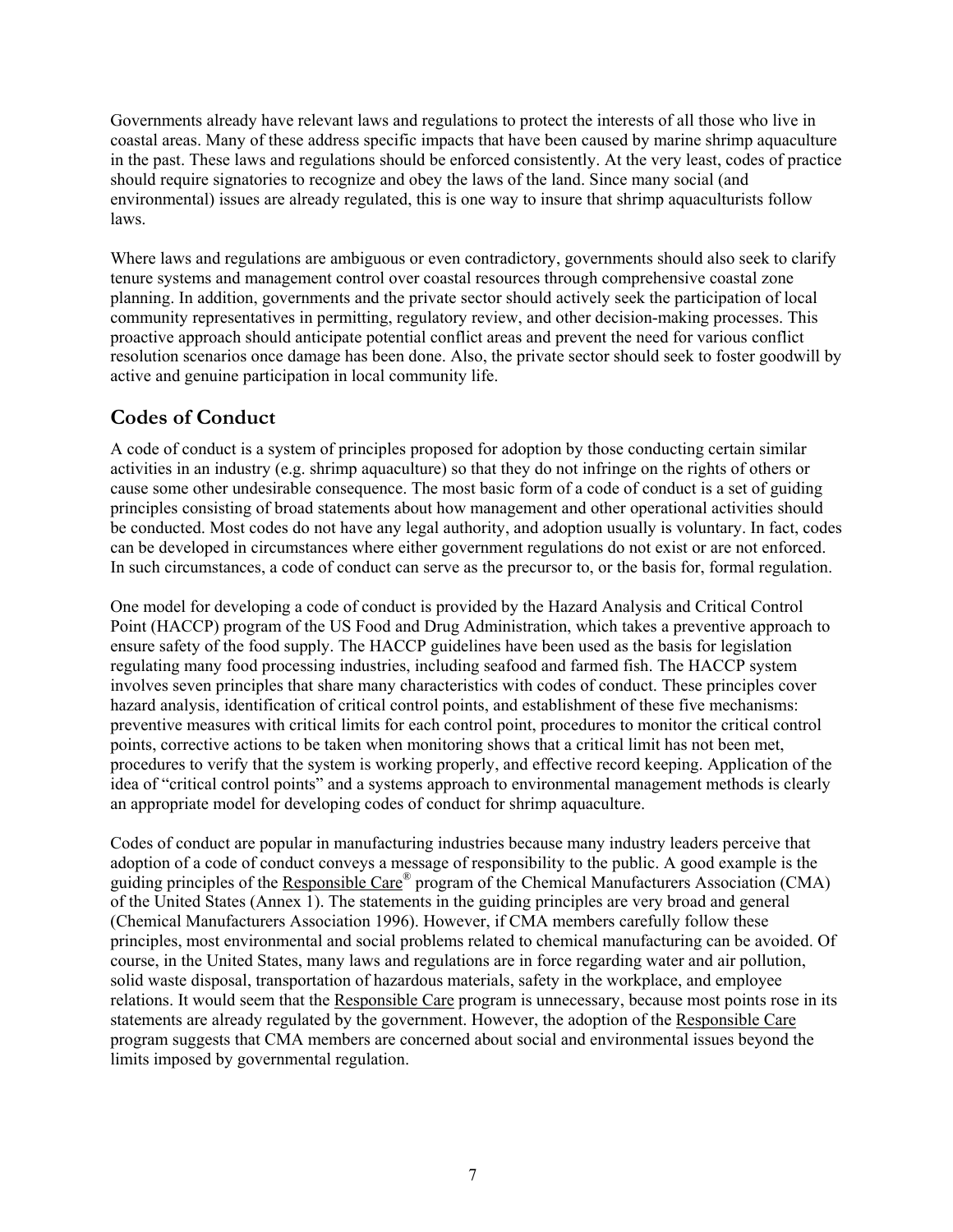A global code of conduct for fisheries, that include principles for responsible development of aquaculture, has been formulated by the Food and Agriculture Organization (FAO) of the United Nations. The Code of Conduct for Responsible Fisheries (CCRF) asserts "States should consider aquaculture, including culturebased fisheries, as a means to promote diversification of income and diet. In doing so, States should insure that resources are used responsibly and adverse impacts on the environment and on local communities are minimized" (FAO 1995). To this end, this document included a code consisting of 22 broad statements addressed to the nations of the world (Annex 2). If all of the principles outlined in the statements were followed, it is unlikely that social or environmental problems would result from aquaculture. Although, FAO and many other regional and international organizations provide assistance to countries to implement the provisions, few if any developing countries have the resources to formulate and enforce laws and regulations to implement the FAO Code of Conduct for Responsible Fisheries in the foreseeable future. The FAO Code is a voluntary code and has no binding authority. However, the FAO-member countries are obliged to report to FAO on regular basis the success and progress of implementation of the CCRF. The Code does provide, however, an outline of the issues that must be addressed to make aquaculture environmentally and socially responsible and to assure the sustainability of the aquaculture industry.

More explicit information than that contained in broad statements must be provided to producers if they are to apply the principles advanced in codes of conduct. For example, in the CMA Responsible Care program, specific codes of management practices are provided for pollution prevention, process safety, distribution, product stewardship, employee health and safety, community awareness, and emergency response. The Technical Guidelines on the CCRF provides further information and guidiance on how to implement the provisions given in the Code. For example, The Technical Guidelines No. 5 – (Aquaculture Development) provides guidelines on aquaculture development (FAO 1997). However, the CCRF does not provide specific suggestions on management practices for aquaculture

Code of Conduct programs should include detailed technical manuals describing how to apply the recommended BMPs to operations and management. Established programs such as CMA Responsible Care require member self-evaluations, measures of performance, and management systems verification. They also require their members to continually improve their health, safety, and environmental performance and to report their progress to the public. The shrimp farming industry has just begun to consider codes of conduct during the past 3 or 4 years, so none of its code of conduct programs is well established.

Many companies adopt the International Organization for Standardization (ISO) 14001 Environmental Management System Standards (Annex 3). The underlying purpose of ISO 14001 is improvement of environmental performance through improved management systems. However, standards for performance do not exist. Review of the requirements of the ISO program (ISO 1995) indicates that it is essentially a system that provides a framework around which a code of conduct containing an environmental management system can be developed, implemented, operated, and monitored (Annex 3). The company adopting it must develop details of the procedures and practices in the environmental management systems required by ISO. The company operates all aspects of the program. It is a voluntary system, but to claim ISO certification, the program must be approved by the ISO and the appropriate measures must be followed to maintain this approval. A third-party firm that verifies that environmental management systems are in place and being used most often grants ISO approval.

The main difference between the ISO program and the CMA Responsible Care program is that consumers may feel that the International Organization of Standardization has higher standards and enforces their program more rigorously than an industry association such as CMA. In our discussions with others about codes of conduct, there seems to be a consensus that the ISO program would provide a greater degree of environmental protection than code of conduct programs developed by industries. This may or may not be the case, and there is no evidence from other industries that would lead us to conclude that the application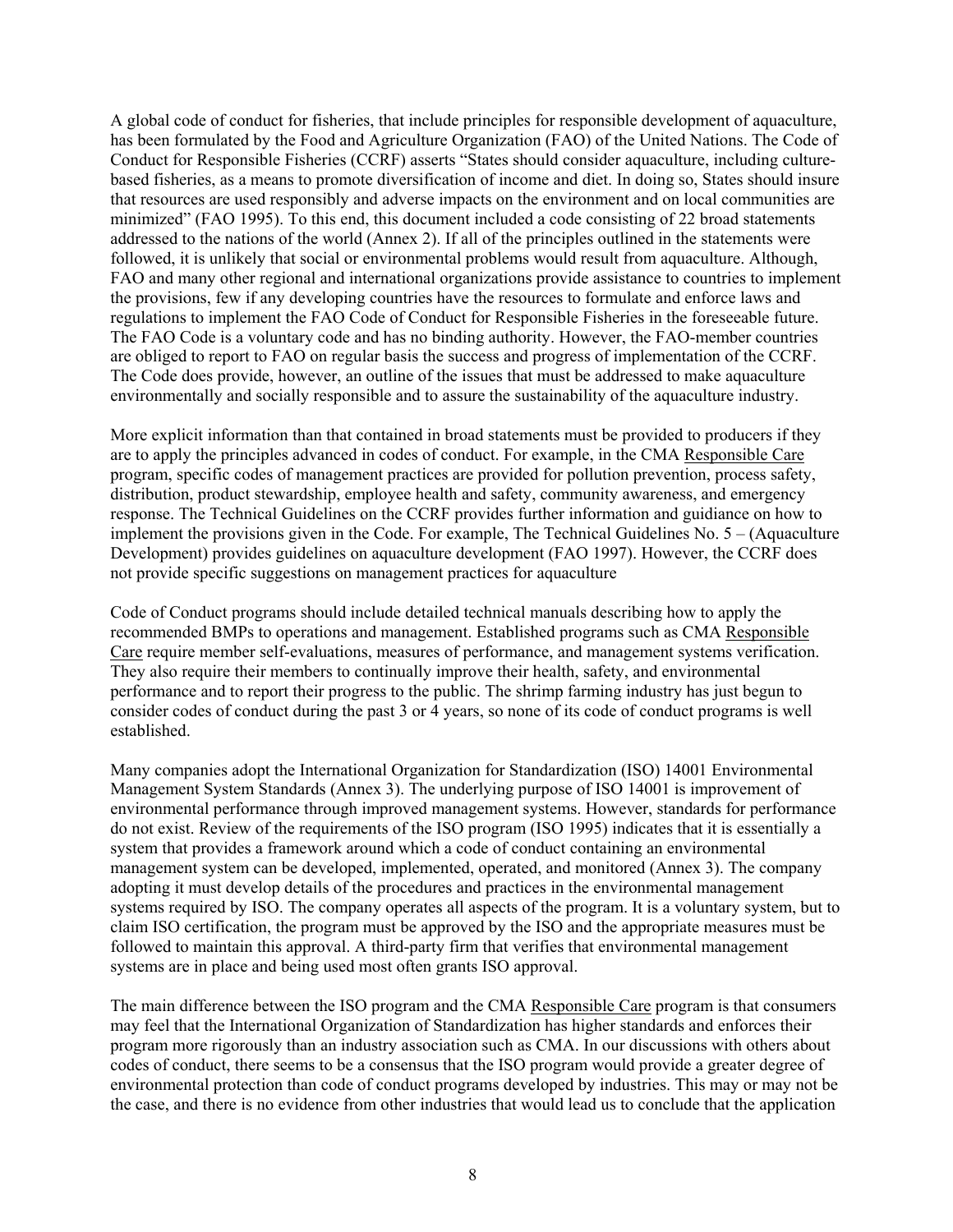<span id="page-15-0"></span>of ISO standards would lead to a greater degree of environmental protection than voluntary codes of conduct.

Nonetheless, certification and product labeling based on ISO 14001 Environmental Management System Standards is an emerging trend within the forestry industry–initially for tropical timber but recently broadened to encompass temperate forests. An international forestry standard proposed by the Canadian Pulp and Paper Association in 1994 was not adopted by ISO. Rather, ISO developed a report to provide "information to assist forestry organizations in the use of ISO 14001 and ISO 14004 Environmental Management System Standards." Participation of buyers' groups, including large home improvement retailers such as Home Depot (USA) and B&Q (UK), have increased the demand for Forest Stewardship Council (FSC)–certified forest products. The FSC has certified 3 percent of utilized forests and 1 percent of production. Notably, the forest certification effort has proceeded largely in the absence of governmental oversight, with its progress coming from the work and participation of forest owners associations, industry organizations, home improvement retailers (e.g. Home Depot) and environmental NGOs (e.g. World Wildlife Fund).

## **Aquaculture Codes of Conduct and Practice**

The purpose of this case study is to consider shrimp aquaculture codes of conduct and practice, but we begin by discussing the codes of conduct developed by several fisheries organizations. Because shrimp farming and finfish culture are similar in many ways, a discussion of the fish culture codes is relevant.

## **Fish Culture**

#### *Irish Salmon Growers Association*

The Irish Salmon Growers Association (ISGA) has had a code of conduct in place at least since 1989, and its code is now in a third revision (Irish Salmon Growers Association 1991). The document is thorough and contains major sections on environment, husbandry, insurance, and worker safety. It has appendices describing hazards, disease treatments, and contingency plans for accidents.

The environmental section provides details for preparing EIAs for marine and freshwater sites, and includes licensing information. A water quality monitoring program is described. Other environmental issues that are addressed include bleeding of fish at harvest, chemicals and antibiotics, escapes of cultured fish, mortalities and disposal, predator control, and site selection. The husbandry section considers the recognition of disease and water quality problems and covers stock and stocking density, feeding, fish health, daily checklists, and records. The requirement for liability insurance and the desirability of crop insurance is mentioned. A very through procedure for improving health and safety conditions for workers is provided in the appendix.

The ISGA document stresses the need to have procedures and plans for all activities that can influence production, environment, product quality, or worker safety. There is an emphasis on checklists, monitoring, documentation of procedures, and record keeping. This document obviously has been thoughtfully prepared, reviewed by many different parties, and revised several times.

#### *BC Salmon Farmers' Association*

A code of conduct is currently under development by the British Columbia (BC) Salmon Farmers' Association. In 1998, the provincial government completed a comprehensive Environmental Assessment Review of the salmon industry. The development of an industry code of practice was an explicit recommendation in that report. The code will provide and explain "best operational practices" for the province's salmon farming industry. The code is seen as a way to establish performance-based management criteria to serve as the objective basis for standards and guidelines used in monitoring and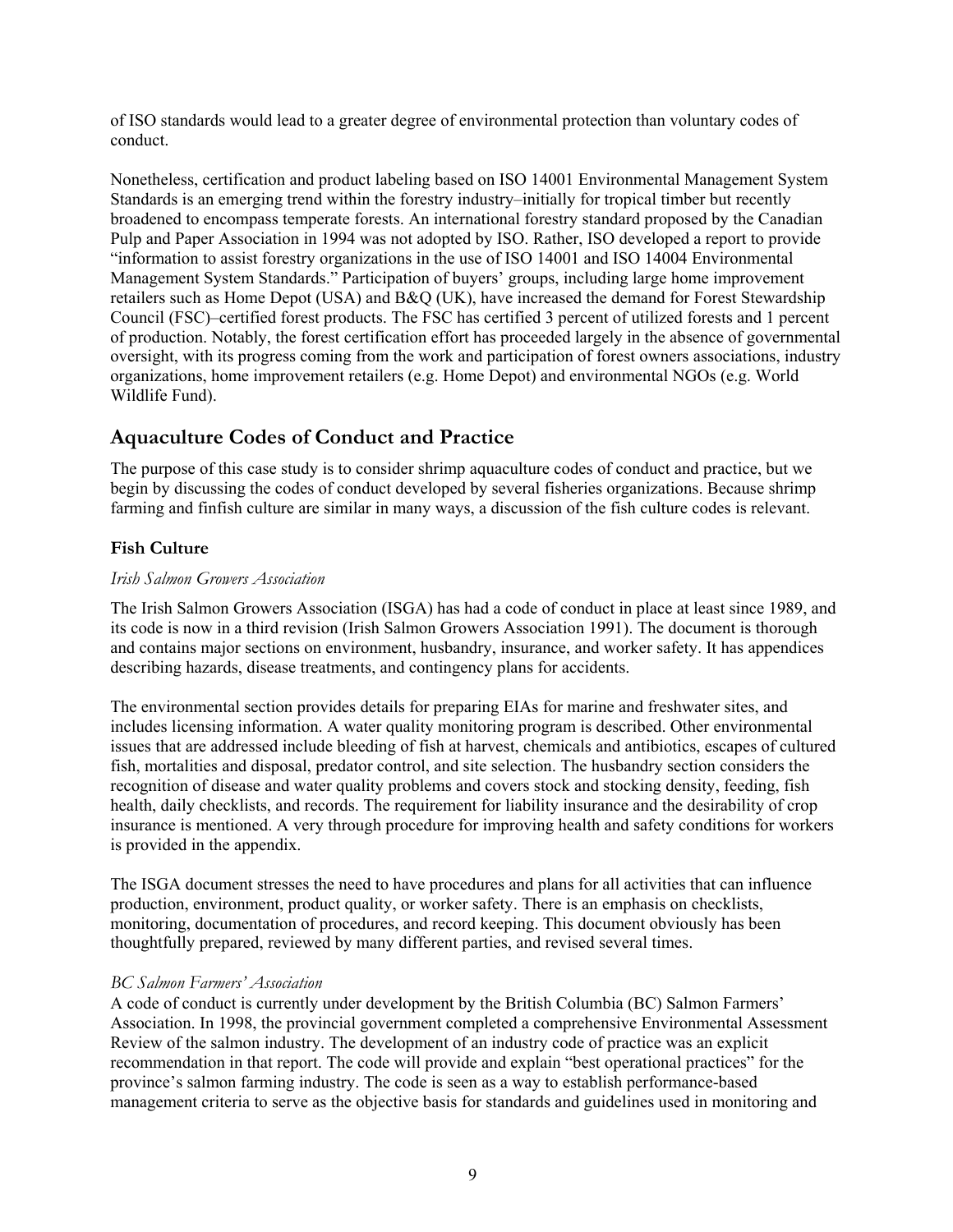enforcement. The code will also include requirements for licensing, monitoring pertinent regulations, and methods for conflict resolution.

#### *British Trout Association*

This Code was first prepared in 1992 and subsequently revised in 1995 (British Trout Association 1995). The code was designed to help farmers grow trout and run their businesses efficiently, to safeguard the environment, and to present finfish aquaculture to the public in the best possible way. The code consists of sections on water supply, intake, and discharge; rearing and husbandry; fish food and feeding; importations of live fish and eggs; fish health; fish welfare; safety of staff and health regulations; harvesting; and food legislation. Each section contains a list of guidelines or management practices for use by farmers. The guidelines and practices refer to government regulations of various activities such as effluent discharge, fish transport, and chemical use.

#### *Ornamental Fish Industry (United Kingdom)*

This code of conduct is directed primarily at the aquarium fish industry (Ornamental Fish Industry undated). Its sections provide guidelines or management practices for retailers, importers, unpacking imported live fish, care of live fish, manufacture and sale of glass aquaria, testing laboratories, health and safety of workers, sale and supply of goods, and stocking density. The main environmental aspects of this code of practice are preventing escape of nonindigenous species and preventing the spread of fish diseases. Particular emphasis is given to international regulations and conventions involving the transport and introduction of species from foreign nations. The OFI provides a logo for their members to display, and members are urged to allow the public to review its code of conduct.

#### *Catfish Farmers of America*

This program was designed by the Catfish Farmers of America (CFA) as an education program to help farmers avoid drug and chemical residues in catfish (Brunson 1997). It contains many suggested practices for pond management to improve water quality, reduce fish stress, and minimize the frequency and severity of disease outbreaks. Many of these procedures also reduce the volume and improve the quality of pond effluents, but the focus is on fish health management. The guiding principle is that preventing diseases through better management is better than relying on disease treatment with antibiotics and other drugs. Nevertheless, valuable information on the use and storage of antibiotics and drugs is provided. The necessity of keeping good records on pond management activities including use of chemicals is stressed.

Farmers enroll in the program by filling out an enrollment card and sending it to CFA; there is no enrollment fee. Those enrolled are identified as Quality Assured Producers, but no self-evaluation or evaluation by the CFA is conducted of those so enrolled. The farmers enroll in the program and follow its guidelines on a strictly voluntary basis.

#### *Australian Aquaculture Forum*

This code was prepared by the Australian Aquaculture Forum (AAF) (undated), whose members are the Tasmanian Aquaculture Council, South Australia Oyster Growers Association, New South Wales Farmers Association–Oyster Section, Victorian Aquaculture Council, Aquaculture Council of Western Australia, Oyster Farmer Association of New South Wales, Australian Tuna Boat Owners Association, Pet Industry Joint Advisory Council, and Aquaculture Council of Queensland. The code contains 43 points related to management activities designed to provide minimum standards for environmental performance. These points appear to be based largely (though in a somewhat expanded form) on the environmental aspects of the FAO Code of Conduct for Responsible Fisheries (Annex 2). This AAF code is voluntary, but some parts are also covered by governmental legislation.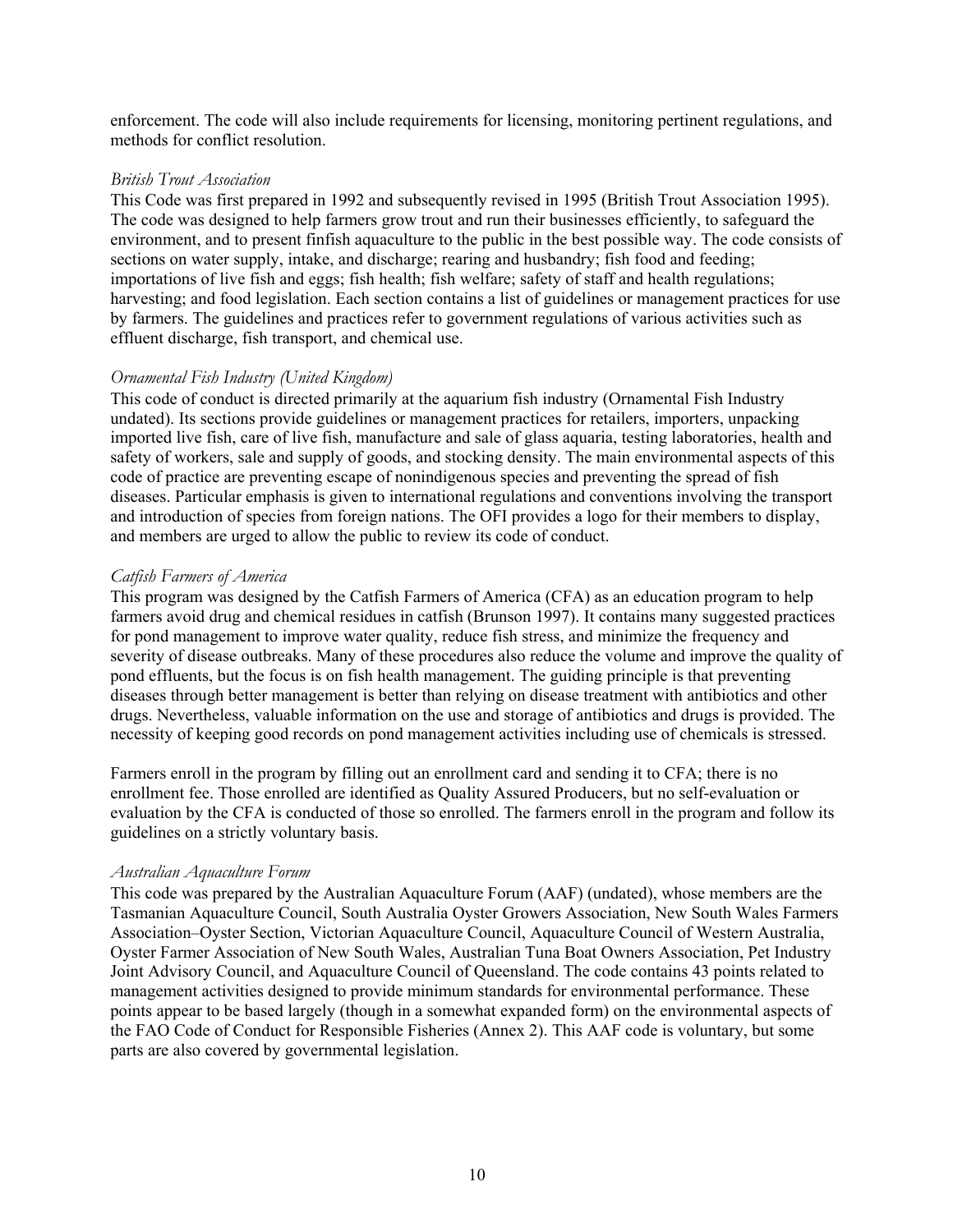#### <span id="page-17-0"></span>**Marine Shrimp Farming**

#### *Australian Prawn Farmers Association*

The Environmental Code of Conduct for Australian Prawn Farmers (Annex 4) was prepared by Dallas Donovan of Pacific Aquaculture and Environment Pty. Ltd. for the Australian Prawn Farmers Association (APFA), with funding from the Australian Department of Environment (Donovan 1998). Conservation and environmental NGOs, governmental fisheries and environmental agencies, and shrimp farmers were asked to review and contribute to this work. Thus, it incorporates the input of most pertinent stakeholders.

The section of the APFA code titled "Appropriate Management Practices" provides suggested management practices for all aspects of farm management, including site selection, farm design and planning, construction, effluent management, feeding, chemical use, and several others. However, the practices are given as general statements with no instructions on implementation. In spite of the lack of instructions for installing or using BMPs, most Australian shrimp producers are well educated and fairly knowledgeable about the technical aspects of aquaculture. They can probably implement most of the suggestions without difficulty. However, because of the lack of detail about implementation, this code has little relevance to producers in most other parts of the world.

The Environmental Code of Conduct for Australian Prawn Farmers is thorough and well prepared. Similar to other codes of conduct, the Australian code lacks an operations manual with more detail to supplement the current document. Australia has a well-developed system of environmental laws and regulations, and the greatest value of this code appears to be helping producers comply with existing environmental regulations. It will be a useful reference for those making codes in developing nations, but it is not an acceptable code for direct adoption in other countries. For example, the Australian code does not address social matters, although these must be addressed in codes of conduct for shrimp aquaculture in developing nations.

#### *Shrimp Farming Industry of Belize*

The code of conduct for Belize was prepared by Dixon in 1997 and is similar in style to the Australian code. However, the Belize code apparently was not reviewed or revised as thoroughly, and it is organized less well than the Australian code. Also, the code for Belize is intended primarily for semi-intensive shrimp culture. The code describes the industry in Belize and discusses areas of ecological concern. It then provides BMPs for site selection, construction, pond management, introduction of exotic species, disease management, erosion control, and effluent and waste management. The BMPs consist of short general statements such as, "Any groundwater used in production of shrimp should be abstracted in a responsible manner on the basis of available hydrological data to prevent saline water intrusion into these area." Nevertheless, nearly all points of environmental concern are addressed in a general way by the BMPs identified in the code. The code also contains information on environmental monitoring at the farm level and discusses issues of compliance with BMPs. Social issues are not addressed in the document, however.

There is no discussion of plans to implement the code among shrimp farmers in Belize; its acceptance would apparently be voluntary. Belize has a number of water quality regulations, and adoption of this code may help farmers comply with existing regulations.

#### *Global Aquaculture Alliance*

The Global Aquaculture Alliance (GAA) was formed in 1997 as an international NGO supported by aquaculture businesses and organizations. Some of the founding members include Camara Nacional de Aquacultura (National Chamber of Shrimp Aquaculture), Deli Group (a company that operates shrimp farms in Ecuador and Honduras), Ocean Garden Products, Inc. (a shrimp importer/exporter), Zeigler Brothers, Inc. (a feed and equipment supplier), and Shrimp News International (a publisher of shrimp farming information). The stated mission of GAA is to further environmentally responsible aquaculture to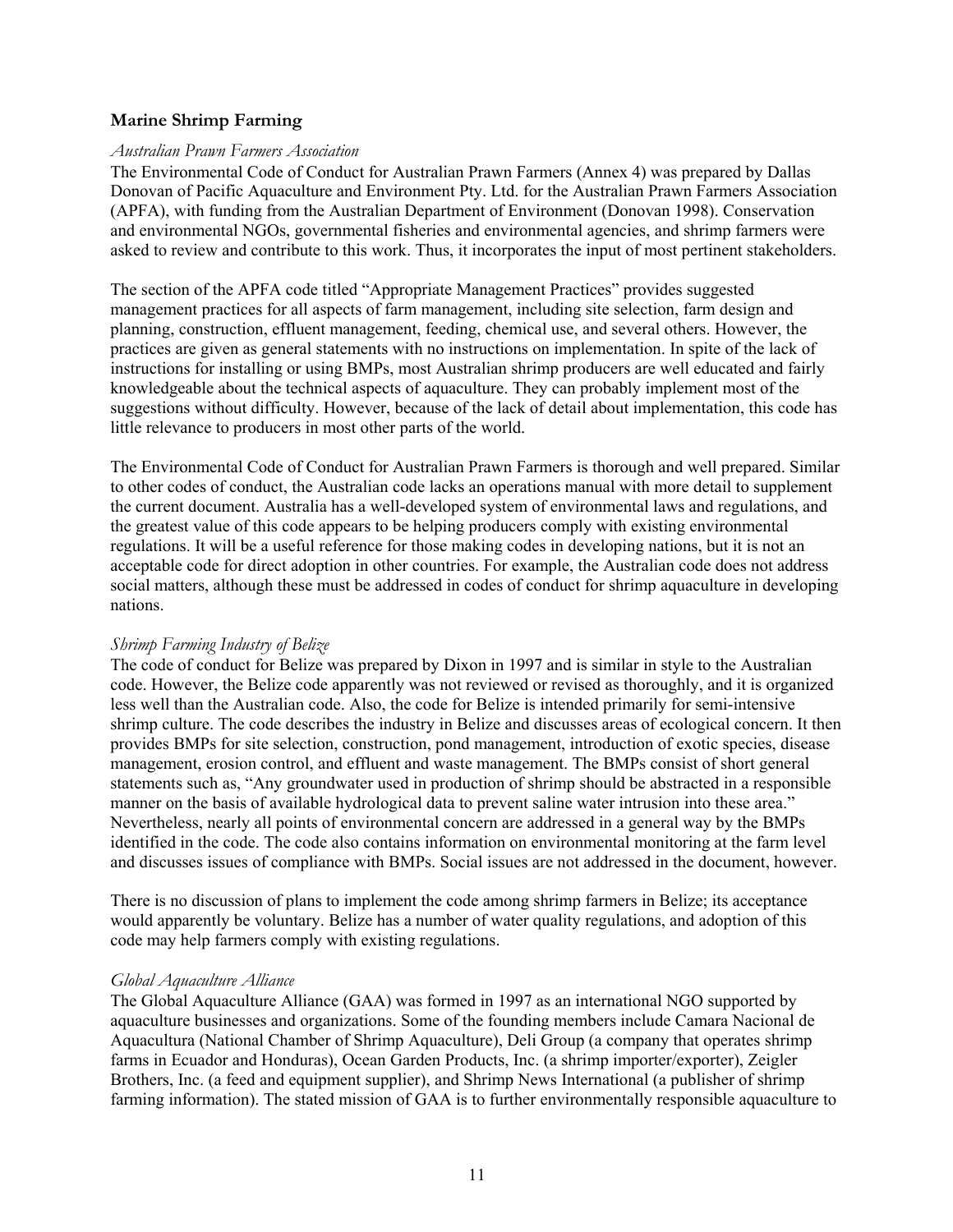meet world food needs. This organization has a large membership representing most shrimp producing countries but has been more active in the Americas than in Asia and elsewhere. It has focused on shrimp farming, but some members also have interests in the fish culture industry.

The GAA has a set of guiding principles based on the principles outlined in the FAO Code of Conduct for Responsible Fisheries (Table 2). In addition, a series of codes of practice covering mangroves, site evaluation, design and construction, feeds and feed use, shrimp health management, therapeutic agents and other chemicals, general pond operations, effluents and solid wastes, and community and employee relations were prepared recently for GAA (Boyd 1999). These codes contain general recommendations for BMPs similar to those in the Australian and Belizean shrimp farming codes. The GAA Codes of Practice document (Boyd 1999) has been thoroughly reviewed by aquaculture scientists and GAA members, but other stakeholders have not yet reviewed it.

GAA did not intend for its codes of practice to be a primary operations manual. The purpose of the codes of practice document was to provide guidance to national shrimp farming associations or individual farmers, in the form of broad principles, for the development of country-specific or site-specific environmental management systems based on BMPs. This objective is apparently being accomplished because shrimp farming associations in Ecuador, Honduras, and Nicaragua have signed formal agreements to develop country-level codes based on the GAA model, and associations in Belize, Colombia, Mexico, and Panama will apparently do likewise in the near future. The GAA Codes of Practice also has served as the major reference for developing a code of conduct for shrimp farming in Thailand and for a manual on BMPs for Latin American shrimp farming. These two efforts are discussed below.

The GAA expects its members to comply with the suggested management practices, as appropriate for their situation, and to strive for continuous improvement in environmental stewardship and community and employee well being. Toward this end, a member self-evaluation form has been prepared, to be completed separately by associations; hatcheries; manufacturers and vendors; processors; siting, design, and construction personnel; and farm operations staff. The GAA is currently investigating options for further implementation of its code of conduct. Some of the key issues being addressed are: (1) minimum standards for key operational factors, (2) formal systems of record keeping, (3) third-party inspection and verification, and (4) certification. The GAA has decided to include individuals from disciplines such as environmental science, agricultural waste management, and water pollution control in discussions about implementation of the program. Still, many other stakeholders are not yet at the table.

#### *Thailand*

The marine shrimp culture industry of Thailand has embarked on a program to develop and implement a code of conduct (BTG-Golder 1999). The World Bank funded the initial phases of the program and the effort was conducted by the BTG-Golder Company (Canada) and the Thailand Department of Fisheries. Thai shrimp aquaculturists have been involved in the activities by participating in facilitated meetings in several locations. The GAA Codes of Practice (Boyd 1999) was used as a reference in the development of the Thailand Code of Conduct. Shrimp farmers and the Department of Fisheries adapted the GAA guidelines to conditions in Thailand.

Policy statements for the Thai code of conduct have been endorsed by the Thai Marine Shrimp Farmers Association, the Frozen Foods Association, the Thai Food Processors Association, the Aquaculture Business Club, and the Thai Government Department of Fisheries. A small manual of operating guidelines and procedures is included (BTG-Golder 1999). Sections include site selection, pond management, stocking density, feed management, shrimp health management, therapeutic agents and chemicals, wastewater and solid waste management, social responsibility, and education. The guidelines for BMPs have minimal detail, similar to those in the Australian, Belizean, and GAA codes of conduct. However, a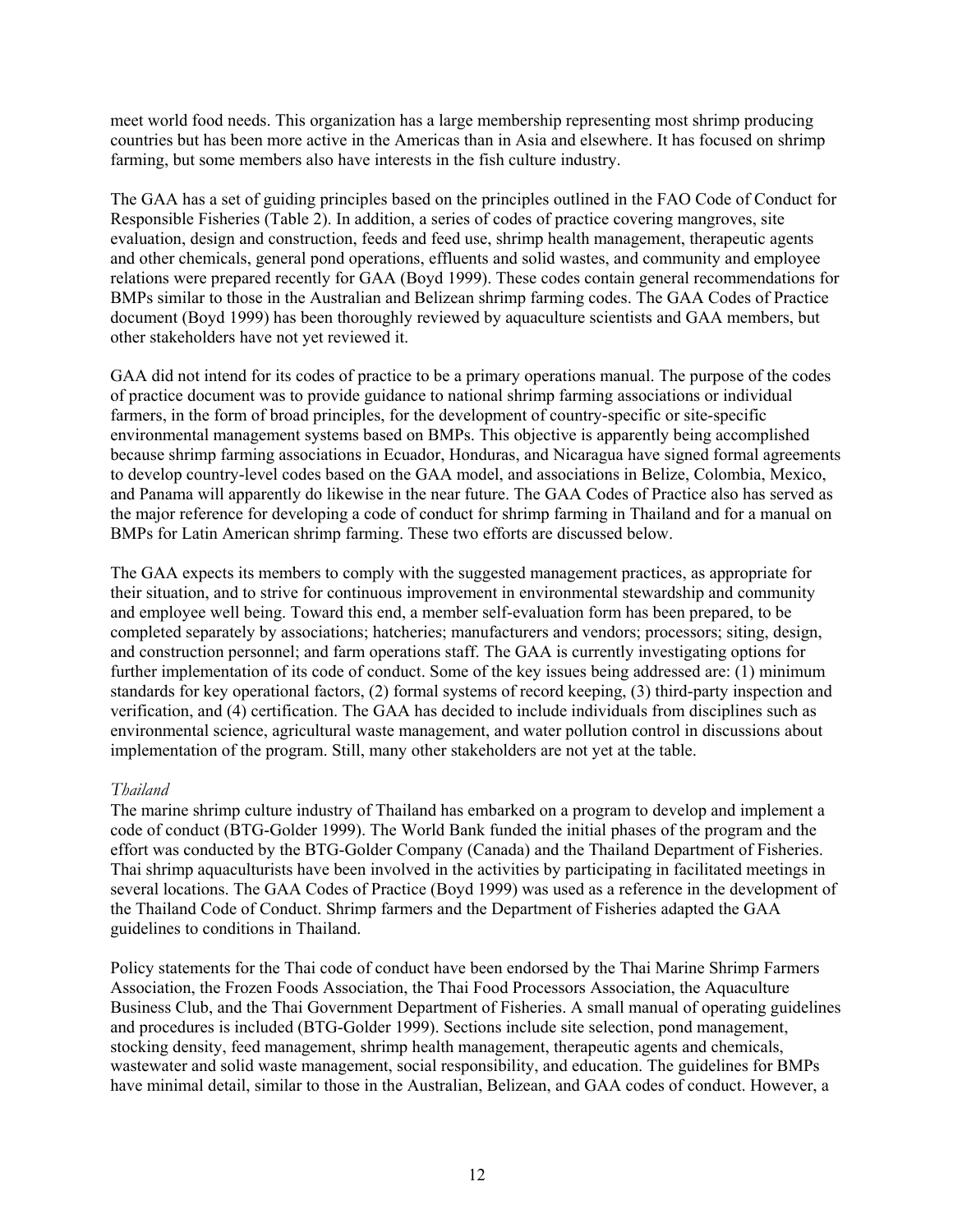detailed manual on procedures for operating shrimp aquaculture farms in a manner consistent with the Thai code of conduct is apparently in preparation.

The implementation of a code of conduct in Thailand and other Asian countries will be much different than in the Americas. There are many small shrimp aquaculturists in Asia, while in the Americas there are fewer producers, but most of them have large farms. At a minimum, the types of BMPs as well as the ability to implement any single BMP will be different for small and large producers. Small-scale producers do not have access to the same level of financial resources as larger ones to implement BMPs necessary to fulfill obligations outlined in a code of conduct, but they do have the ability to implement more labor-intensive BMPs. Different farmers also have different levels of education and technical knowledge. Different types of governmental and international assistance and funding for implementation of codes of conduct will be needed in Asia than in Latin America, but there will also be major differences among countries in the two regions as well. The Thailand Department of Fisheries plans to develop a program to promote the implementation of its code of conduct by small farmers.

Several reports of initial difficulties with the trial implementations of the Thailand Code of Conduct have appeared. Reports indicate that farmers perceive the code as something the government pushed but with which the shrimp producers had little or no involvement. The lessons from implementing the code in Thailand will be very useful for those wishing to implement similar codes in other countries.

#### *Malaysia*

The Department of Fisheries in Malaysia has been assisting with the development of a code of practice for shrimp aquaculture for producers in that country. A working paper has been prepared (Anonymous 1998) that contains a draft code of practice. This paper presents guidelines for the following: site selection; hatchery design, construction, and management; construction and management of grow-out farms; nonnative and genetically altered species; and records and monitoring. The paper includes an appendix listing relevant existing legislation. The guidelines touch on essentially the same points mentioned in other codes discussed above, but there is no attempt to address social issues.

#### *University of Rhode Island*

The Coastal Resources Center of the University of Rhode Island has initiated a project, supported by the US Agency for International Development, to promote good management practices in shrimp farming in Latin America, with an initial focus on Honduras. One part of this project was the preparation of a manual of good management practices (Boyd and Haws 1999). This publication is based on the GAA Codes of Practice, but it is customized for conditions in Latin America (large farms and semi-intensive culture in large ponds) and contains more instructions on implementation of the recommended BMPs than given in the GAA Codes of Practice. Boyd and Haws (1999) point out the importance of socioeconomic issues in shrimp farming, but they do not provide suggestions on good social practices to be used by the shrimp aquaculture industry.

#### *Organic Aquaculture*

Agro Eco Consultancy of the Netherlands has prepared a paper on organic aquaculture, focusing on shrimp aquaculture in particular (Hilbrands undated). It is claimed in this paper that "organic production is the most modern way of farming as it seriously takes into account the voiced environmental and social problems." This is certainly an arguable point, and it would be difficult to defend. Hilbrands, however, does emphasize the need for BMPs in shrimp aquaculture and suggests that the FAO Code of Conduct on Responsible Fisheries should be adopted. This paper does not provide any information that is not more extensively elaborated in the other codes discussed above. However, the possibility of shrimp being produced by organic farming methods may be of interest to some consumers, so the idea should not be dismissed.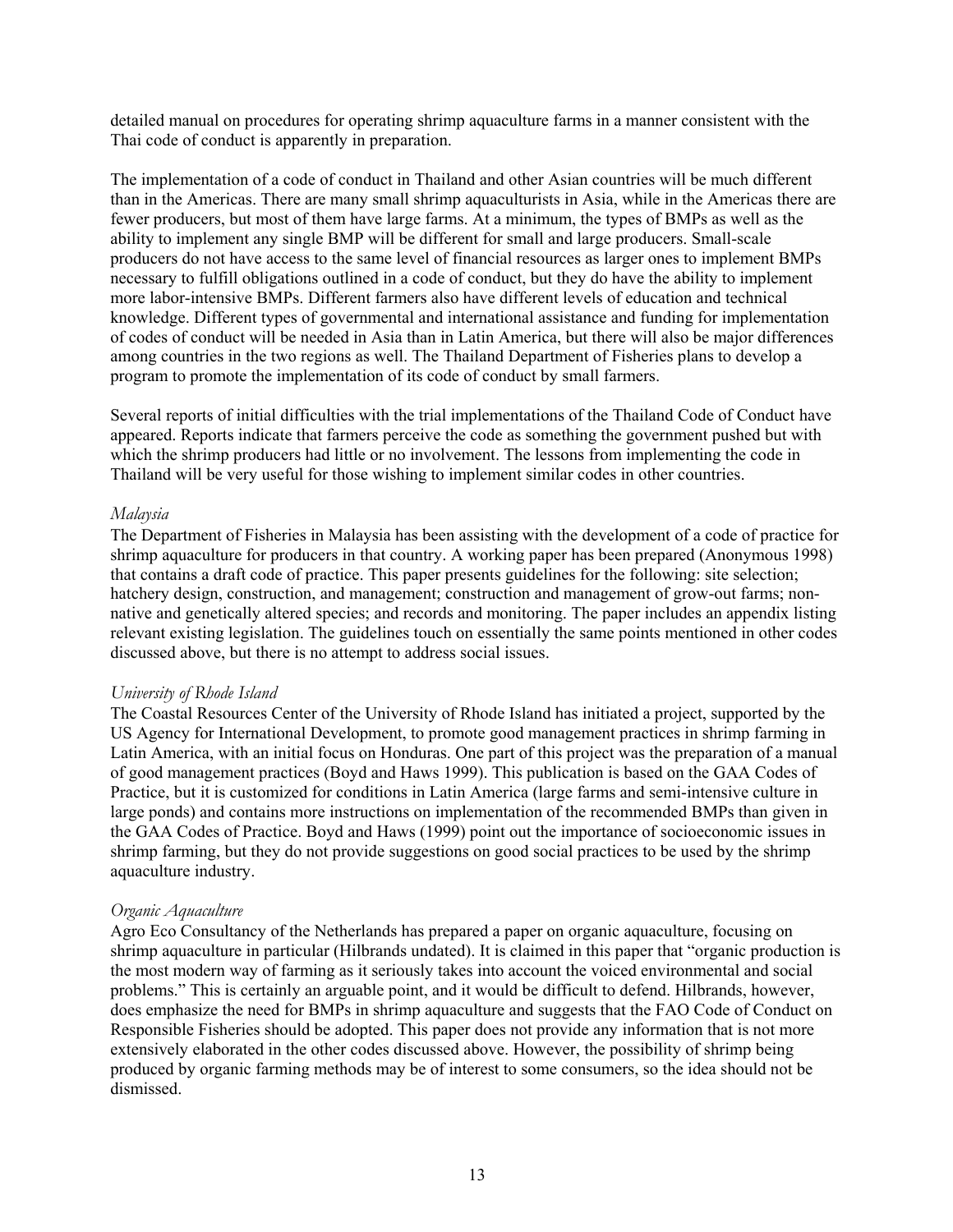#### <span id="page-20-0"></span>*The Brisbane Expert Consultation*

The December 1997 FAO Technical Consultation on Policies for Sustainable Shrimp Culture recommended that FAO convene meetings to elaborate best practices for shrimp culture and desirable elements of the legal and other regulatory instruments for coastal aquaculture. In response, FAO and the Government of Australia convened an Expert Consultation on the 4 to 7 December 2000, in Brisbane, Australia. The Expert Consultation discussed and adopted a set of "Objectives" and "Operating Principles" for sustainable shrimp culture and a set of recommendations including a follow-up process. Among others, the Brisbane Consultation recommended that the objectives and operating principles, and the legal and institutional arrangements to support implementation, be prepared for presentation to an intergovernmental forum for future formal agreement. The report of the Expert Consultation (FAO/Government of Australia, 2001) provides a detailed description.

#### **Assessment of Codes**

#### **General Approach**

Codes of conduct were being promoted for fish aquaculture before the shrimp aquaculture industry became interested in them. Those preparing codes of conduct for shrimp aquaculture used the fish culture codes as references, as well as other environmental codes such as the CMA Responsible Care and the ISO 14000 programs. The codes for shrimp aquaculture and those for fish aquaculture consider almost identical issues and utilize very similar methods. For this reason, the fish culture codes will not be discussed further.

All codes reviewed in this case study include recommendations for adopting practices intended to improve environmental stewardship. The Australian Prawn Producers Association code of conduct is very specific to Australian conditions, and an Australian shrimp producer adopting the code should have no trouble meeting existing regulations. However, the farmer would need to develop means of implementing the practices. Few instructions for implementation are provided. The other codes are more general than the Australian code. Thus, an obvious fault in all of the shrimp farming codes of conduct is the lack of specific instructions on how to implement the BMPs suggested in the guidelines. The documents containing the GAA codes and the Thai code indicate plans for developing operational manuals with more technical instructions. However, none of these are available at this time.

All of the codes are voluntary. None of them clearly explain how adoption and successful implementation of either the codes, or more specifically the BMPs, will be achieved. This is an important issue. Simply having a code of conduct with supporting BMPs in a document that various parties have endorsed and pledged to support means little if anything. Clear evidence that shrimp producers are using codes of conduct is required to demonstrate the potentially beneficial effects of code implementation. Additionally, codes should not be seen as fixed documents, but rather subject to change as technology and conditions change.

Environmental management is a new approach in aquaculture, and the BMPs in the various codes have generally been selected based on "common sense" rather than extensive research–e.g., the best current information or the best guess from applying environmental management systems from other industries. Although many of the BMPs will provide benefits, there has been little experience with some of the suggested practices in commercial shrimp aquacultural production. It is not clear, much less certain, that all of the practices will provide the expected benefits. The BMPs should be tested for effectiveness and modified as necessary. Demonstration projects for BMPs also will be essential as a component of educational programs. Finally, it will be essential to understand the financial implications of implementing any suggested BMPs. Even with such information, it is likely to be an uphill battle to convince producers to adopt BMPs. Without such information, however, it will be impossible.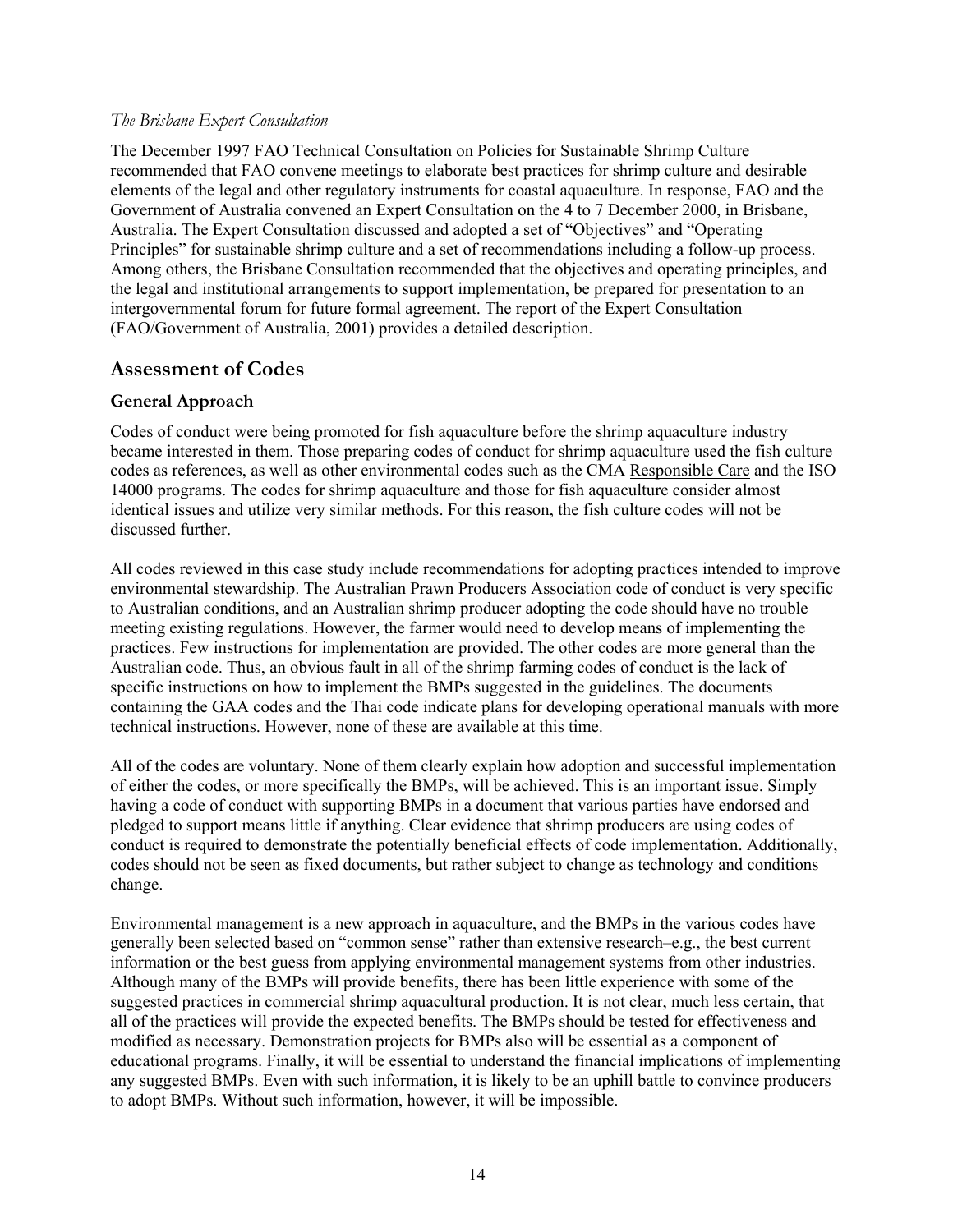To date, codes of practice have been designed primarily by the aquaculture industry and their consultants. Most of the proposed codes consider the important environmental issues, but with the exception of the GAA and Thai codes, there is no mention of social issues. All interested groups that are or can be affected by shrimp aquaculture should participate in discussions related to the design and implementation of codes of conduct. Although most codes have been developed without incorporating the concerns of all affected groups, broad participation is still possible as codes are revised and improved–provided the participation is sought openly and transparently and the comments and observations of those groups who have been previously ignored are given equal weight. Finally, it is important that this consultation, if it is to be more than mere window dressing, occur before certification programs have been established.

The confidence in codes of conduct of members of communities affected by shrimp aquaculture projects, shrimp consumers, and the public at large will be greatly enhanced if there is third-party certification of compliance. This does not diminish the importance of self-evaluation, which can be a strong motive for improvement. However, self-evaluation can be very superficial, or it may not reveal certain problems that would be obvious to an objective reviewer. Furthermore, any given producer will not really be able to evaluate his or her performance relative to other producers in the country, much less the entire world. The GAA has a self-evaluation program and is considering options for third-party certification. However, reports of some early self-evaluations by producers suggest that virtually all operations are being well run and there is little room for improvement. For this and other reasons, all codes of conduct should endeavor to be transparent to the extent of allowing third-party verification.

Standards for all activities that influence the environment are needed in environmental management systems. It is essential to develop standards, or minimal levels of performance, for use in codes of conduct programs. The GAA is currently considering this issue, but standards are not mentioned in the other codes.

A large shrimp farm can develop a complex system of environmental management to comply with the objectives of a code of conduct, educate its workers, adopt and comply with standards, conduct selfevaluations, and allow third-party evaluations of its programs. However, most small shrimp farmers are unable to do these things, particularly if there has been no attempt to develop BMPs for use by smaller, more labor-intensive systems. It would be equally difficult for smaller producers to meet the conditions of codes that were developed primarily to address the issues confronted by larger producers. The governments of countries where shrimp aquaculture occurs will need to develop some remarkable promotional and educational programs if codes of conduct are to be extended to small farmers. However, if the practices of small-scale producers affect the image of the entire industry, then it would behove industry associations like the GAA or the Camara in Ecuador to target such groups as well.

Many of the comments made so far in this section are negative, but there also are many positive aspects of codes of conduct. Identification of environmental issues that should be addressed by developing codes of conduct will raise the environmental awareness of the shrimp farming industry. Many adverse environmental impacts result simply because people are not aware of the consequences of their actions, others because producers do not know how to address some issues. Since most producers will not be involved in preparing codes of conduct, education program to promote codes should raise environmental awareness. Also, if all stakeholders are included in the process of preparing codes of conduct, the discussions that result will be enlightening to both shrimp farmers and those with other interests in the affected resources. Many environmental or social concerns about a project arise from a poor understanding or misconceptions of the project by other stakeholders. Discussions will permit developers to explain the project to other stakeholders and to better understand their concerns. Through information exchange, acceptable alternatives for contentious points can be negotiated.

The proper use of carefully formulated systems of BMPs in codes of conduct can improve the environmental and social performance of shrimp farming. The codes of conduct that have been developed,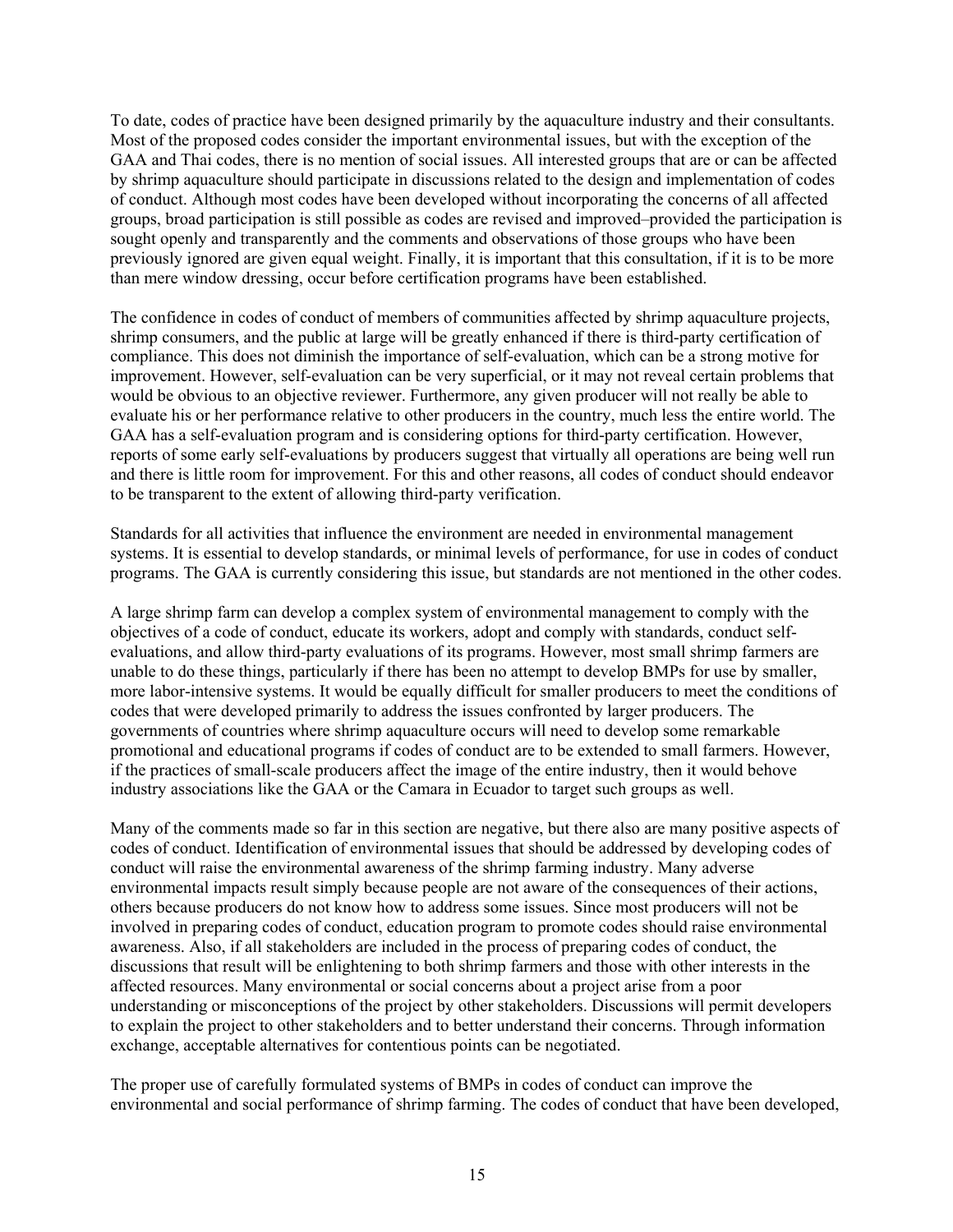<span id="page-22-0"></span>to date, certainly contain many good suggestions for more environmentally friendly management. Of course, more detailed instructions for implementation of BMPs and evaluation of the effectiveness of BMPs put into practice would improve the prospects for success.

The BMPs suggested in codes of conduct should also make shrimp aquaculture a more efficient user of resources. Most BMPs focus on better design and construction and more efficient use of resources, so they should reduce infrastructure maintenance and shrimp production costs–and thereby improve the profit potential of shrimp aquaculture. Also, BMPs should protect, maintain, or improve coastal water quality, which is in the best interest of all coastal residents including shrimp producers. Thus, in spite of the initial costs of adopting codes of conduct, long-term benefits should accrue in the form of greater profitability and sustainability, as the goals of maximum economic efficiency and environmental protection are approached. These points should be used to promote the adoption of codes of conduct among producers.

The BMPs should represent the best technological information presently available. Many shrimp aquaculturists use outdated methods either because they do not want to change production techniques or because they are not aware of better techniques. Collecting and explaining good management systems in the form of BMPs provides an excellent way of extending technology to farmers.

Sooner or later, most countries will have laws and regulations for shrimp aquaculture. The shrimp aquaculture industry needs to take an active role in formulating and reviewing these regulations. Without industry input, many of the regulations could be unnecessary, excessively restrictive, or ineffective. The development of codes of practice provides an ideal way for producers to become involved with environmental agencies. In fact, if the shrimp farming industry interacts with environmental agencies in a positive way during the design, implementation, and operation of code of practice programs, the BMPs in these programs, if proven effective, may serve as the basis for future regulations. This has certainly been the case with other types of animal production.

Codes of practice can also provide marketing advantages. Many importers would prefer to purchase shrimp that are produced by environmentally responsible methods; some might even pay a higher price for such shrimp. Codes of practice also would be necessary for any party interested in marketing shrimp that are certified to have been produced in a responsible way.

#### **Aquaculture Codes and Social Issues**

Controversy has grown over problems associated with shrimp aquaculture in shrimp-producing and importing countries, as well as in numerous international fora. Public opinion is being influenced by highly publicized concerns over environmental and social impacts of shrimp aquaculture development, food safety of shrimp products, and, more generally, over the long-term sustainability of shrimp aquaculture (Anonymous 1998). Governments, the private sector, international NGOs, and even local community groups are advocating more responsible shrimp farming practices to ensure environmentally and socially acceptable development. Increasingly, there is a perceived need to protect not only the environment but also local communities in coastal areas.

Most would agree that the development of voluntary codes requires the active input of those who would be affected by them (Anonymous 1998). According to the draft Malaysian code, "Constructive advice and input can be obtained and should be sought from these interested parties, which may, for example, include technical experts from institutions such as universities and research institutes, and representatives of local communities and non-governmental organizations" (Anonymous 1998). In fact, one of the most effective ways to develop codes of practice is through collaborative efforts involving the private sector, government authorities, and other interested parties.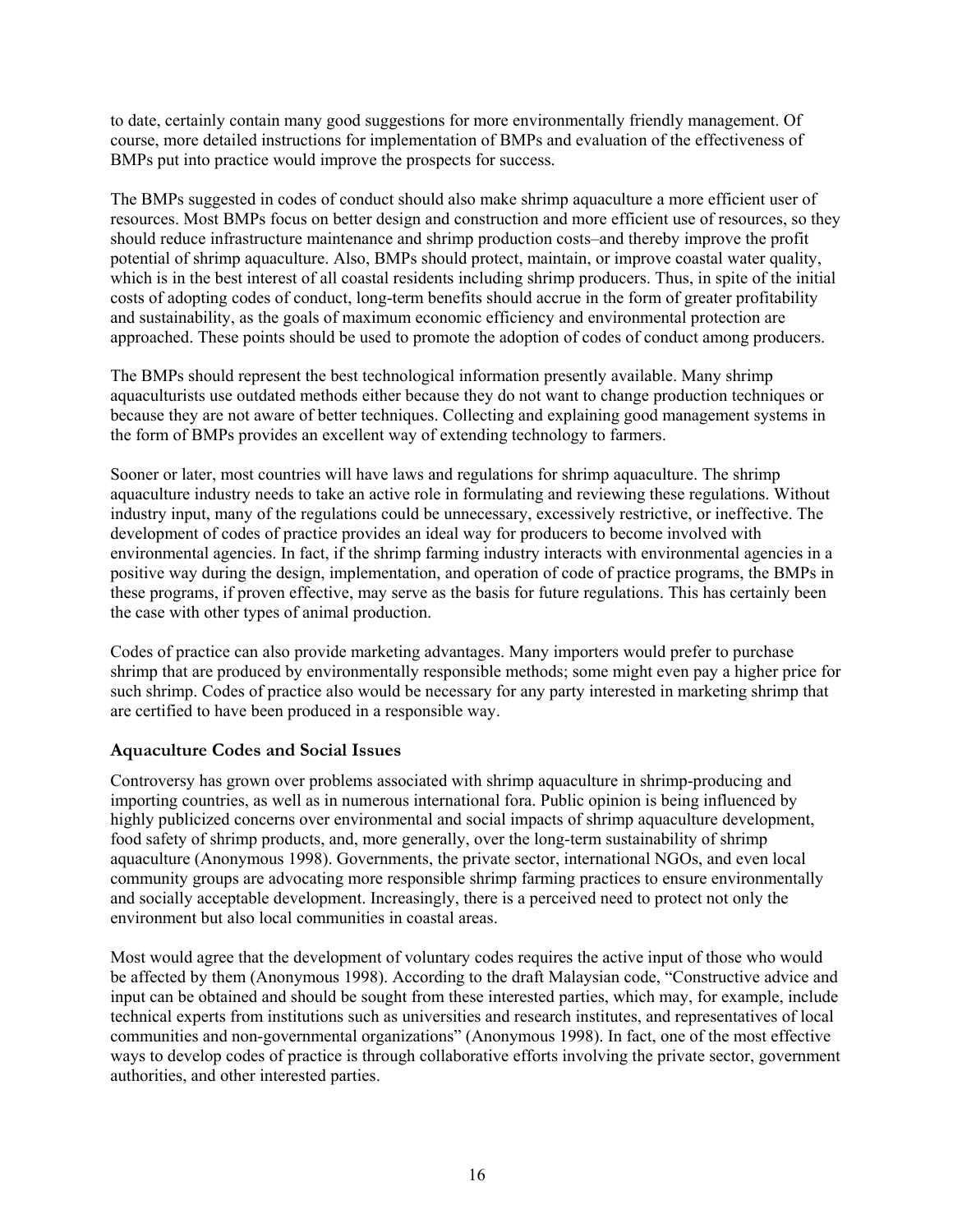The draft Malaysian code has a number of specific environmental objectives, many with direct social implications. These objectives include: minimizing clearing of pristine vegetation and wildlife habitat, minimizing impacts on mangroves or other aquatic ecosystems, minimizing the production and discharge of nutrients, preventing the deterioration of groundwater, avoiding nuisance levels of noise and odor, and disposing of pond sediments in ways that do not harm the environment. In addition, producers are encouraged to take into account neighboring land uses when siting their operations, and they should not block access to marine or estuarine waters.

While the Malaysian draft code specifies a number of important issues and principles, it does not specifically address when or how other interest groups are to be brought to the table. Consequently, after suggesting that the entire reason for having a code is to address environmental and social concerns and after discussing the need for involving different stakeholders, the draft disappoints by making no provision for doing so.

Similarly, the Belize Code suggests that "the shrimp farming industry in Belize has managed to prevent many of the environmental and social impacts experienced elsewhere in Central America" (p. 3). However, the document only suggests positive action in this area, stating that participants of the Belize shrimp aquaculture industry "are encouraged to . . . comply with all legislation and license conditions" and to "consider potential adverse environmental impacts of new projects at the planning stage."

The Belize Code also suggests that the precautionary principle should be adopted only as confidence with an activity increases and that transitions should be made to require the use of best available technology only when it does not entail excessive costs. This final phase is even given the acronym BATNEEC. However, in reality, the precautionary principle is not about being cautious in adopting better technologies, but rather stipulates caution about undertaking certain activities at all without having a reasonable amount of information about whether their impacts would be acceptable or not.

The Belize code also suggests that all reasonable and practical measures must be adopted to rehabilitate shrimp farm production sites that have been shut down, with the goal that no impacts to the environment result from further development of the site. If impacts have resulted from the activity, then rehabilitation should be required to redress those impacts. There are, of course, issues of whether the sites exist on private or public land. What can be required may vary by location.

None of the codes reviewed from industry or government address social issues directly, in a proactive way. This is odd, because many of their introductions suggest that social impact and issues are one of the main reasons for developing codes of practice. The title of the Irish Salmon Growers Association's code, "Good Farmers, Good Neighbors," acknowledges directly that social issues are important. In the introduction (point 5), the same code suggests that the industry should be concerned about "any likely significant effects of the project on all other beneficial uses of the sea and environs (scenic aspects)."

More often than not, however, the codes try to prevent problems for the companies rather than for other stakeholders in the area. For example, the Irish code suggests that companies should "comply with any conditions required by the insurance companies, to ensure that any claims for death, loss or injury are speedily and fully settled." The Belize code recommends that complete and precise hydrological data be reviewed prior to any freshwater abstraction. It goes further to suggest that shrimp aquaculture sites should not be considered in urban areas, or next to large agriculture sites or manufacturing industries. 0Industrial, residential, and agricultural runoff can contain pollutants that are harmful to cultured shrimp. In short, the code is aimed at protecting the producers from other resource users rather than the other way around. Clearly, protection is an important issue, but surely it is not a one-way street.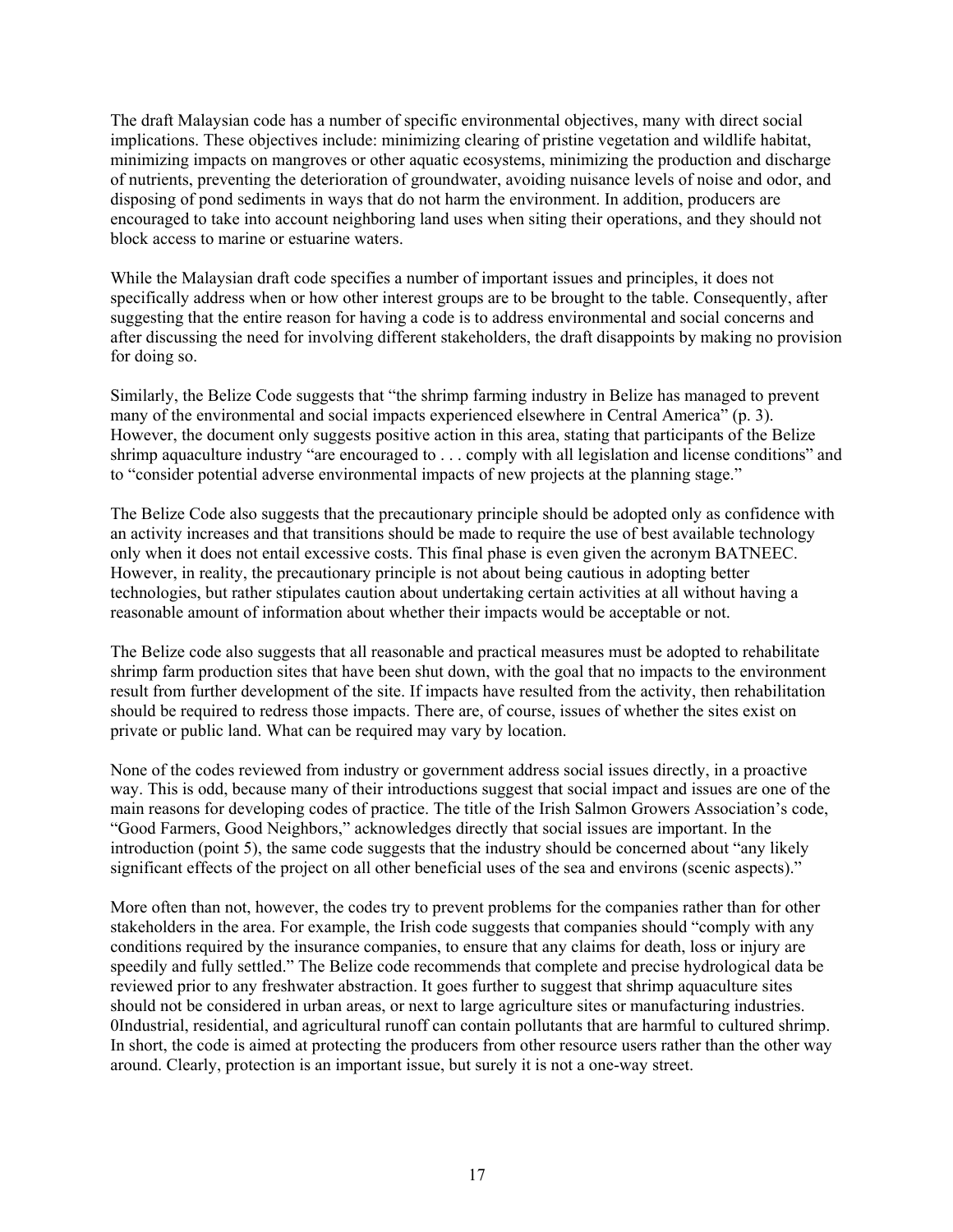<span id="page-24-0"></span>In fact, a point of particular interest is that the Belize Code stipulates, "archeological sites containing Maya mounds, caves, and artifacts should not be considered for pond production sites" (p. 6). It is curious that the code's drafters should be more concerned about protecting the remains of a culture that has been gone for 1,000 years rather than about the people who still live in the region.

Many of the codes suggest that aquaculturists' main social concern is what other resource users could do to them. The British Trout Association Code, for instance, suggests "farmers should make themselves aware of the location and nature of other water users and dischargers upstream." It continues, "Under normal circumstances no new farm should be sited close to an existing farm." There are no references to what the trout farmers should do to reduce their own social impacts. The one reference to social issues is that farms may present risks to workers, and therefore farmers should obey all laws. In particular, workers should be informed of risks of contracting Leptospirosis (Weil's Disease), but there is no mention of what might be done to prevent the disease.

#### **The Industrial Shrimp Action Network's Draft Guidelines for Shrimp Aquaculture**

The Industrial Shrimp Action Network (ISANet) is a global network of organizations and individuals who are deeply troubled by the environmental and socioeconomic costs of industrial shrimp aquaculture. In December 1998, ISANet issued draft guidelines for sustainable shrimp aquaculture that offer several interesting contrasts to the codes outlined above. These guidelines represent a work in progress rather than a consensus. They were drafted by Rebecca Goldburg of the Environmental Defense Fund and Jason Clay of World Wildlife Fund-US.

In this review, discussions of the ISANet guidelines focus on those addressing social impacts. The ISANet guidelines are divided into four parts—shrimp farm construction and management, government regulation and oversight, protection of human rights, and international actions. The sections on shrimp farm construction and management are either largely derived from or reflected in the writings of Claude Boyd and have been incorporated into many of the codes. Several points in ISANet's guidelines, however, expand upon the environmental points made in other codes as well. The main environmental points that deserve attention include:

- EIAs should provide data collected from both outside and inside ponds, and they should provide sufficient data to monitor the individual and collective impacts of the industry.
- There should be no net conversion of critical coastal ecosystems.
- Shrimp production facilities should not divert essential water flows from critical ecosystems.
- Ponds should be sited so that communities continue to have access to fishing grounds, mangroves, fresh water, and other critical resources that they depend upon for survival.
- The use of exotic species should be prohibited in tidal areas and other areas prone to flooding.
- Areas appropriate for development should be zoned. Criteria that should be used include acidity, and organic and clay content of the soils.
- Fresh water should not be used in shrimp aquaculture ponds.
- Layout and construction of the operation should avoid mixing of influent and effluent.
- Layout should include settling ponds or canals and/or natural or artificial wetlands to treat effluents.
- Water exchange should be undertaken only when necessary rather than on a routine basis.
- Discharge should be of equal or better quality than the intake water.
- No effluent should be discharged into freshwater systems.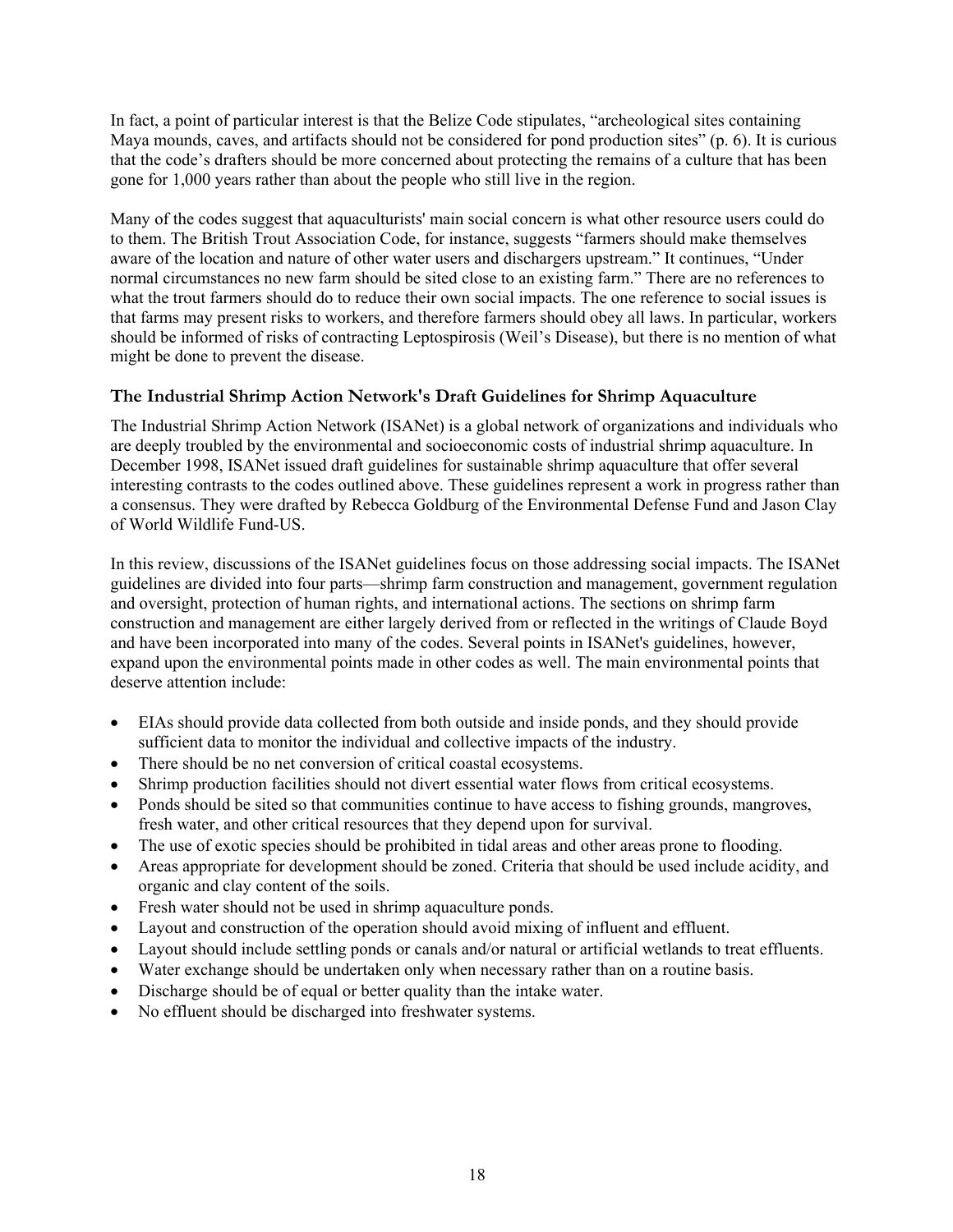<span id="page-25-0"></span>The ISANet Guidelines also delineate the government's role in developing and supporting producer codes. Examples include:

- All decision making regarding such processes as leases and rentals of public land or licensing and permits should be transparent.
- The government should insure that local stakeholders receive appropriate consideration, especially regarding such issues as communal resources: food, fresh water, employment, and access to resources.
- The precautionary principle should be applied to policies and regulations concerning shrimp aquaculture.
- The government, and the industry when government does not fulfill its role, should work together on coastal zone management.
- Governments should establish and rigorously enforce a clear legal framework for regulation of shrimp aquaculture's environmental and public health impacts.
- Permits, licenses, or other types of authorizations should be contingent on ongoing monitoring and satisfactory performance.
- Governments should fund research and extension activities with the goal of fostering only sustainable aquaculture; especially those focused on implementing sustainable shrimp production practices on farms.
- Regulations should encourage rehabilitation of degraded or abandoned shrimp ponds.
- Government should consider "polluter pays" instruments and performance bonds to encourage sustainable shrimp aquaculture.

Finally, the ISANet guidelines suggest that several basic human rights should be supported by industry. These include:

- The human rights, including resource rights, of local populations should be respected in accordance with all relevant national laws and international treaties. In particular, agricultural lands to be converted to shrimp aquaculture should not be acquired by coercion. The terms of all leases should be respected.
- Alleged human rights violations resulting from shrimp aquaculture should be investigated by competent, duly authorized authorities and proceed in accordance with the laws of the country in question, as well as in compliance with the international treaties and agreements to which the country is a party.
- Governments should create transparent guidelines and mechanisms that are acceptable to all stakeholders to resolve conflicts arising from the use of resources held in common or to which there are competing claims.

Finally, the ISANet guidelines suggest that national and international institutions should support only those shrimp aquaculture projects that are made consistent with these sustainability criteria.

#### **Strengths and Weaknesses of Codes of Conduct**

The strengths and weaknesses of selected codes of conduct for aquaculture and codes of conduct in general were discussed above. A summary of the main points is provided below.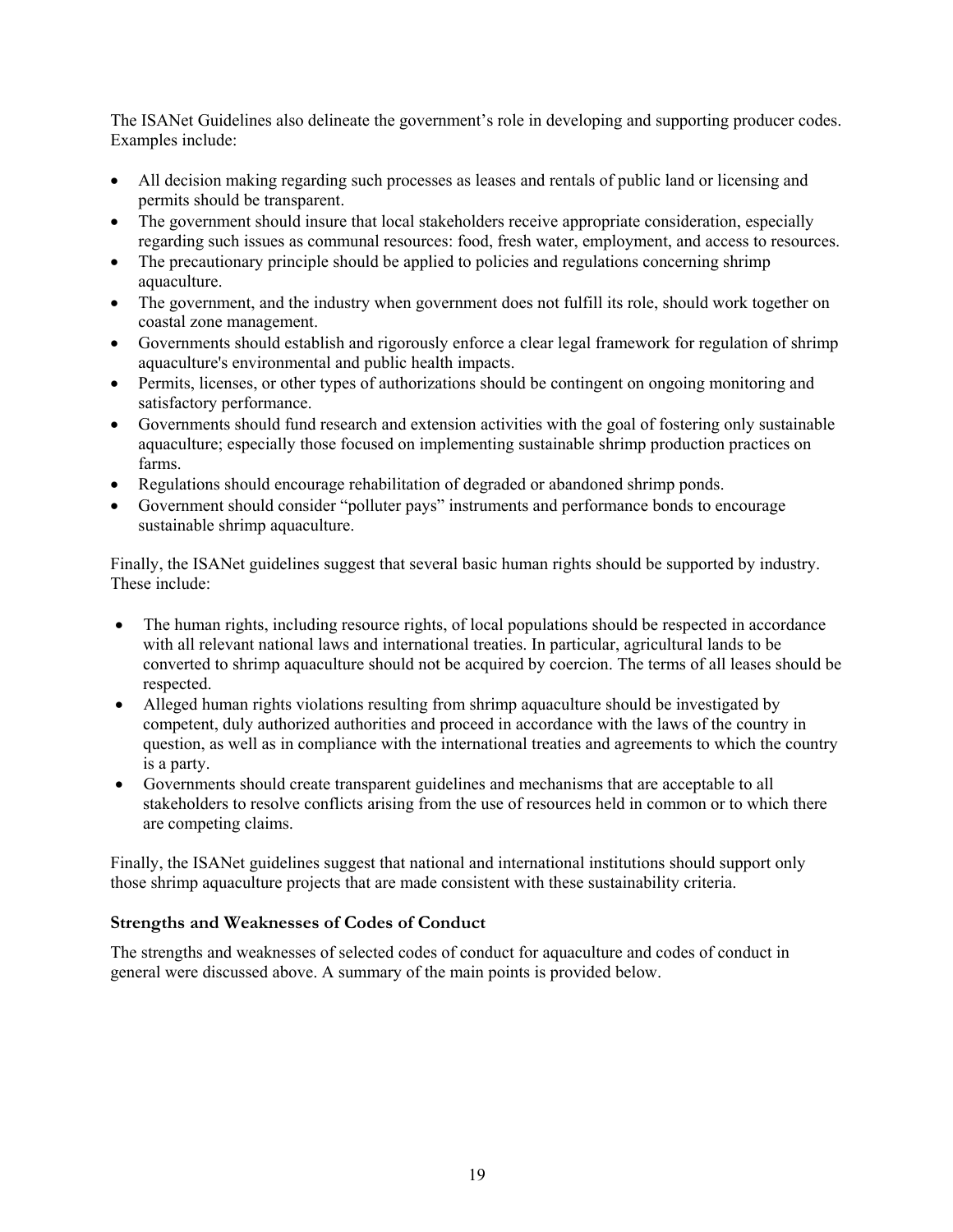#### <span id="page-26-0"></span>*Strengths*

The benefits of codes of conduct are as follows:

- Valuable discussions among stakeholders can occur during the formation of codes of conduct.
- The BMPs in codes of conduct can make shrimp aquaculture more environmentally and socially responsible.
- Codes of conduct can make shrimp aquaculture more efficient, sustainable, and profitable.
- Codes of conduct provide an excellent means of technology transfer to producers.
- Positive interactions with environmental agencies and other governmental agencies could result from the efforts to form and operate codes of practice programs.
- The BMPs in codes of conduct could provide the basis for future environmental regulations.
- Codes of conduct can provide marketing advantages.

The extent of the benefits that accrue from the successful implementation of codes of conduct will depend upon several factors. Perhaps the most important factor is the involvement of all stakeholders. In addition, successful codes will depend on using the best available scientific knowledge in preparing BMPs, promoting the program through education of farmers, insisting on both self-evaluation and third-party verification, informing the public of the program, and maintaining a commitment to continuous improvement. It will not be easy to develop an effective code of conduct program with measurable environmental and social benefits, but we are optimistic that this goal can be achieved.

#### *Weaknesses*

The main disadvantages of codes of practice are summarized below:

- Adoption is voluntary, so some producers may not follow codes of conduct despite promotional efforts.
- Producers who adopt a code of conduct may selectively adopt BMPs and avoid those that are expensive or difficult to implement.
- There are many obstacles to effective self-evaluation and third-party verification.
- Producers, especially small producers, may lack technical knowledge for using BMPs, and education and training will be difficult and expensive.
- Implementation of programs could be slow and result in substantial costs to farmers.
- Effectiveness of BMPs in codes of conduct is assumed, but monitoring is needed to verify this assumption.
- Unless all stakeholders are involved in preparing codes of conduct, the BMPs may not address significant issues. This is especially true for social issues.

It should be possible to eliminate most of the potential weaknesses from a code of conduct if the parties developing the code are objective and willing to consider all issues fairly.

## **Comparison of Existing Codes**

The environmental issues in shrimp aquaculture are relatively clear, and the negative impacts of the industry have been written about extensively. The individuals who have drafted or reviewed the codes of conduct for shrimp aquaculture were generally aware of this literature. The Australian code of conduct was prepared by revising several drafts based on comments from a variety of stakeholders. One of the authors of the present report (Claude E. Boyd) provided advice to the Australian effort. Dixon appears to have taken into account an early draft of the Australian code in preparing the code for Belize. When Boyd prepared the initial draft of the GAA Codes of Practice for review by GAA, he adopted material from the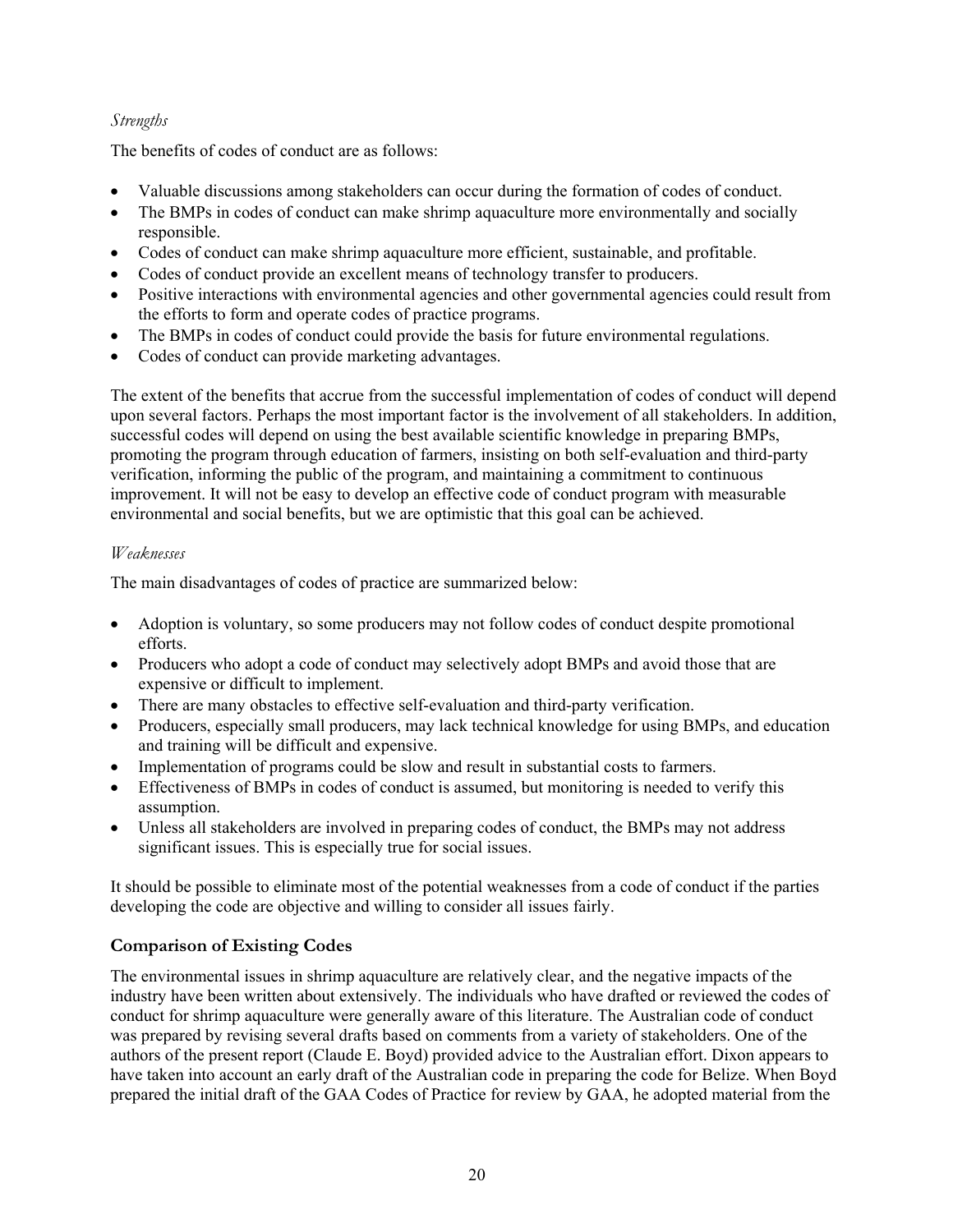<span id="page-27-0"></span>first and second drafts of the Australian code and from the Belize code. Boyd also prepared the initial draft of the University of Rhode Island code, using the codes from Australia and Belize and the GAA Codes of Practice for reference. Of course, the University of Rhode Island code was heavily reviewed by several others as well. Boyd also prepared a report on management practices that could be used to lessen negative environmental impacts of shrimp aquaculture in Thailand. The Thailand Department of Fisheries and the BTG-Golder Company used this report in meetings with shrimp producers to prepare the Thailand Marine Shrimp Farming Code of Conduct, written in Thai and English.

The codes of conduct for Australia, Belize, and Thailand have much in common. The main differences among these codes are in the amount of detail and focus. The Australian code is designed to address the issues of intensive shrimp aquaculture in a country where shrimp aquaculture is already subject to extensive governmental regulations. The main purpose of the Australian code is apparently to help shrimp producers comply with regulations. By contrast, the Belize code was formulated for extensive shrimp aquaculture, and it is very general. The GAA codes are also quite general because they were intended to provide guidelines for either county or site-specific codes of practice. The GAA codes served as a model for the Thailand code, but the Thailand code contains fewer practices and somewhat less detail. The Thailand code also focuses on intensive shrimp farming in aerated ponds with little water exchange. It is not clear who drafted the Malaysian code, but it is similar to the Thailand code regarding management practices (with even less detail). The University of Rhode Island document on good management practices was developed primarily for Honduran shrimp producers using low intensity methods in large ponds. There is a greater degree of detail on practical application of good management practices in the University of Rhode Island document than in other codes.

Organizations in several other countries are formulating codes now in various stages of completion and have the codes mentioned in this report at their disposal. Thus, new codes are not likely to differ significantly from those reviewed above.

We have ranked these different codes of conduct on various measures, including how far they appear to move the industry toward providing environmental and social benefits procedures and the strength of their plans for implementation and evaluation (Annex 5).

## **Implementation**

## **Suggestions for Enhancing Adoption**

Codes of conduct are "living" documents that are subject to change as implementation proceeds. The various stakeholders each have a role to play in implementing codes of conduct. As codes are largely voluntary, producer associations organized around a common water body or across a country must take a lead role in code implementation. Leaders of such organizations should assume responsibility for ensuring that association members abide by the codified BMPs. The leaders should solicit the assistance of government-supported extension services, private consultants, and independent third parties to assist with the development of informational and verification programs.

Importers and distributors of shrimp can serve an important role by giving preference to shrimp produced according to third party-verified codes of conduct. Transparent codes and third-party certification will be essential if producers expect to earn a premium for their shrimp in the marketplace. However, creating and reinforcing consumer demand for shrimp produced according to codes can be a powerful force for encouraging producers to adopt BMPs. Independent third parties can provide important input regarding progress of BMP implementation, ecosystem and local community impacts, and possibly monitoring and facility inspection as well.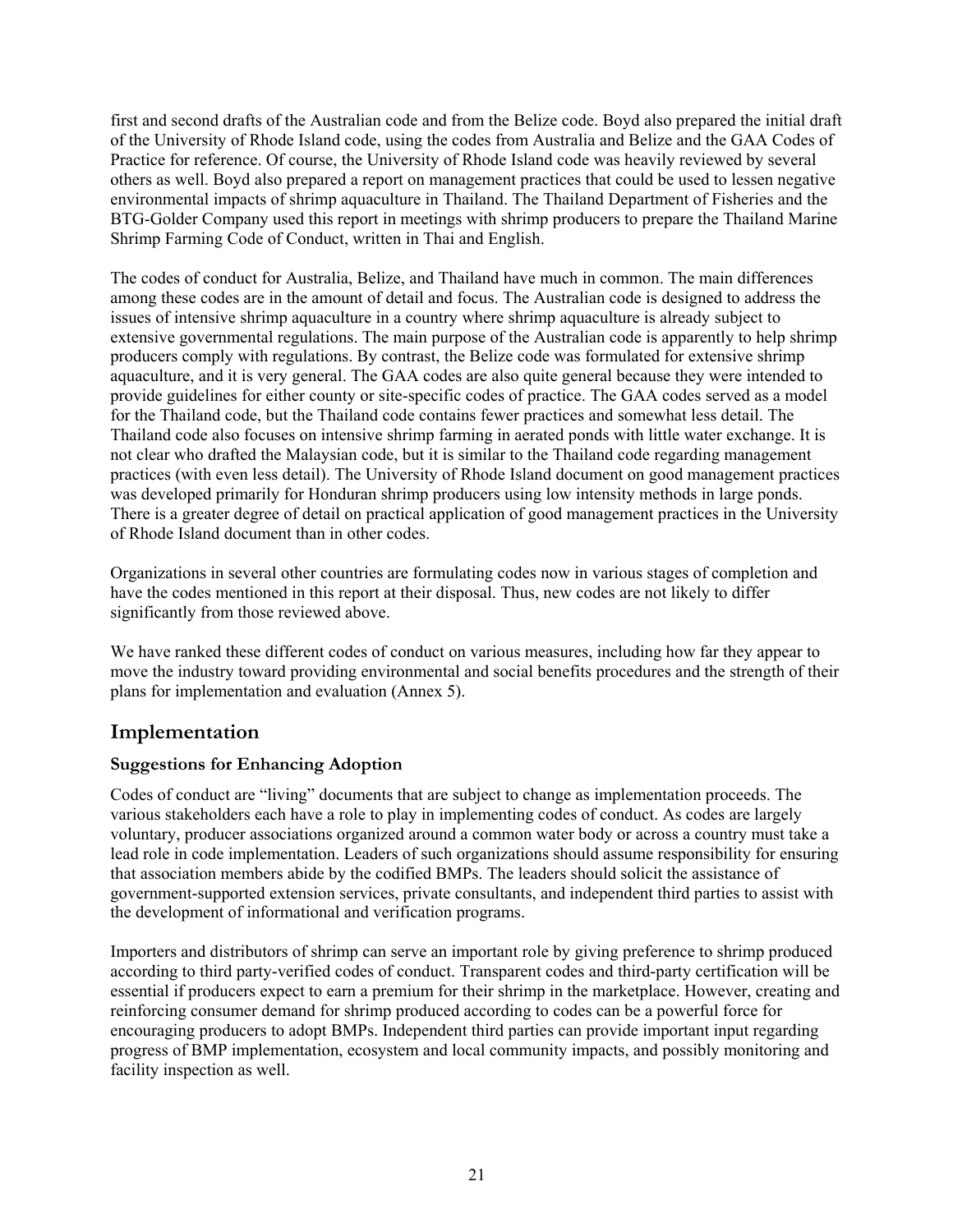<span id="page-28-0"></span>The problem of extending BMPs to the large number of small producers in Asia and other places was alluded to earlier and presents a formidable challenge to those seeking to change on-the-ground shrimp aquaculture practices. One useful approach may be to identify and utilize innovative "master producers" or "change agents" as a conduit for information to assist in the extension of BMPs to nearby small producers.

Government has a critical role to play by providing resources for BMP demonstration projects, credit for conversion programs, extension personnel and programs, and monitoring and verification. Ultimately, governments will establish and enforce regulatory standards, most likely based on BMPs outlined within codes of conduct.

#### **Status of Existing Codes**

There is no evidence of widespread adoption of codes of practice. Claude Boyd often visits shrimp producers to observe their operations and has frequent communication with them. He has noted implementation of certain practices found in codes on many farms. For example, several GAA-member farms appear to be following most of the practices suggested by GAA. The GAA has a member selfevaluation form that has been completed by most members, but the organization recognizes the importance of a more formal approach to implementation of its codes. A committee of the GAA is currently preparing an implementation plan that will contain standards, selected mandatory BMPs, and record keeping requirements. It will require self-evaluation, preparation of a compliance plan, GAA inspection, and third-party inspection.

In Thailand, the Department of Fisheries has been funded by NACA to do a case study of a few farms in the Rayong and Songkhla areas where shrimp producers were willing to implement the management practices of the Thailand Code of Conduct. The Department of Fisheries hopes to use the results of this study as a means of encouraging more farmers to adopt the code. There also is interest in the possibility of certifying shrimp produced by methods in the Thailand Code of Conduct.

There apparently has been little effort to implement the shrimp aquaculture codes of conduct in other countries.

## **Conclusions**

The existing codes of conduct are good as far as they go, but each of them has flaws. The GAA program may be the most promising because the group has already discovered the need to bring in outside parties. However, to date, the GAA has still not invited many other stakeholders to vet their codes. Many stakeholders will have several suggestions about the social aspects of the GAA codes, which are extremely weak, as well as about some of the environmental codes and BMPs. In general, transparency requires that codes be vetted by all stakeholders before they are finalized. In the case of the GAA, it is not clear that its codes will be accepted by other stakeholders after the fact. The GAA and Thai codes give some, if inadequate, consideration to social issues, but most others do not. None of the codes, except Australia, were developed with the involvement of other stakeholders, however, particularly those groups and individuals outside the industry who are likely to be affected most by shrimp production.

In spite of the many problems and limitations associated with the voluntary adoption of codes of conduct and their implementation in a meaningful way, codes of conduct for shrimp aquaculture should be encouraged. They will not be perfect, and they cannot be expected to solve all of the environmental and social problems that can arise from the operation of shrimp aquaculture facilities. However, codes of conduct can enhance the environmental awareness of producers and, we hope, result in more responsible management. In many countries, it will be years before aquaculture will be effectively and efficiently regulated by environmental and social legislation. In the absence of effective regulation, codes appear to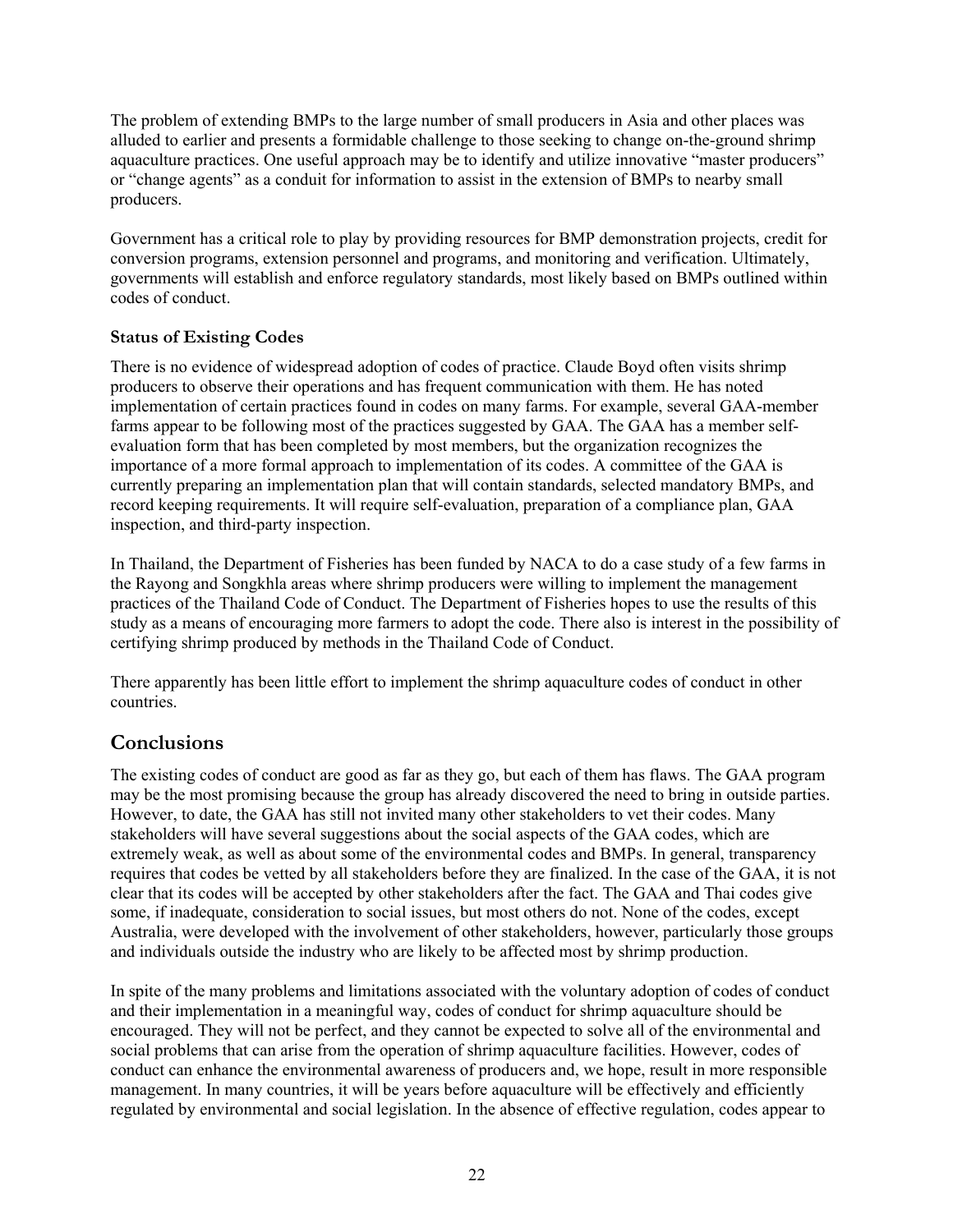offer one of the best possibilities for improving the environmental and social performance of shrimp aquaculture.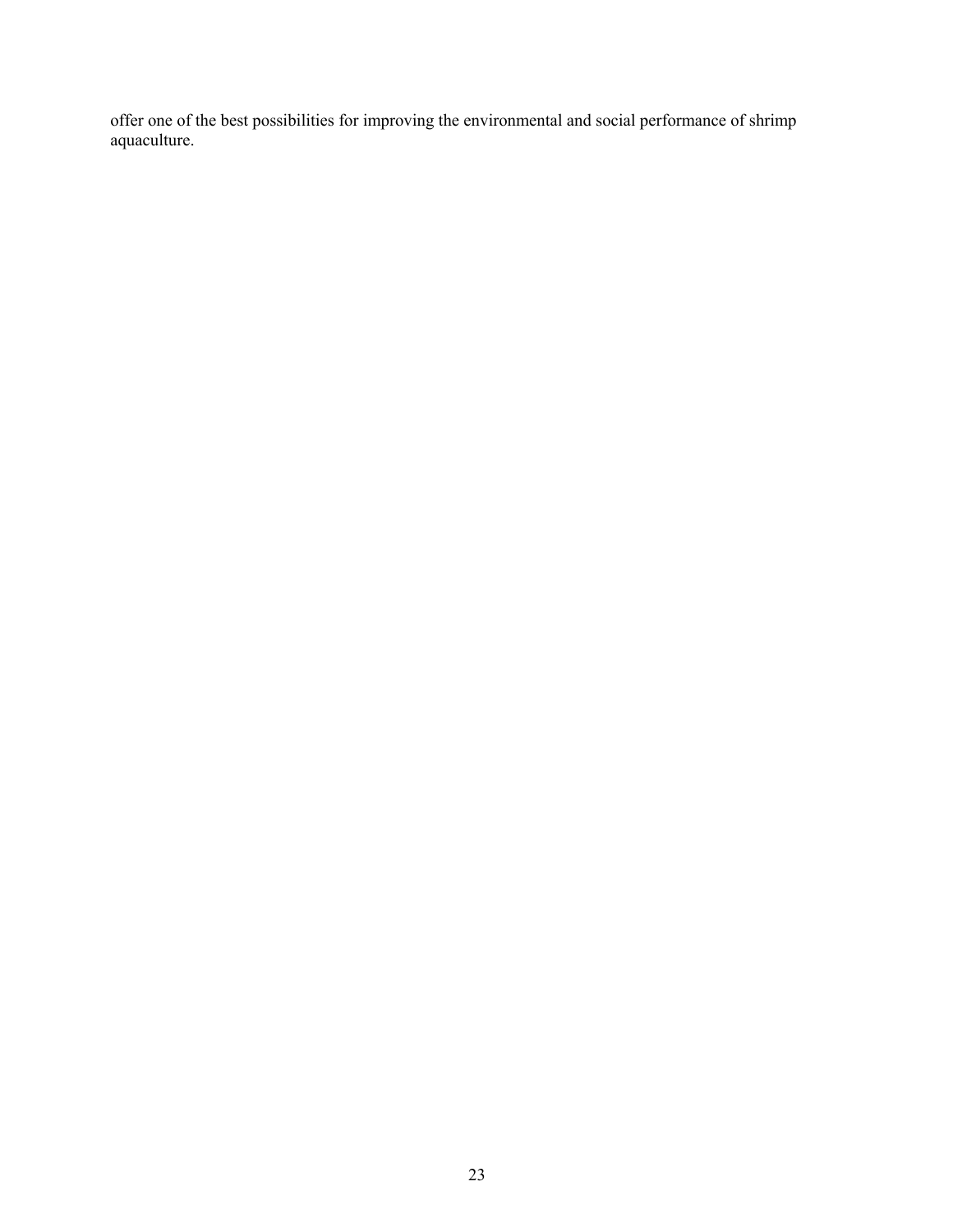#### <span id="page-30-0"></span>**References**

- Anonymous. 1998. Working paper for discussions on a code of practice for Malaysian shrimp farmers. National workshop, Department of Fisheries of Malaysia, Kuala Lumpur.
- Arthur, J.R., C.R. Lavilla-Pitogo and R.P. Subasinghe. 1996. *Use of Chemicals in Aquaculture in Asia*. Proceedings of the Meeting on the Use of Chemicals in Aquaculture in Asia 20-22 May 1996, Tigbauan, Iloilo, Phillipines held by SEAFDEC. 233 p.
- Australian Aquaculture Forum. Undated. *Codes of Conduct for Australian Aquaculture*. AAF, Curtin, CT, Australia.
- Boyd, C.E. 1996. Shrimp Farming and the Environment– a white paper. National Shrimp Council, National Fisheries Institute, Arlington, Virginia, USA.
- Boyd, C.E. 1999. *Codes of Practice for Responsible Shrimp Farming*. Global Aquaculture Alliance, St. Louis, Missouri, USA.
- Boyd, C.E. 2002."Chemical and Biological Amendments Used in Shrimp Farming ". Report prepared under the World Bank, NACA, WWF and FAO Consortium Program on Shrimp Farming and the Environment. Work in Progress for Public Discussion. Published by the Consortium. 22 p.
- Boyd, C.E. and J.W. Clay. 1998. Shrimp aquaculture and the environment. *Scientific American* 278 (June): 58–65.
- Boyd, C.E. and J.W. Clay 2002. *Evaluation of Belize Aquaculture, Ltd: A Superintensive Shrimp Aquaculture System*. Report prepared under the World Bank, NACA, WWF and FAO Consortium Program on Shrimp Farming and the Environment. Work in Progress for Public Discussion. Published by the Consortium. 16 p.
- Boyd, C.E. and L. Massaut. 1999. Risks associated with the use of chemicals in pond aquaculture. *Aquacultural Engineering* 20:113–132.
- Boyd, C.E. and M.C. Haws. 1999. Good management practices (GMPs) to reduce environmental impacts and improve efficiency of shrimp aquaculture in Latin America, pages 9–33. In B.W. Green, H. C. Clifford III, M. McNamara, and G. M. Moctezuma (eds), *Simposio 5 Centroamericano de Acuacultura*, San Pedro Sula, Honduras.
- British Trout Association. 1995. *Code of Practice for the Production of Rainbow Trout*. British Trout Association Limited, 8/9 Lambton Place, London.
- Brunson, M. 1997. *Catfish Quality Assurance*. Mississippi Cooperative Extension Service, Publication 1873, Mississippi State University, Mississippi State, Mississippi, USA.
- BTG-Golder Company. 1999. The Marine Shrimp Culture Industry of Thailand Code of Conduct (Report submitted to the World Bank). BTG-Golder Company, North Park, Laksi, Bangkok.
- Chemical Manufacturers Association. 1996. *The Year in Review 1995–1996. Responsible Care® Progress Report*. Chemical Manufacturers Association, Arlington, Virginia, USA.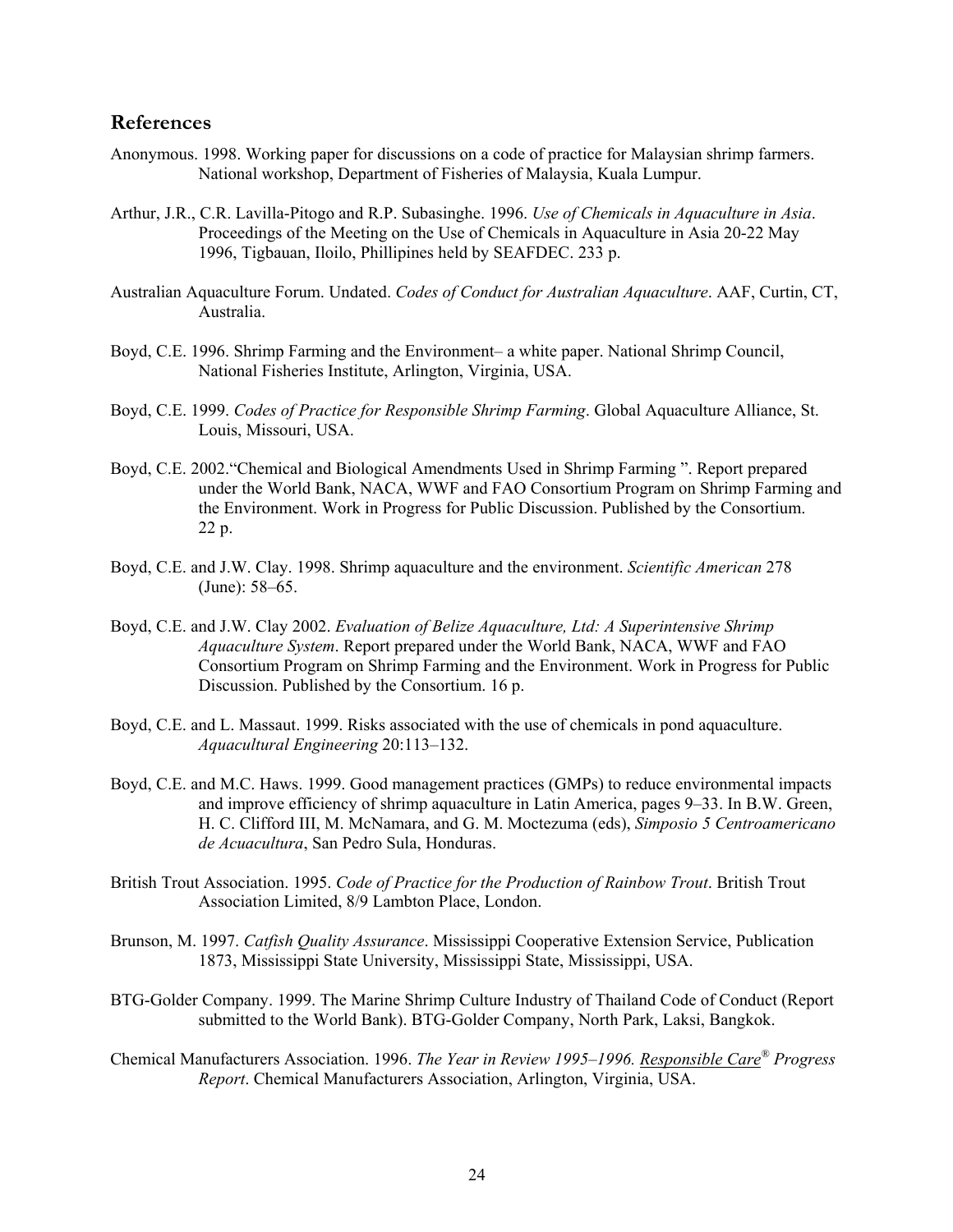- Clay, J.W. 1997. Toward sustainable shrimp aquaculture. *World Aquaculture 28*:32–37.
- Dixon, H. 1997. *Environmental Code of Practice for the Shrimp Farming Industry of Belize*. Report to the Shrimp Farming Industry of Belize.
- Donovan, D.J. 1998. *Environmental Code of Practice for Australian Prawn Farmers.* Pacific Aquaculture and Environment, The Gap, Queensland, Australia. Available on <http://www.apfa.com.au/prawnfarmers.cfm?inc=environment>
- FAO. 1995. *Code of Conduct for Responsible Fisheries.* Food and Agriculture Organization of the United Nations (FAO), Rome. Available on [http://www.fao.org](http://www.fao.org/)
- FAO. 1997. *Aquaculture Development*. FAO Technical Guidelines for Responsible Fisheries 5, Food and Agriculture Organization of the United Nations (FAO), Rome.
- FAO. 2001. Technical Guidelines for Good Aquaculture Feed Manufacturing Practice *FAO Technical Guidelines for Responsible Fisheries*. Food and Agriculture Organization of the United Nations (FAO), Rome.
- FAO/Government of Australia. 2001. Report of the FAO/Government Australia Expert Consultation on Good Management Practices and Good Legal and Institutional Arrangements for Sustainable Shrimp Culture. Queensland Department of Primary Industries, Brisbane, Australia, 4- 7 December 2000. *FAO Fisheries Report No 659 FAO*. 2001. 76 p*.*
- FAO/NACA. 2000. Asia regional technical guidelines on health management for the responsible movement of live aquatic animals and the Beijing consensus and implementation strategy. *FAO Fisheries Technical Paper 402*, Rome. 53 p.
- Federal Joint Subcommittee on Aquaculture. 1994. *Guide to Drug, Vaccine, and Pesticide Use in Aquaculture.* Texas Aquacultural Extension Service, Texas A&M University, College Station, Texas, USA.
- Folke, A. and N. Kautsky. 1989. The role of ecosystems for sustainable development of aquaculture. *Ambio 18*:234–243.
- Gautier, D. 2002. *The Adoption of Good Management Practices by the Shrimp Industry on the Caribbean Coast of Colombia*. Report prepared under the World Bank, NACA, WWF and FAO Consortium Program on Shrimp Farming and the Environment. Work in Progress for Public Discussion. Published by the Consortium. 62 p.
- Goldburg, R. and J.W. Clay. 1998. *Draft Guidelines for Sustainable Shrimp Aquaculture*. The Industrial Shrimp Action Network.
- Hairston, J.E., S. Kown, J. Meetze, E.L. Norton, P.L. Dakes, V. Payne and K.M. Rogers. 1995*. Protecting Water Quality on Alabama Farms*. Alabama Soil and Water Conservation Committee, Montgomery, Alabama, USA.
- Hilbrands, A. Undated. *Organic Aquaculture and Fisheries, Ensuring Aquaculture and Fisheries Sustainability Through an Organic Approach –The Shrimp Case*. Agro Eco Consultancy, Bennekom, The Netherlands.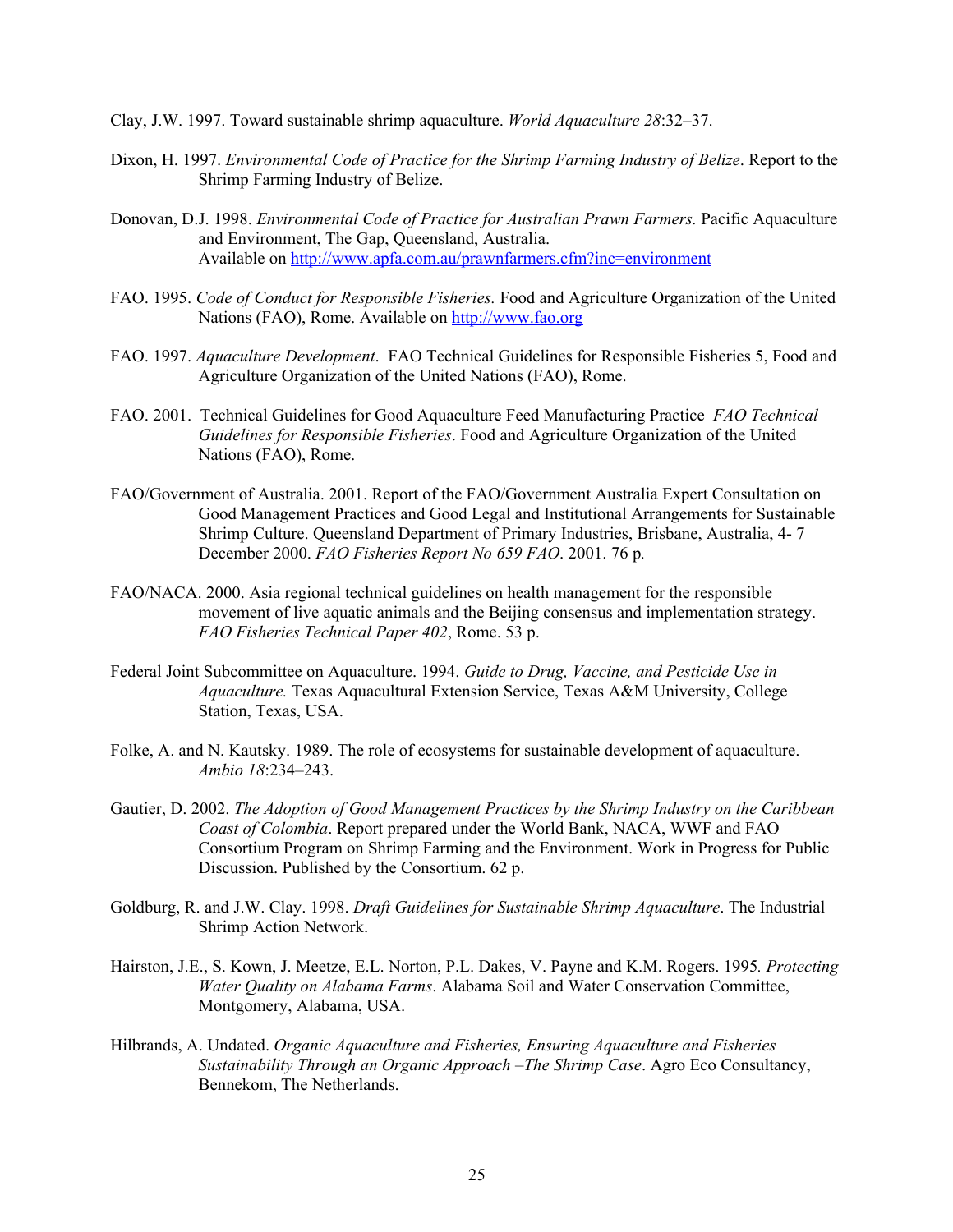- Hopkins, J.S., P.A. Sandifer, M.R. DeVoe, A.F. Holland, C.L. Browdy and A.D. Stokes. 1995. Environmental impacts of shrimp farming with special reference to the situation in the continental United States. *Estuaries* 18:25–42.
- International Council for Exploration of the Seas (ICES). 1984. *Guidelines for Implementing the ICES Code of Practice Concerning Introductions and Transfers of Marine Species.* ICES Cooperative Research Report 164, Copenhagen.
- International Organization for Standardization. 1995. *Environmental Management Systems–Specification with Guidance for Use.* International Standards Organization, Geneva, Switzerland.
- Irish Salmon Growers Association. 1991. *Good farmers, good neighbors*. Irish Salmon Growers Association Limited, Dublin.
- Ornamental Fish Industry. Undated. *Ornamental Fish Industry (UK) Code of Conduct*. Ornamental Fish Industry, London.
- Wood, C. 1995. *Environmental Impact Assessment: A Comparative Review*. Longman Scientific and Technical, Essex, United Kingdom.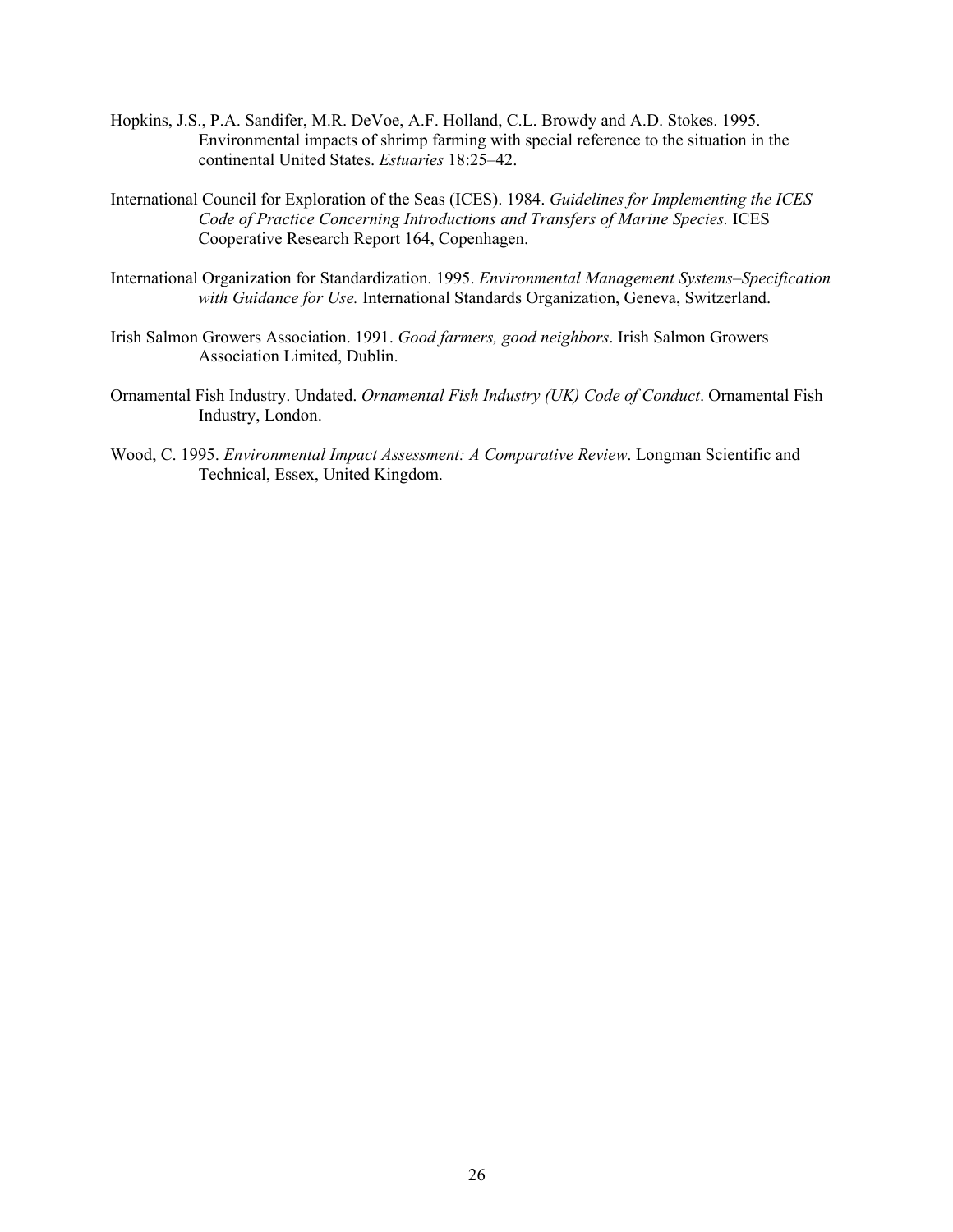- Guiding principles of the Chemical Manufacturers Association Responsible Care<sup>®</sup> Program.
- <span id="page-33-0"></span>• To recognized and respond to community concerns about chemicals and our operations.
- To develop and produce chemicals that can be manufactured, transported, used, and disposed of safely.
- To make health, safety, and environmental considerations a priority in our planning for all existing and new products and processes.
- To report promptly to officials, employees, customers, and public information on chemical-related health or environmental hazards and to recommend protective measures.
- To counsel customers on the safe use, transportation, and disposal of chemical products.
- To operate our plants and facilities in a manner that protects the environment and health and safety of our employees and the public.
- To extend knowledge by conducting or supporting research on the health, safety, and environmental effects of our processes and waste materials.
- To work with others to resolve problem created by past handling and disposal of hazardous substances.
- To participate with government and others in creating responsible laws, regulations, and standards to safeguard the community, workplace, and environment.
- To promote the principles and practices of Responsible Care<sup>®</sup> by sharing experiences and offering assistance to others who produce, handle, use transport, or dispose of chemicals.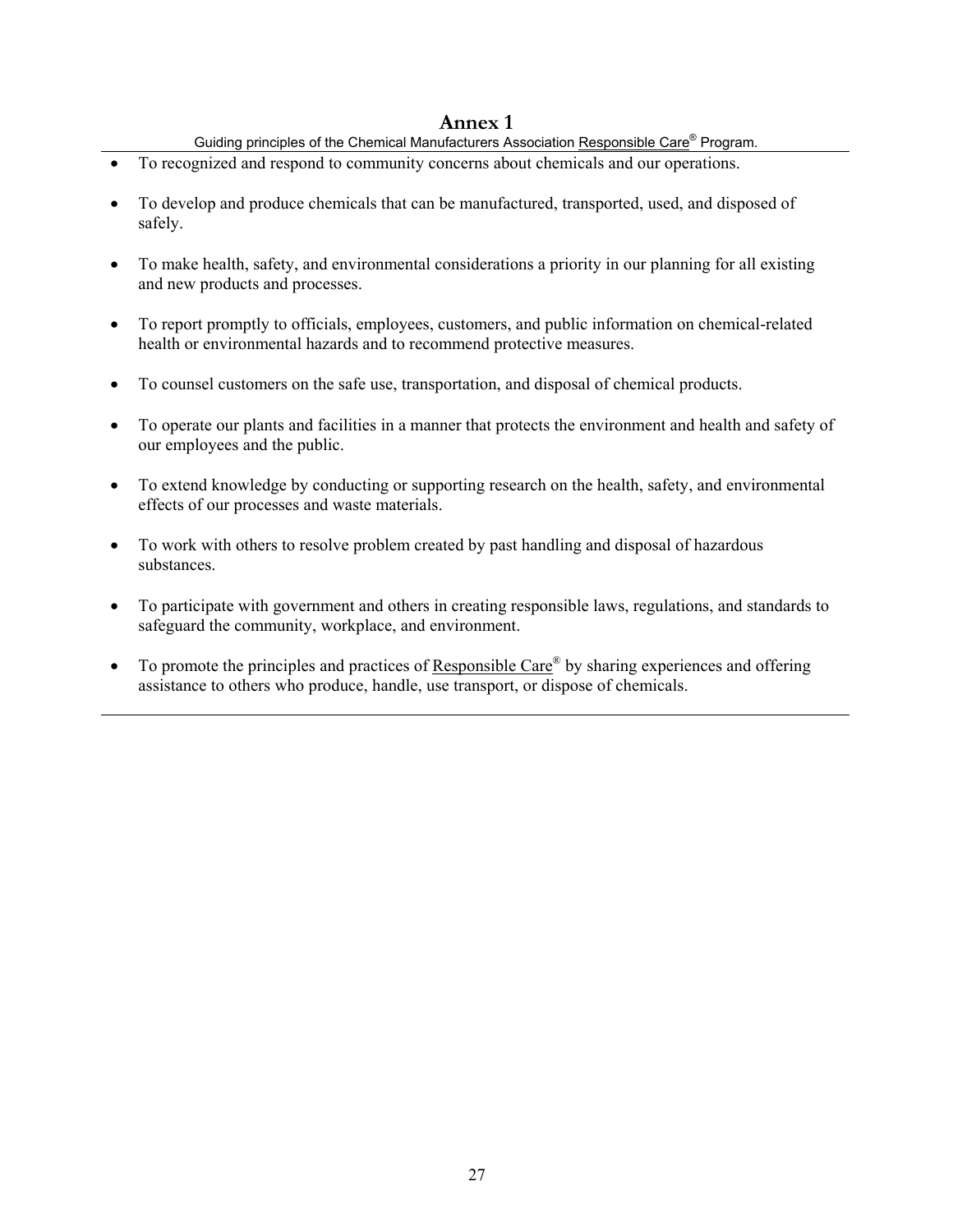The FAO Code of Conduct for Responsible Fisheries (Article 9) (FAO. 1995. at http://www.fao.org/fi/agreem/)

## **9 - AQUACULTURE DEVELOPMENT**

#### *9.1 Responsible development of aquaculture, including culture-based fisheries, in areas under national jurisdiction*

9.1.1 States should establish, maintain and develop an appropriate legal and administrative framework, which facilitates the development of responsible aquaculture.

9.1.2 States should promote responsible development and management of aquaculture, including an advance evaluation of the effects of aquaculture development on genetic diversity and ecosystem integrity, based on the best available scientific information.

9.1.3 States should produce and regularly update aquaculture development strategies and plans, as required, to ensure that aquaculture development is ecologically sustainable and to allow the rational use of resources shared by aquaculture and other activities.

9.1.4 States should ensure that the livelihoods of local communities, and their access to fishing grounds, are not negatively affected by aquaculture developments.

9.1.5 States should establish effective procedures specific to aquaculture to undertake appropriate environmental assessment and monitoring with the aim of minimizing adverse ecological changes and related economic and social consequences resulting from water extraction, land use, discharge of effluents, use of drugs and chemicals, and other aquaculture activities.

#### *9.2 Responsible development of aquaculture including culture-based fisheries within transboundary aquatic ecosystems*

9.2.1 States should protect transboundary aquatic ecosystems by supporting responsible aquaculture practices within their national jurisdiction and by cooperation in the promotion of sustainable aquaculture practices.

9.2.2 States should, with due respect to their neighbouring States, and in accordance with international law, ensure responsible choice of species, siting and management of aquaculture activities which could affect transboundary aquatic ecosystems.

9.2.3 States should consult with their neighbouring States, as appropriate, before introducing nonindigenous species into transboundary aquatic ecosystems.

9.2.4 States should establish appropriate mechanisms, such as databases and information networks to collect, share and disseminate data related to their aquaculture activities to facilitate cooperation on planning for aquaculture development at the national, subregional, regional and global level.

9.2.5 States should cooperate in the development of appropriate mechanisms, when required, to monitor the impacts of inputs used in aquaculture.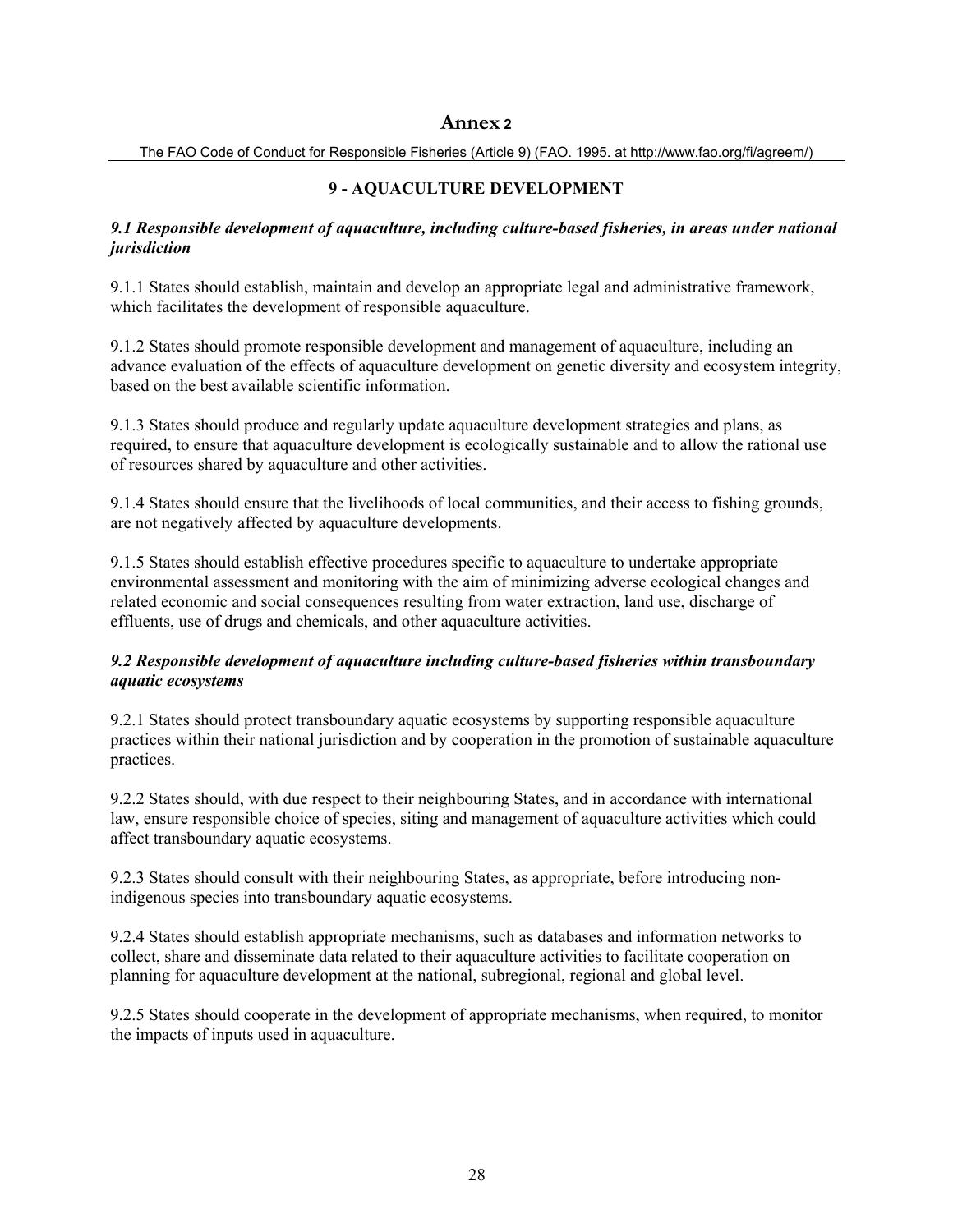#### *9.3 Use of aquatic genetic resources for the purposes of aquaculture including culture-based fisheries*

9.3.1 States should conserve genetic diversity and maintain integrity of aquatic communities and ecosystems by appropriate management. In particular, efforts should be undertaken to minimize the harmful effects of introducing non-native species or genetically altered stocks used for aquaculture including culture-based fisheries into waters, especially where there is a significant potential for the spread of such non-native species or genetically altered stocks into waters under the jurisdiction of other States as well as waters under the jurisdiction of the State of origin. States should, whenever possible, promote steps to minimize adverse genetic, disease and other effects of escaped farmed fish on wild stocks.

9.3.2 States should cooperate in the elaboration, adoption and implementation of international codes of practice and procedures for introductions and transfers of aquatic organisms.

9.3.3 States should, in order to minimize risks of disease transfer and other adverse effects on wild and cultured stocks, encourage adoption of appropriate practices in the genetic improvement of broodstocks, the introduction of non-native species, and in the production, sale and transport of eggs, larvae or fry, broodstock or other live materials. States should facilitate the preparation and implementation of appropriate national codes of practice and procedures to this effect.

9.3.4 States should promote the use of appropriate procedures for the selection of broodstock and the production of eggs, larvae and fry.

9.3.5 States should, where appropriate, promote research and, when feasible, the development of culture techniques for endangered species to protect, rehabilitate and enhance their stocks, taking into account the critical need to conserve genetic diversity of endangered species.

#### *9.4 Responsible aquaculture at the production level*

9.4.1 States should promote responsible aquaculture practices in support of rural communities, producer organizations and fish farmers.

9.4.2 States should promote active participation of fishfarmers and their communities in the development of responsible aquaculture management practices.

9.4.3 States should promote efforts which improve selection and use of appropriate feeds, feed additives and fertilizers, including manures.

9.4.4 States should promote effective farm and fish health management practices favouring hygienic measures and vaccines. Safe, effective and minimal use of therapeutants, hormones and drugs, antibiotics and other disease control chemicals should be ensured.

9.4.5 States should regulate the use of chemical inputs in aquaculture, which are hazardous to human health and the environment.

9.4.6 States should require that the disposal of wastes such as offal, sludge, dead or diseased fish, excess veterinary drugs and other hazardous chemical inputs does not constitute a hazard to human health and the environment.

9.4.7 States should ensure the food safety of aquaculture products and promote efforts which maintain product quality and improve their value through particular care before and during harvesting and on-site processing and in storage and transport of the products.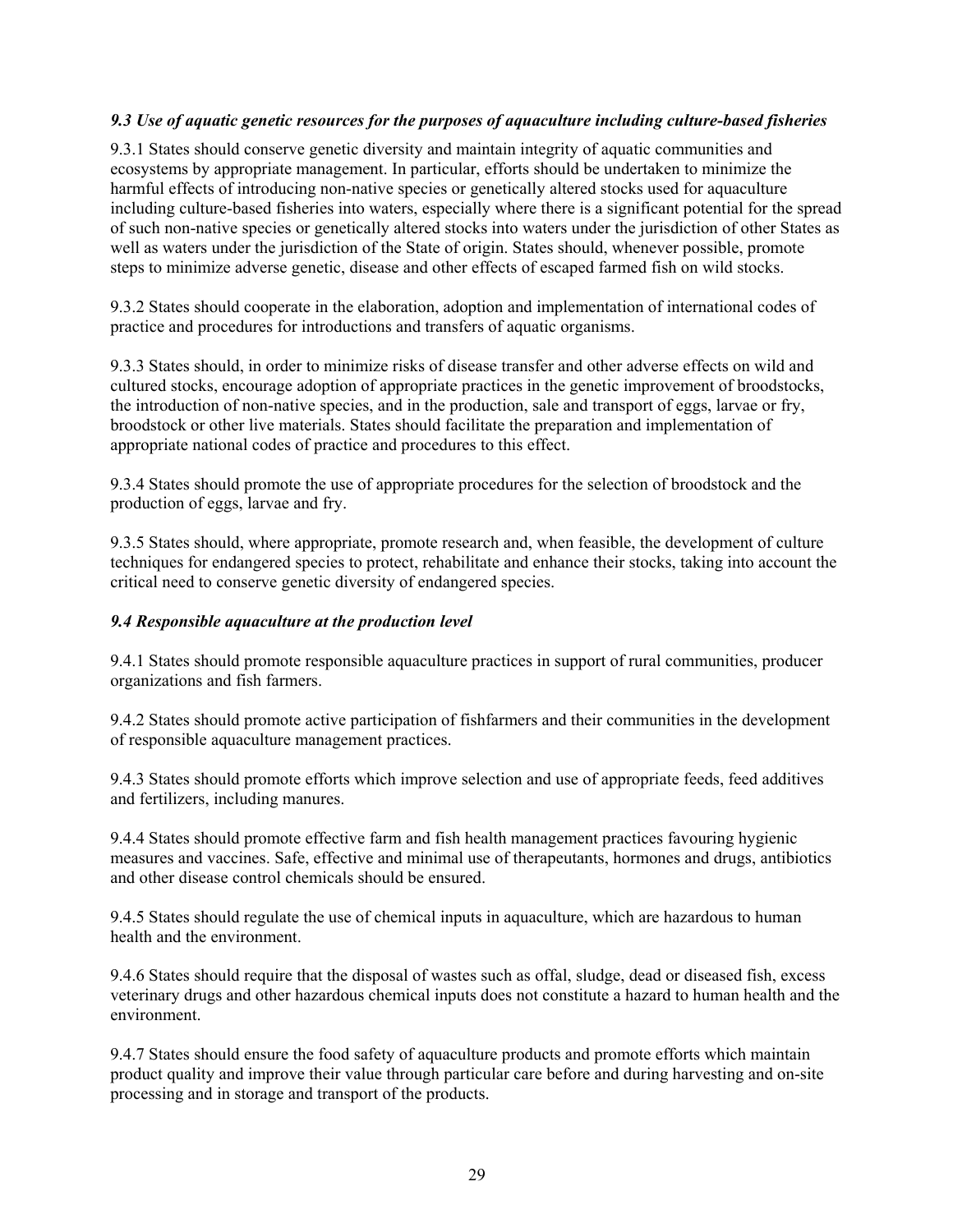Summary of the International Organization of Standardization (ISO) Environmental Management System

Requirements

- 1. Environmental policy shall be defined by management.
- 2. Planning
	- 2.1 Environmental aspects of activities will be defined.
	- 2.2 Legal requirements will be identified.
	- 2.3 Objectives and targets will be established.
	- 2.4 An environment management program will be established and maintained.
- 3. Implementation and Operation
	- 3.1 Roles, responsibilities, and authorities will be defined.
	- 3.2 Training needs will be identified and all personnel whose work may effect the environment must have appropriate training.
	- 3.3 Procedures for internal communications and communications with external parties related to environmental issues must be established.
	- 3.4 The environmental management system must be documented.
	- 3.5 A system of document control related to environmental management must be established.
	- 3.6 Procedures must be established and documented to assure that operations are in line with environmental policy, objectives, and targets.
	- 3.7 Emergency preparedness plans must be available to respond to accidents and other emergency situations so that environmental impacts can be avoided or mitigated.
- 4. Checking and Corrective Action
	- 4.1 The company will establish procedures to monitor all operations that can impact the environment.
	- 4.2 Procedures must be available for investigating and correcting non-conformance.
	- 4.3 A system of record keeping must be maintained on all aspects of the environmental management program.
	- 4.4 An environment audit system will be designed and carried out.
	- 4.5 Management will review the environmental management system at intervals.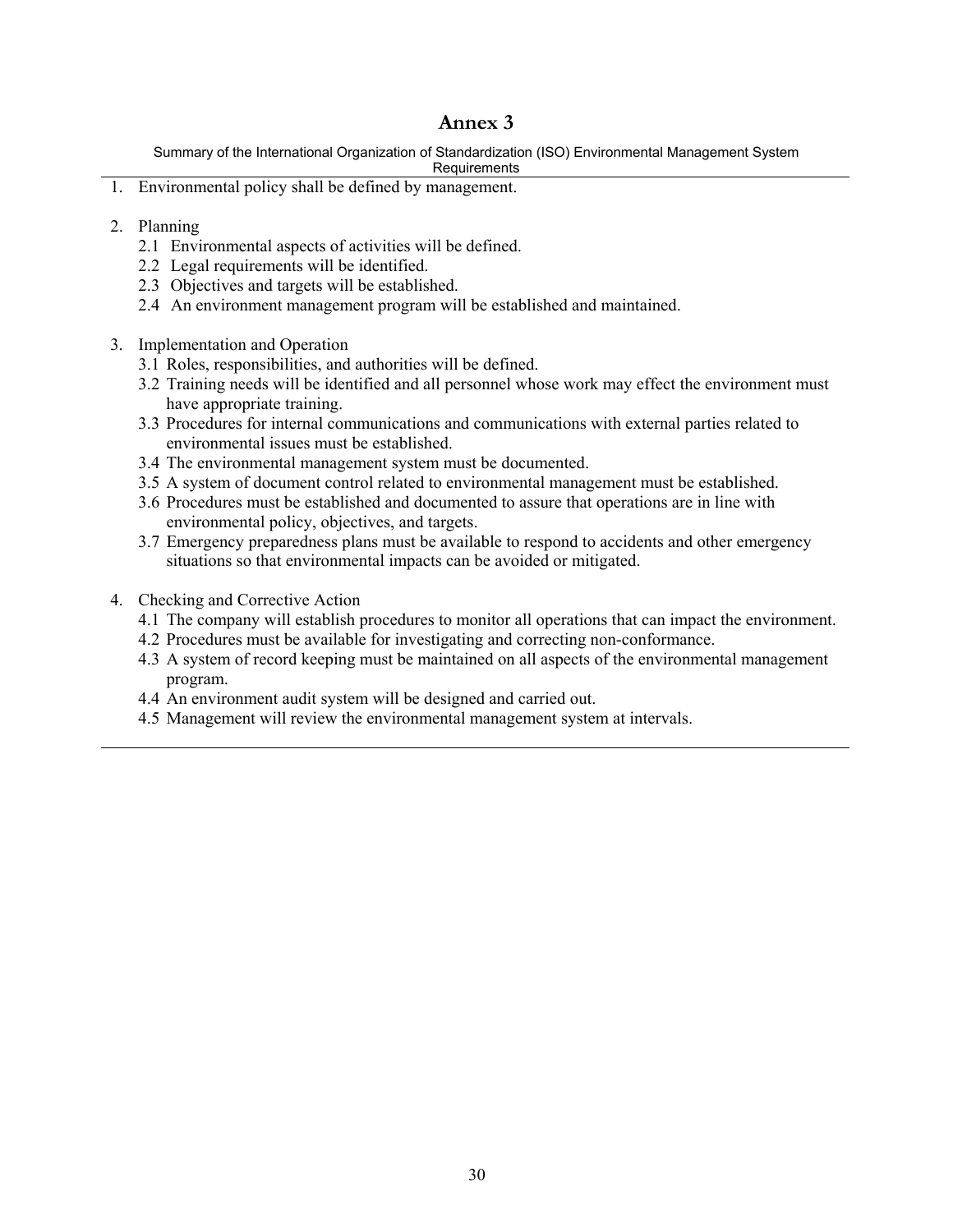Elements of the Code of Practice of the Australian Prawn Farmers Association

Introduction Ecologically Sustainable Development Industry Commitment and Environmental Policy Industry Description Expected Environmental Outcomes Potential Environment Impacts Appropriate Management Practices Environmental Monitoring Environmental Complaints Environmental Records and Auditing Site Rehabilitation Code of Practice Review Consultation Relevant Environmental Legislation Definitions

Source: Donovan 1998.at http://www.apfa.com.au/prawnfarmers.cfm?inc=environment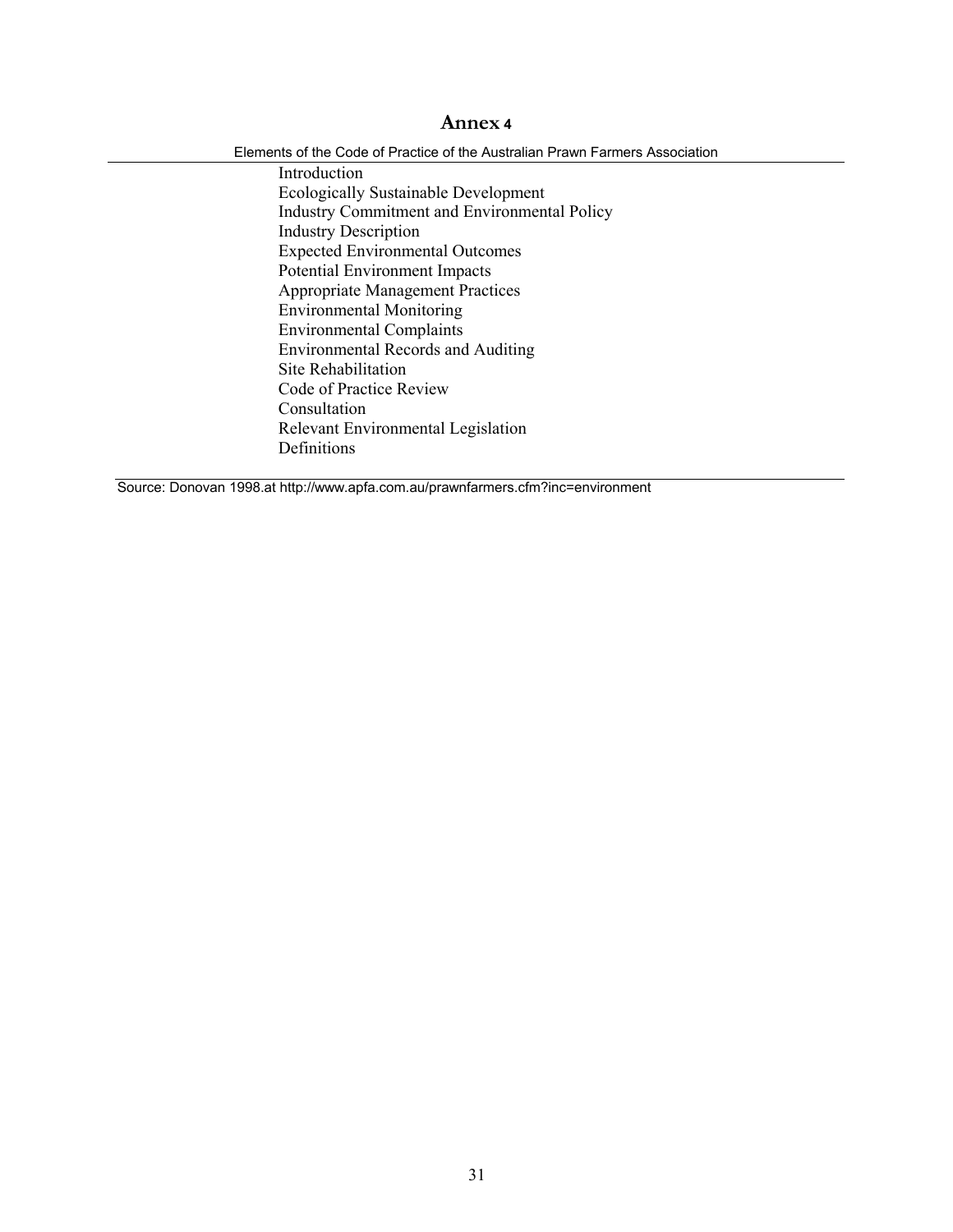| Rating of Codes of Conduct                          |                |                |                  |                |          |                  |  |  |  |
|-----------------------------------------------------|----------------|----------------|------------------|----------------|----------|------------------|--|--|--|
|                                                     | Australia      | Belize         | GAA <sup>1</sup> | Thailand       | Malaysia | URI <sup>2</sup> |  |  |  |
| Coverage of issues:                                 |                |                |                  |                |          |                  |  |  |  |
| Production methods                                  | 3              | 2              | 3                | 2              |          |                  |  |  |  |
| Environment                                         | 3              | 3              | 3                | $\overline{c}$ |          |                  |  |  |  |
| Socioeconomic effects                               | 0              | $\overline{c}$ | $\overline{0}$   |                | 0        |                  |  |  |  |
| Involvement of stakeholders                         | $\mathcal{E}$  |                |                  |                | Unclear  | $\mathfrak{D}$   |  |  |  |
| Appropriateness of BMPs                             | 3              | $\overline{2}$ | 3                | $\overline{2}$ |          | 3                |  |  |  |
| Detail of BMPs                                      | 2              |                | $\overline{2}$   |                |          | $\overline{2}$   |  |  |  |
| Discussion of program's purpose                     | $\overline{2}$ | 2              | 3                |                | $\Omega$ | $\mathfrak{D}$   |  |  |  |
| Plans for implementation                            | Unclear        | Unclear        | 3                | $\mathfrak{D}$ | Unclear  |                  |  |  |  |
| Self-evaluation procedures                          | $\theta$       | $\theta$       | $\overline{2}$   | $\overline{2}$ | $\theta$ | $\mathfrak{D}$   |  |  |  |
| ${}^{1}GAA = Global$ Aquaculture Alliance<br>$2\pi$ |                |                |                  |                |          |                  |  |  |  |

 $^{2}$ URI = University of Rhode Island

Note: Ratings are based on authors' opinions. The organic code of conduct was not rated. The higher the number (0 to 3), the more nositive our rating to 3), the more positive our rating.